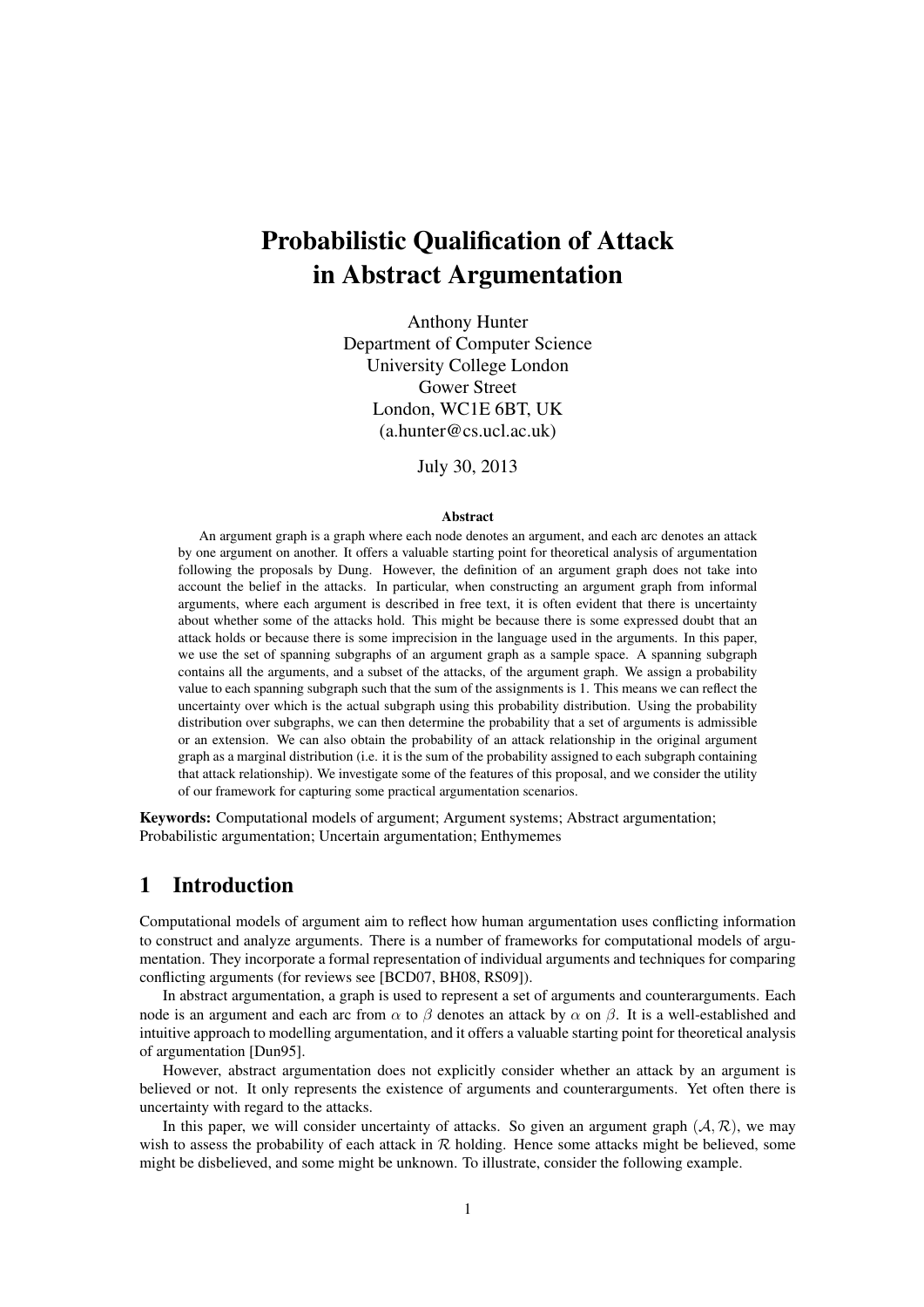

Figure 1: For argument graph  $G_1$ , the subgraphs are (a)  $G_1$ , (b)  $G_2$ , (c)  $G_3$  and (d)  $G_4$ .

Example 1. *Consider the following arguments. The arguments* A *and* B *are arguments that each claim that the speaker is not involved in the robbery, and the argument* C *is by a potential witness casting doubt on the premises of arguments* A *and* B *by undercutting their premises. Also, we see that argument* C *attacks* A *with explicit certainty and* C *attacks* B *with explicit uncertainty.*

- *A = "John says he was not in town when the robbery took place, and therefore denies being involved in the robbery."*
- *B = "Peter says he was at home watching TV when the robbery took place, and therefore denies being involved in the robbery."*
- *C = "Harry says that he is certain that he saw John outside the bank just before the robbery took place, and he also thinks that possibly he saw Peter there too."*

*If we consider both attacks made by argument* C*, then we get the argument graph given in Figure 1a. However, if we also take into account the doubt in the attack by* C *on* B*, then we get the argument graph given in Figure 1b. This means that there is uncertainty over whether the actual argument graph should be Figure 1a or Figure 1b. We can deal with this uncertainty by regarding the set of spanning subgraphs of Figure 1a (i.e. the four subgraphs given in Figure 1) as a sample space, and assigning a probability to each of them such that the sum is 1. For instance, if Harry has only weak confidence in* C *attacking* B*, then the probabilities might be 0.2 for Figure 1a and 0.8 for Figure 1b (i.e.*  $P(G_1) = 0.2$  *and*  $P(G_2) = 0.8$ ).

In the example given above, there is explicit uncertainty expressed qualitatively in the attacks made by the arguments. Other situations where uncertainty arises is when there is ambiguity, a form of imprecision in the language used in the arguments, as illustrated in the following example.

Example 2. *Suppose there are two witnesses to a criminal escaping in a car. Also, suppose the first witness says that the getaway car is red, and the other witness says that the getaway car is orange. If we take a strict interpretation of the colours, then we have two arguments* A *and* B *below, where each argument attacks the other.*

- A *= "the getaway car is red"*
- B *= "the getaway car is orange"*

*For these arguments, it may be inappropriate to treat "red" and "orange" as contradictory. There is some ambiguity, and hence some imprecision, in the use of these terms. And so, it may be possible to regard these two terms as consistent together. So if we consider the argument graph, there is some uncertainty as to whether* A *attacks* B *and vice versa. This means we have the four spanning subgraphs in Figure 2. We could then for instance consider either Figure 2a or Figure 2d to be the actual argument graph, and so the sum of the probability assigned to these two graphs is 1. Furthermore, the more we consider them to be inconsistent together, the more we assign the probability to Figure 2a, and the more we consider them to be consistent together, the more we assign the probability to Figure 2d. For instance, if we believe with high probability that they are not inconsistent together, then we could let*  $P(G_1) = 0.1$  *and*  $P(G_4) = 0.9$ *.*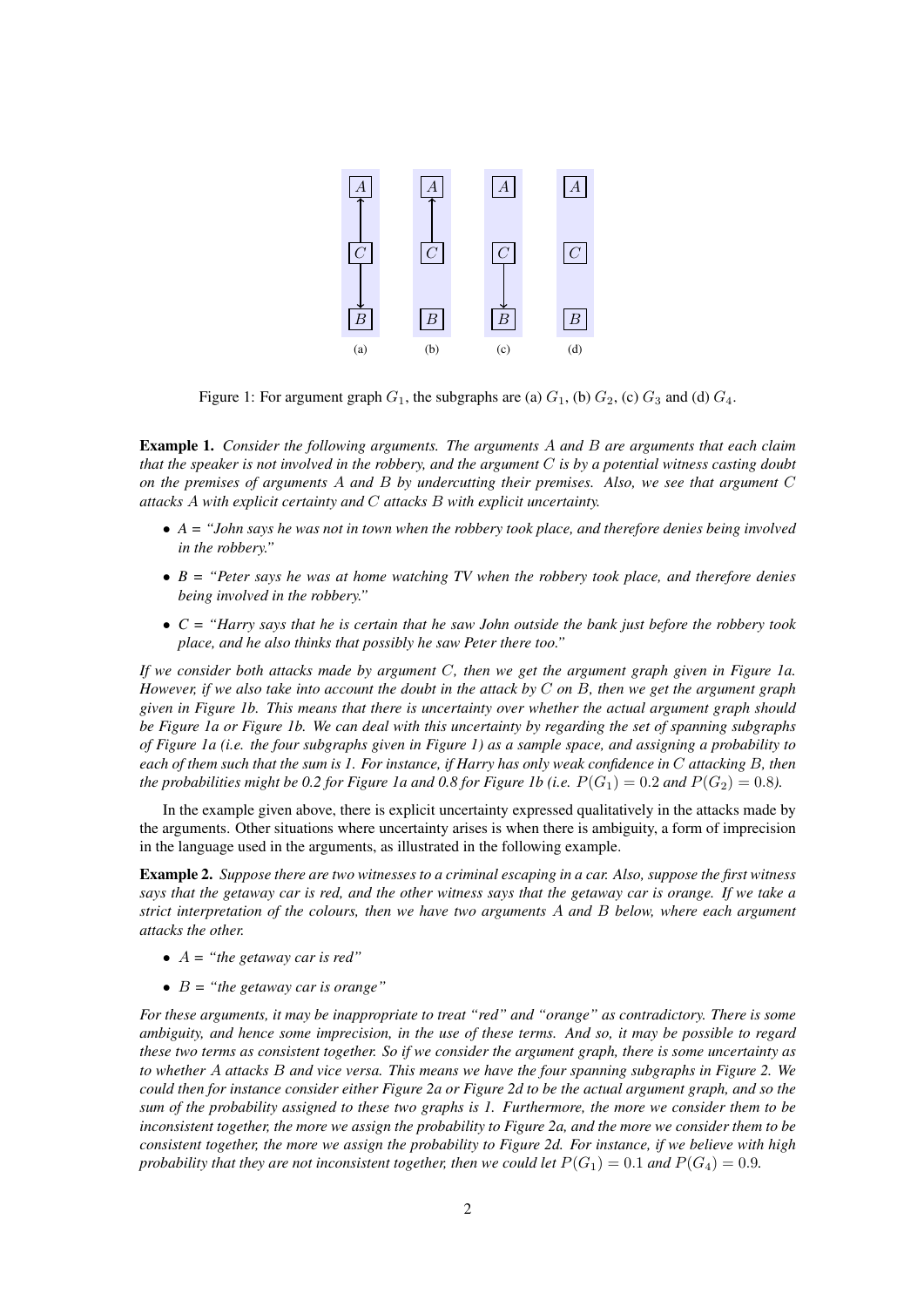

Figure 2: For argument graph  $G_1$ , the subgraphs are (a)  $G_1$ , (b)  $G_2$ , (c)  $G_3$  and (d)  $G_4$ .

Another important reason for uncertainty in attacks is that real-world arguments presented in natural language are normally enthymemes [Wal89]. An enthymeme is an argument with a support that is insufficient for the claim to be entailed and/or a claim that is incomplete. We consider this in the next example (though Examples 1 and 2 also contain enthymemes).

Example 3. *Consider the following arguments. Here,* A *is an argument that has incomplete premises for obtaining the claim (i.e. the premise "the sun is shining now" is insufficient for entailing the claim "we should organize a BBQ for this evening"). And* B *is an argument that has the premise "the weather report predicts rain this evening", but lacks a claim. Implicitly, the claim of* B *should negate the premises or the claim of argument* A*.*

- A *= "the sun is shining now, we should organize a BBQ for this evening"*
- B *= "the weather report predicts rain this evening"*

*When a counterargument is an enthymeme, there may be uncertainty as to whether the argument being attacked is attacked because a premise is being contradicted or because the claim is being contradicted. In the above example, it could be that the implicit claim of* B *is negating the premise "the sun is shining now", or negating the claim "we should organize a BBQ for this evening". Also, because* A *is an enthymeme with incomplete premises,* B *could have a claim that contradicts a missing premise of* A*. For instance, suppose we make the premises of argument* A *explicit as follows:*

- $A_1$  = "the sun is shining now"
- $A_2$  = "if the sun is shining now, it will be warm and dry this evening"
- A<sup>3</sup> *= "if it is warm and dry this evening, then we should organize a BBQ for this evening"*

*So if the argument is explicit, it will have premises* A1*,* A<sup>2</sup> *and* A3*, and the claim "we should organize a BBQ for this evening". Then the claim of* B *can negate some combination of the explicit premises and/or the claim of* A*. Similarly, we can make the argument* B *explicit.*

- $\bullet$   $B_1$  = "if the weather report predicts rain this evening, then it will not be warm and dry this evening"
- $B_2$  = "*it will not be warm and dry this evening*"

*Here*  $B_1$  *is used to make the premises explicit, and*  $B_2$  *is used to make the claim explicit. This claim then explicitly contradicts the premises*  $A_1$  *and*  $A_2$ . In other words, if we regard the premises of A as being *represented by*  $A_1$ ,  $A_2$  *and*  $A_3$ *, and the premises of* B *being represented by* B *and*  $B_1$ *, and the claim of* B *being*  $B_2$ *, then we get the following argument graph.* 



*However, there may be other interpretations of* A *and/or* B*, such that the interpretation of* B *does not attack the interpretation of* A*, then we get the following argument graph.*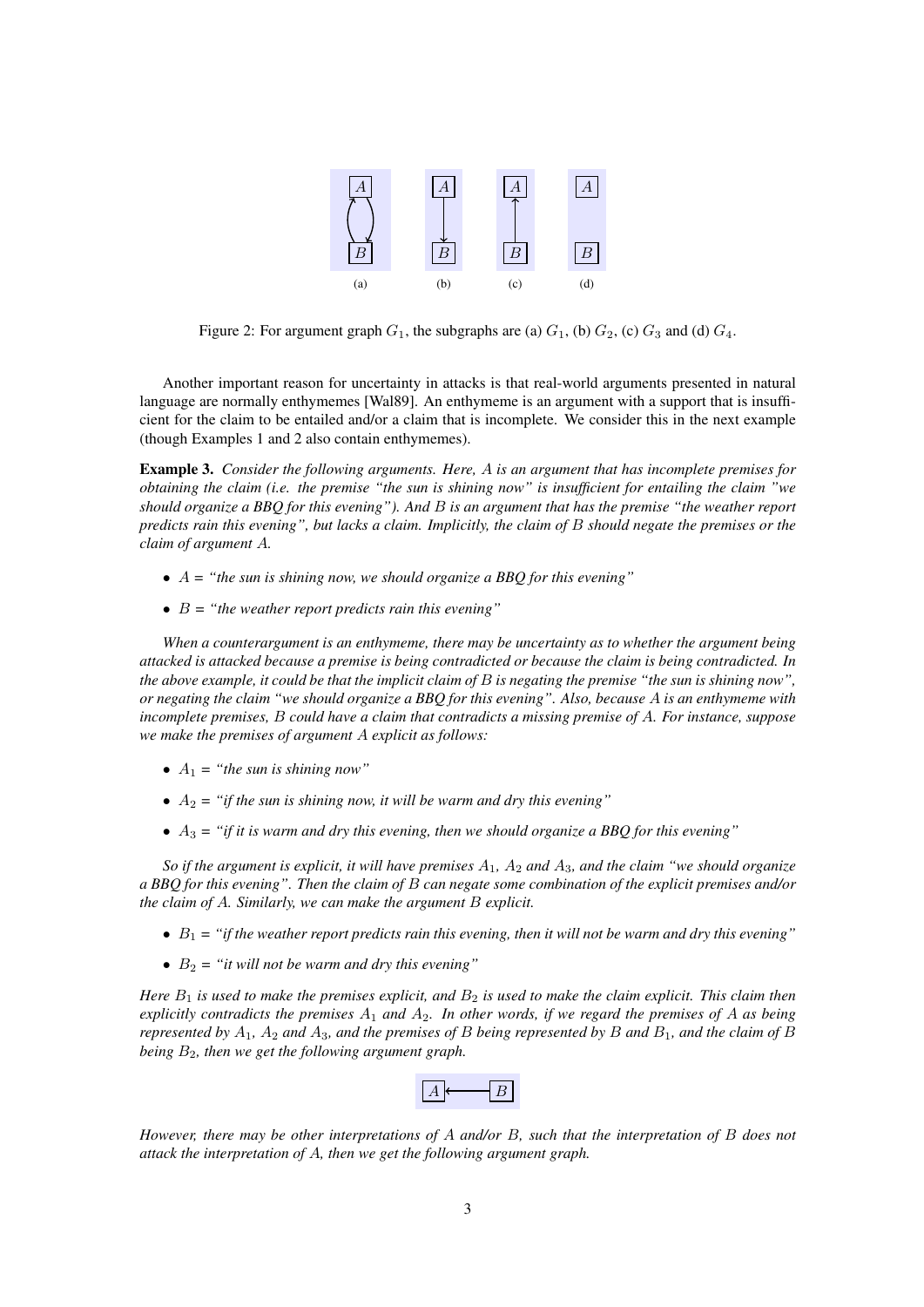

*In this way, there is doubt about whether* A *does indeed attack* B*. We can treat the sample space as being composed of the above two argument graphs, and we define a probability distribution over this sample space (i.e. assign a probability to each of these graphs such that the sum is 1).*

So to summarize, we see at least three kinds of uncertainty that arise in argumentation that we want to capture by quantifying the probability of attack.

- Explicit uncertainty of attack Some arguments include explicit qualification of the attacks made on other arguments. This explicit qualification is normally qualitative (as in Example 1), but sometimes it can involve quantitative qualification (such as "I am 99% sure that what John said is a lie").
- Implicit imprecision of argument Many arguments have a degree of imprecision in the terminology used (as in Example 2). Unless all the language is formally defined, and all participants use the same definitions, it is difficult to avoid some imprecision. This means that when considering two arguments it is not always certain whether or not one attacks the other. For instance, it is possible that "red" and "orange" are consistent together as the description of the same object.
- Incomplete premises and/or claims Most arguments in natural language are enthymemes, which means that they do not explicitly present all their premises and/or claims (as in Example 3). With this incompleteness, it is difficult to be certain whether one argument attacks another. If a counterargument has an explicit claim, there may be uncertainty as to whether the attacked argument has the premise that the attacker has contradicted. And if a counterargument has an implicit claim, there may be further uncertainty as to what is being contradicted.

So to address these kinds of uncertainty in this paper, we investigate the use of a probability distribution over the spanning subgraphs of an argument graph. From this distribution, we can then determine the probability that a set of arguments is admissible, or an extension.

The idea to consider uncertain attacks was first proposed by Barringer *et al* [BGW05]. They suggested that an attack could be a conditional probability statement, but they did not investigate how this could be obtained, what it meant, or how it could be combined with Dung's dialectical semantics. The idea to assign a probability value to an attack and then use this in a development of dialectical semantics was first proposed by Li *et al* [LON11]. They used the probability assigned to each attack to obtain a probability distribution over the spanning subgraphs of the original argument graph, and they showed how extensions could be qualified by using this probability distribution. Unfortunately, the proposal by Li *et al* used an independence assumption between attacks. Whilst the independence assumption is useful and appropriate in some situations, it is not always appropriate for dealing with attacks.

So whilst the proposal by Li *et al* is very interesting, they left a number of interesting issues unexplored. We go beyond their proposal, by avoiding the need for an independence assumption, since we start with a probability distribution over the subgraphs. We also provide a number of further definitions and we provide numerous results. We see that the approach subsumes preference-based argumentation frameworks [AC02], weighted argument graphs  $[DHM<sup>+</sup>09, DHM<sup>+</sup>11]$ , value-based argumentation frameworks [Ben03], resolution-based argumentation frameworks [BG08], and extended argumentation frameworks [Mod09]. We explore the question of independence of attacks, and see how the approach can be used when there are dependences between attacks. We also consider numerous examples to illustrate the utility of the approach, and in particular, we investigate the applicability of the approach to modelling enthymemes. This raises a number of interesting opportunities for generalizing abstract argumentation, and more importantly, opens the way for better modelling of important phenomena in argumentation such as the kinds of uncertainty identified above (i.e. explicit uncertainty of attack, implicit imprecision of argument, and incomplete premises and/or claims).

The rest of this paper is structured as follows: Section 2 is a review of Dung's definitions for abstract argumentation; Section 3 introduces the notion of a probabilistic attack graph; Section 4 investigates ways to analyse probabilistic attack graphs; Section 5 introduces a methodology for modelling enthymemes in probabilistic attack graphs; Section 6 relates the proposal in this paper to other developments of abstract argumentation; and Section 7 summarizes the contributions in this paper, and outlines future work.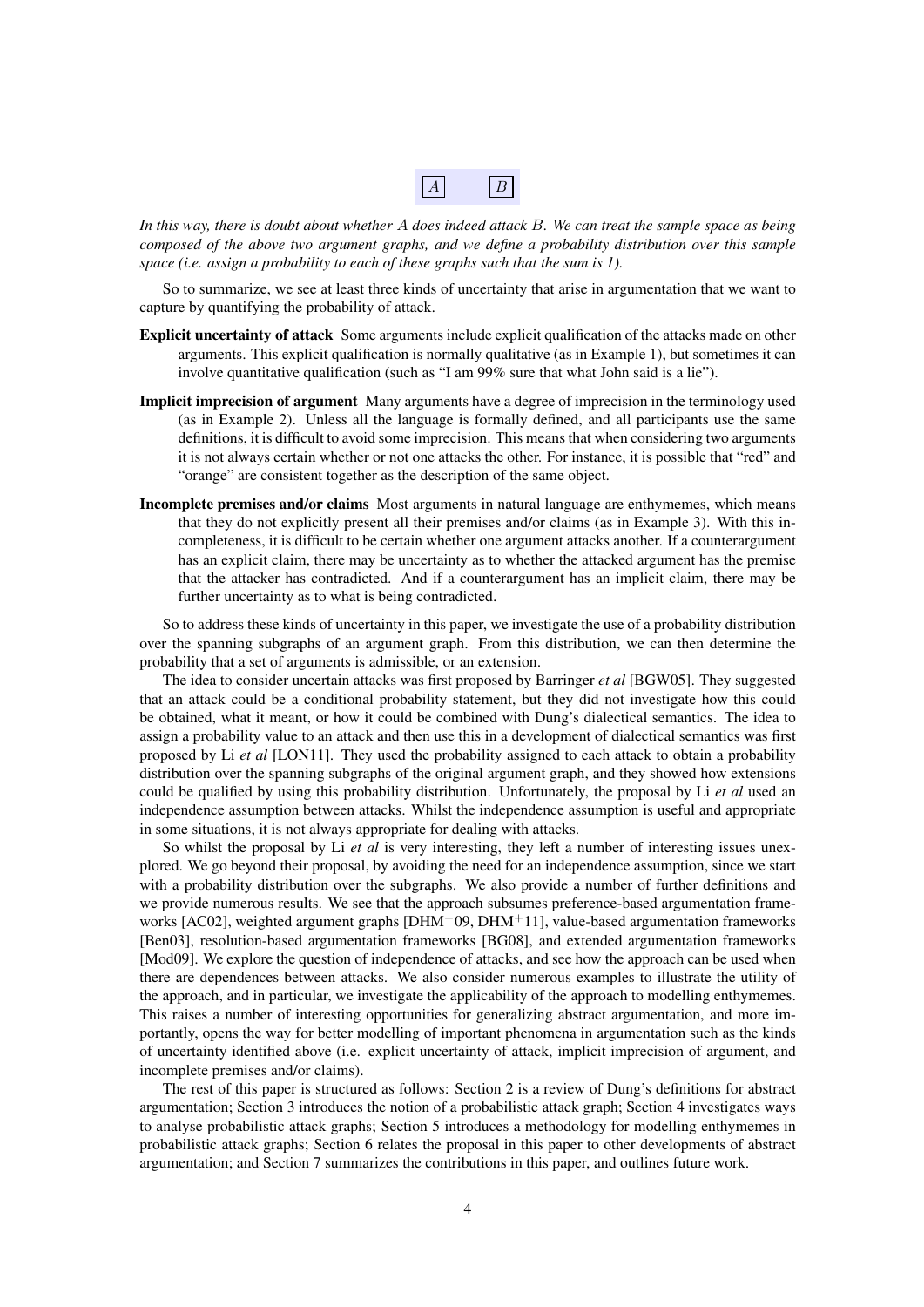# 2 Preliminaries

In this section, we review the proposal for abstract argumentation by Dung [Dun95]. Essentially, a collection of arguments can be formalized as a directed graph.

**Definition 1.** An argument graph is a pair  $(A, R)$  where A is a finite set and R is a binary relation over  $A$  *(i.e.,*  $R \subseteq A \times A$ ).

Each element  $\alpha \in A$  is called an **argument** and  $(\alpha, \beta) \in \mathcal{R}$  means that  $\alpha$  **attacks**  $\beta$  (accordingly,  $\alpha$  is said to be an **attacker** of  $\beta$ ). So  $\alpha$  is a **counterargument** for  $\beta$  when  $(\alpha, \beta) \in \mathcal{R}$  holds. For an argument α, we say that:  $\alpha$  is self-attacking when  $\alpha$  is an attacker of  $\alpha$ ;  $\alpha$  is unattacked when there is no attacker of  $\alpha$ ; and  $\alpha$  is **undefended** when there is an attacker  $\beta$  of  $\alpha$  but there is no attacker  $\gamma$  of  $\beta$ .

Later we require the following subsidiary functions: For an argument graph  $G = (\mathcal{A}, \mathcal{R})$ , let Nodes(G)  $=$  A and Arcs $(G)$  =  $\mathcal{R}$ .

Arguments can work together as a coalition by attacking other arguments and by defending their members from attack as follows.

**Definition 2.** Let  $\Gamma \subseteq A$  be a set of arguments.  $\Gamma$  attacks  $\beta \in A$  *iff there is an argument*  $\alpha \in \Gamma$  *such that* α *attacks* β*.* Γ defends α ∈ Γ *iff for each argument* β ∈ A*, if* β *attacks* α *then* Γ *attacks* β*.*

The following gives a requirement that should hold for a coalition of arguments to make sense. If it holds, it means that the arguments in the set offer a consistent view on the topic of the argument graph.

**Definition 3.** A set  $\Gamma \subseteq A$  of arguments is **conflict free** *iff there are no*  $\alpha$  *and*  $\beta$  *in*  $\Gamma$  *such that*  $\alpha$  *attacks*  $\beta$ *.* 

Now, we consider how we can find an acceptable set of arguments from an abstract argument graph. The simplest case of arguments that can be accepted is as follows.

**Definition 4.** *A set*  $\Gamma \subseteq A$  *of arguments is* **admissible** *iff*  $\Gamma$  *is conflictfree and defends all its elements.* 

The intuition here is that for a set of arguments to be accepted, we require that, if any one of them is challenged by a counterargument, then they offer grounds to challenge, in turn, the counterargument. There always exists at least one admissible set: The empty set is always admissible.

Clearly, the notion of admissible sets of arguments is the minimum requirement for a set of arguments to be accepted. In this paper, we will focus on the following classes of acceptable arguments proposed by Dung [Dun95].

**Definition 5.** Let  $\Gamma$  *be a conflictfree set of arguments, and let* Defended :  $\wp(A) \to \wp(A)$  *be a function such that* Defended( $\Gamma$ ) = { $\alpha$  |  $\Gamma$  *defends*  $\alpha$  }.

- *1.* Γ *is a* complete extension *iff*  $\Gamma$  = Defended(Γ)
- *2.* Γ *is a* grounded extension *iff it is the minimal (w.r.t. set inclusion) complete extension.*
- *3.* Γ *is a* preferred extension *iff it is a maximal (w.r.t. set inclusion) complete extension.*
- *4.* Γ *is a* **stable extension** *iff it is a preferred extension that attacks all arguments in*  $A \setminus \Gamma$ *.*

In general, the grounded extension provides a skeptical view on which arguments can be accepted, whereas each preferred extension takes a credulous view on which arguments can be accepted. We illustrate these definitions with the following examples.

Example 4. *Consider the argument graph below. The conflictfree sets are* {}*,* {A}*,* {B}*,* {C}*, and*  ${A, C}$ *; The admissible sets are*  ${}$ *,*  ${A}$ *,*  ${C}$ *, and*  ${A, C}$ *; And the only complete set is*  ${A, C}$ *, and so this set is grounded, preferred and stable.*



Whilst the focus of this paper is on Dung's definitions for extensions, it would appear that the ideas would generalize to other definitions for extensions such as semi-stable semantics [Cam06] and ideal semantics [DMT07].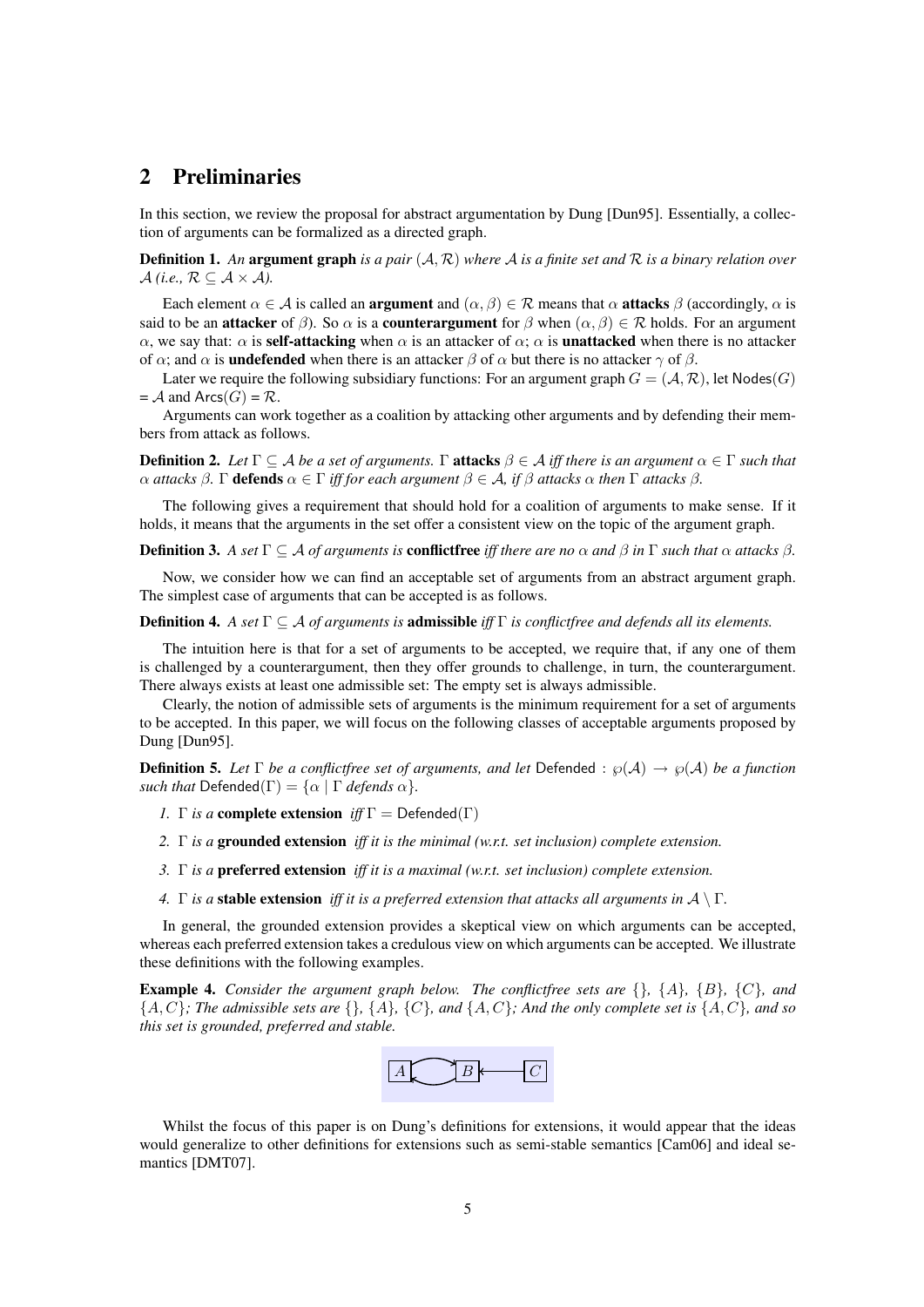## 3 Representing uncertainty of attacks

In this section, we introduce probabilistic attack graphs as a way of representing the uncertainty of attacks, we then consider the nature of dependencies between attacks, including considering when independence can be assumed, and we conclude with a discussion of how we can use the independence assumption and how this relates to the proposal by Li *et al* [LON11].

## 3.1 Probabilistic attack graphs

In order to capture the uncertainty of attacks in an argument graph, we use the set of spanning subgraphs of an argument graph as a sample space. We define a spanning subgraph as follows.

**Definition 6.** If  $G = (A, \mathcal{R})$  and  $G' = (A, \mathcal{R}')$  are argument graphs, then  $G'$  is a **spanning subgraph** of  $G$ , denoted  $G' \sqsubseteq G$ , iff  $\mathcal{R}' \subseteq \mathcal{R}$ . Also, let  $G' \sqsubset G$  denote  $G' \sqsubseteq G$  and  $G \not\sqsubseteq G'$ .

So a spanning subgraph has the same set of arguments but a subset of attacks. Since spanning subgraphs are the only kind of subgraph we consider in this paper, we will simplify the terminology by referring to a spanning subgraph as a subgraph.

We assign a probability value to each subgraph such that the sum of the assignment is 1. This means we can reflect the uncertainty over which is the actual subgraph using this probability distribution.

**Definition 7.** A probabilistic attack graph *is a tuple*  $(A, \mathcal{R}, P)$  *where*  $G = (A, \mathcal{R})$  *is an argument graph,*  $\mathcal{G} = \{G' \mid G' \sqsubseteq G\}$  is the set of subgraphs of G, and  $P : \mathcal{G} \to [0, 1]$ , is such that

$$
\sum_{G' \in \mathcal{G}} P(G') = 1
$$

*We call* P *a* probability distribution over subgraphs *in* G*.*

Example 5. *Consider the sample space given in Figure 2. Suppose the probability distribution over subgraphs is*  $P(G_1) = 0.5$ ,  $P(G_2) = 0.1$ ,  $P(G_3) = 0.3$ , and  $P(G_4) = 0.1$ .

Given a probabilistic attack graph  $(A, \mathcal{R}, P)$ , we can then obtain the probability of any arc in  $(A, \mathcal{R})$ being an attack by taking the marginal probability as defined next.

**Definition 8.** *For a probabilistic attack graph*  $(A, \mathcal{R}, P)$ *, and an attack*  $(\alpha, \beta) \in \mathcal{R}$ *, the* **probability of attack***, denoted*  $P((\alpha, \beta))$ *, is* 

$$
P((\alpha,\beta)) = \sum_{G' \in \mathcal{G}(\alpha,\beta)} P(G')
$$

*where*  $G = \{G' \mid G' \sqsubseteq G\}$  *is the set of subgraphs of*  $G$ *, and*  $\mathcal{G}(\alpha, \beta) = \{G' \in \mathcal{G} \mid G' = (\mathcal{A}, \mathcal{R}') \text{ and } (\alpha, \beta) \in \mathcal{G} \}$  $\mathcal{R}'$  *is the set of subgraphs containing the arc.* 

So the probability of attack is the marginal probability obtained from the probability distribution over the subgraphs. Using this, we can qualify each attack in an argument graph by a probability value that indicates the belief that the attacks holds. So each attack  $(\alpha, \beta) \in \mathcal{R}$  is assigned a value  $P((\alpha, \beta))$  in the unit interval. Note, in order to simplify notation, when we will use  $P(\alpha, \beta)$  to denote  $P((\alpha, \beta))$  where there is no risk of confusion.

For a diagrammatic representation, we will use a **labelled graph** which is an argument graph where each arc is labelled with the probability of attack (obtained as the marginal probability from the probability distribution over subgraphs).

In general, we do not make any further constraints on the probability distributions over subgraphs beyond Definition 7. So for example, it is possible for every attack in a graph to have a probability of 1 (i.e. there original graph has probability of 1, and all strict subgraphs have probability 0). Similarly, it is possible for any or every attack in a graph to have a probability of 0 (i.e. the subgraph with no arcs has probability 1, and all the other subgraphs have probability 0). In the rest of this paper, we will explore some of the options we have for choosing and using probability distributions over subgraphs.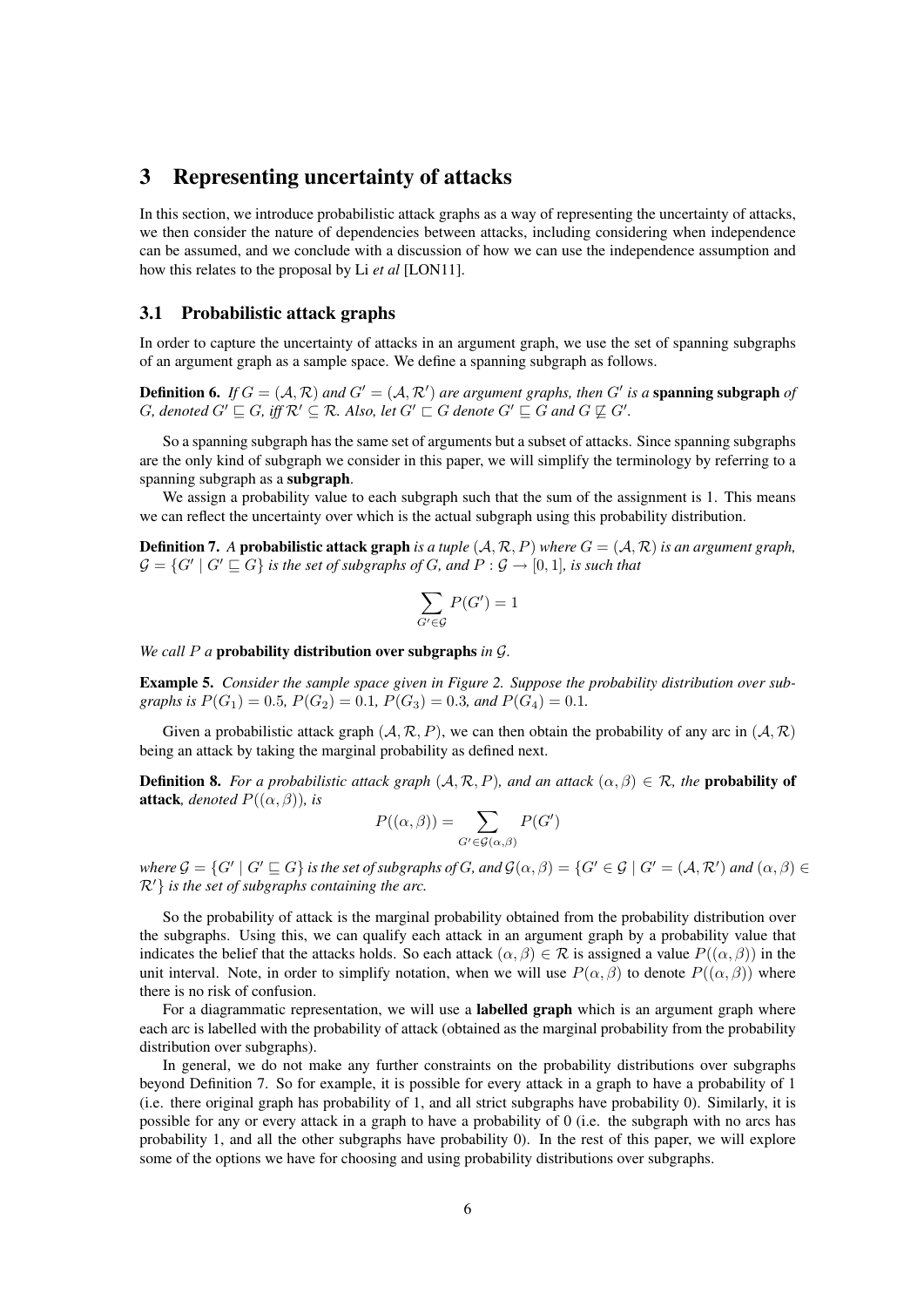## 3.2 Dependencies between attacks

In this paper, we start with a probability distribution over subgraphs of an argument graph. Given a probabilistic attack graph  $(A, \mathcal{R}, P)$ , we assume one subgraph  $G' = (A, \mathcal{R}')$  is the actual argument graph, where  $G' \sqsubseteq G$  and  $G = (A, R)$ . And since the sum of the probabilities of the subgraphs is 1, we can think of this in terms of a joint distribution by creating a conjunction of literals for each subgraph  $G' \sqsubset G$ , and for each arc  $\rho_i$  in the original graph G, the positive literal  $\rho_i$  in the conjunction denotes the arc is in the subgraph, and for each arc  $\rho_j$  in the original graph G, the negative literal  $\overline{\rho_j}$  in the conjunction denotes the arc is not in the subgraph, as follows.

$$
\left(\bigwedge_{\rho_i\in\mathcal{R}'}\rho_i\right)\wedge\left(\bigwedge_{\rho_j\in\mathcal{R}\backslash\mathcal{R}'}\overline{\rho_j}\right)
$$

So for the joint distribution, we need a probability assignment for each of these conjuncts. Obviously, if we have n arcs in  $G$ , then there will be  $2^n$  conjunctions to consider. For instance, consider the following graph, where  $\rho_1$  denotes the attack by A on B and  $\rho_2$  denotes the attack by B on A. For this, we can represent the joint distribution by  $P(\rho_1 \wedge \rho_2)$ ,  $P(\rho_1 \wedge \overline{\rho_2})$ ,  $P(\overline{\rho_1} \wedge \rho_2)$ , and  $P(\overline{\rho_1} \wedge \overline{\rho_2})$ .



By marginalization, we can obtain the probability of each attack. So for the above example, we have the probability of A attacking B given by  $P(\rho_1)$  and the probability of B attacking A given by  $P(\rho_2)$ . These can be calculated as follows.

$$
P(\rho_1) = P(\rho_1 \land \rho_2) + P(\rho_1 \land \overline{\rho_2})
$$
  
\n
$$
P(\overline{\rho_1}) = P(\overline{\rho_1} \land \rho_2) + P(\overline{\rho_1} \land \overline{\rho_2})
$$
  
\n
$$
P(\rho_2) = P(\rho_1 \land \rho_2) + P(\overline{\rho_1} \land \rho_2)
$$
  
\n
$$
P(\overline{\rho_2}) = P(\rho_1 \land \overline{\rho_2}) + P(\overline{\rho_1} \land \overline{\rho_2})
$$

For any probability distribution P, and variables X and Y, by definition  $P(X | Y) = P(X \wedge Y)/P(Y)$ . Therefore,  $P(X \wedge Y) = P(X | Y)P(Y)$ . Furthermore, X and Y are independent when  $P(X | Y)P(Y) =$  $P(X) \cdot P(Y)$ . Hence,  $P(X \wedge Y) = P(X) \cdot P(Y)$  when they are independent.

So returning to our running example, if  $\rho_1$  and  $\rho_2$  are independent, we obtain the joint distribution we started with, as follows.

$$
P(\rho_1 \land \rho_2) = P(\rho_1) \cdot P(\rho_2)
$$
  
\n
$$
P(\rho_1 \land \overline{\rho_2}) = P(\rho_1) \cdot P(\overline{\rho_2})
$$
  
\n
$$
P(\overline{\rho_1} \land \rho_2) = P(\overline{\rho_1}) \cdot P(\rho_2)
$$
  
\n
$$
P(\overline{\rho_1} \land \overline{\rho_2}) = P(\overline{\rho_1}) \cdot P(\overline{\rho_2})
$$

In probability theory, the assumption of independence between two variables  $X$  and  $Y$  means that knowing the outcome of  $X$  does not influence the probability of  $Y$  and vice versa. For example, if we toss an ordinary coin twice, and let X be the event that heads comes up for the first toss,  $\overline{X}$  be the event that tails comes up for the first toss, Y be the event that heads comes up for the second toss, and  $\overline{Y}$  be the event that tails comes up for the second toss. Then of course knowing the outcome of the first toss does not influence the probability of whether heads comes up for the second toss. In other words,  $X$  is independent of  $Y$  (and therefore of  $\overline{Y}$ ), and vice versa, and  $\overline{X}$  is independent of Y (and therefore of  $\overline{Y}$ ). So if we start with a joint probability distribution, in our case a probability distribution over subgraphs, we have all the information we require for using probabilistic reasoning. Therefore, we can determine whether independence holds for a given probability distribution over subgraphs.

Returning to the examples in the introduction, in the first example (Example 1), it is reasonable to assume independence, and we can ensure that independence holds by selecting an appropriate probability distribution over the subgraphs. Take the attack by argument  $C$  on argument  $A$ . Knowing that this attack holds (i.e. that the argument A has been undermined) does not necessarily influence the probability that the attack by  $C$  on  $B$  holds. For this, we are taking the arguments at "face value". In other words, we are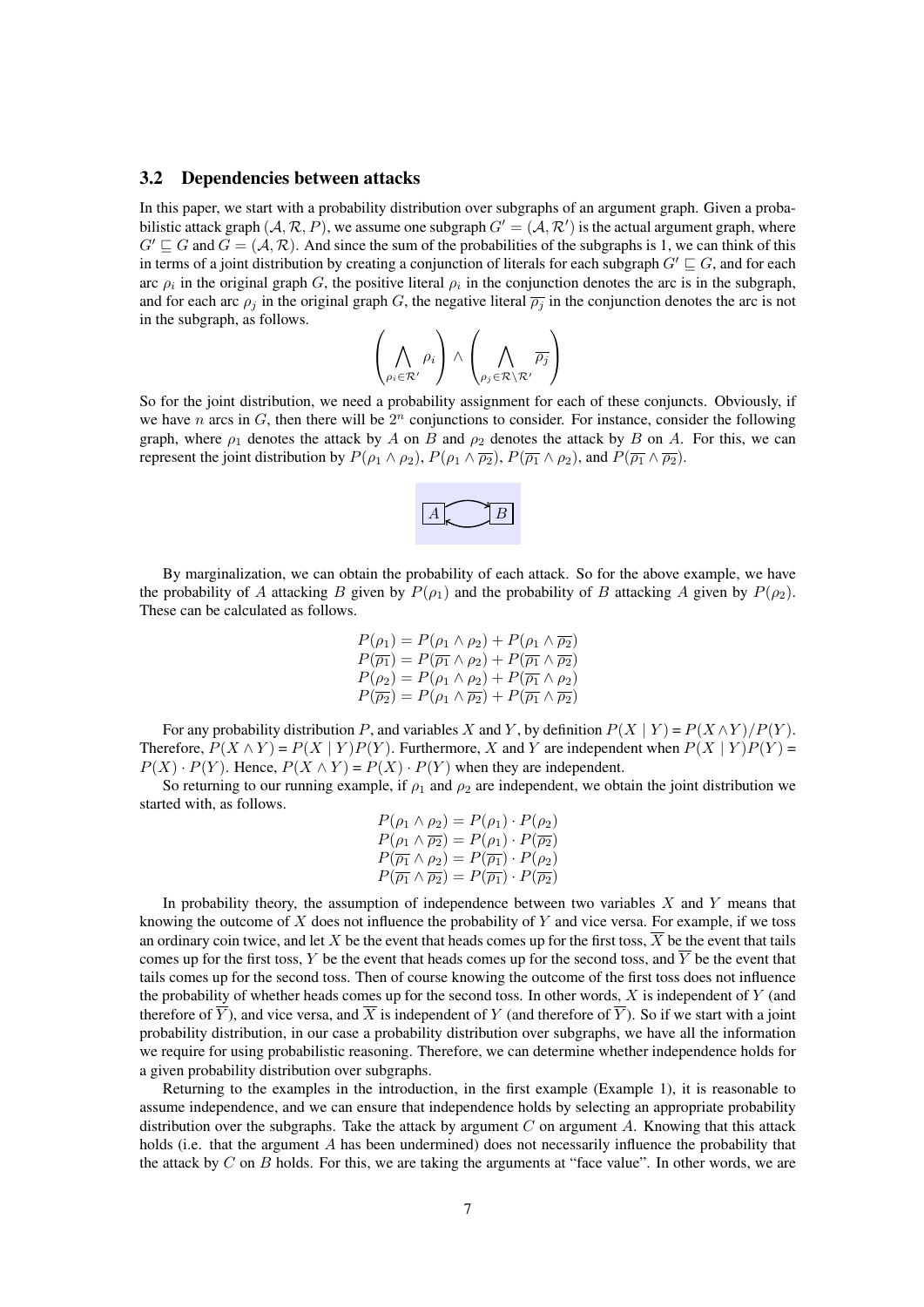

Figure 3: For argument graph  $G_1$ , the subgraphs are (a)  $G_1$ , (b)  $G_2$ , (c)  $G_3$  and (d)  $G_4$ .

not adding any background information that may be useful. For instance, if we have some doubts about the reliability of Harry as a witness (perhaps someone has questioned his ability to recognize faces from a distance), then knowing that the attack by C on A is true may influence the probability of the attack by C on B. But since the example does not mention doubts about Harry, we can assume that Harry is reliable. So if he is correct in one of the attacks that neither increases or decreases the probability of the other attack. In other words, if he made a mistake in recognizing one of the characters, the mistake is not assumed to be a systematic problem but rather a chance occurrence.

Whilst assuming independence brings advantages, there are situations where it is not appropriate. To illustrate this, we consider the following example.

Example 6. *Consider argument graph*  $G_1$  *in Figure 3a where the meaning for the arguments is as follows.* 

- A *= CheapAir is going bust.*
- B *= The CheapAir tickets to Paris are a bargain; We should buy them for our holiday.*
- C *= The CheapAir tickets to New York are a bargain; We should buy them for our conference trip.*

*Here the attack by* A *on* B *and the attack by* A *on* C *are not independent. For instance, if the attack by* A *on* B *is shown to be true, then there is a raised probability that the attack by* A *on* C *is true.*

We can handle this example, and indeed any example where there are dependencies between attacks. This is because we start with a probability distribution over the subgraphs rather than a probability distribution on attacks. So we choose a probability distribution over subgraphs where there is dependence between the attacks. We illustrate this next.

**Example 7.** *Continuing Example 6, if we start with graph*  $G_1$  *in Figure 3a, then there are four subgraphs to consider. Suppose we let the probability function over subgraphs be the following.*

 $P(G_1) = 0.7$   $P(G_2) = 0$   $P(G_3) = 0$   $P(G_4) = 0.3$ 

*The marginals for the attacks are as follows.*

$$
P(A, B) = P(G1) + P(G3) = 0.7
$$
  

$$
P(A, C) = P(G1) + P(G2) = 0.7
$$

The main disadvantage of starting with a probability distribution over the subgraphs (rather than starting with a probability distribution over attacks and then using the independence assumption to get the probability distribution over subgraphs) is that we need to explicitly determine the probability value for each subgraph and, of course, if the probabilistic attack graph has n attacks, we need to consider  $2^n$  subgraphs in the worst case. Often however, it will only be that some attacks are dependent, and the problem can be simplified in terms of simpler conditional dependencies. For instance, suppose we have three attacks  $\rho_1$ ,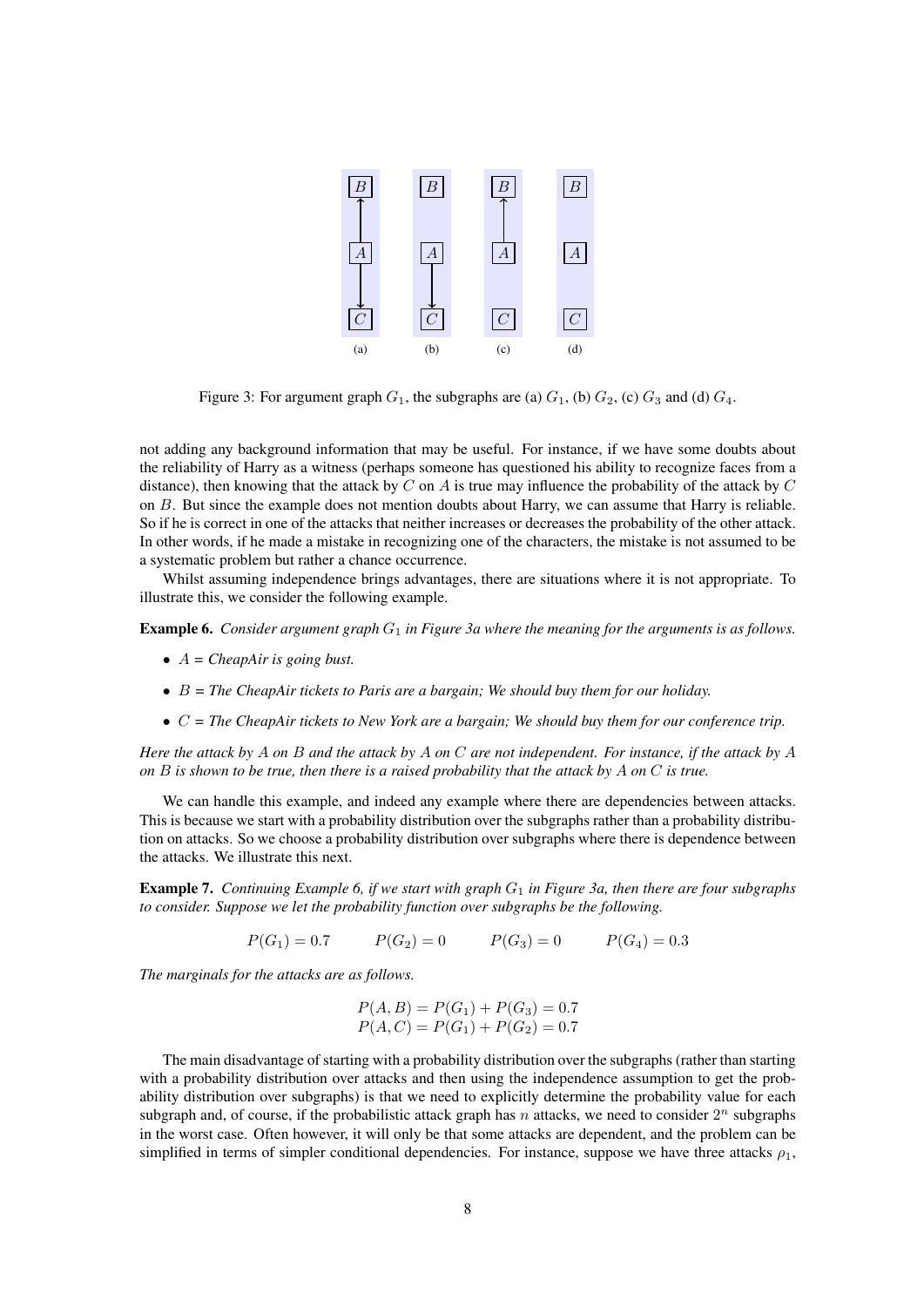|          | Subgraph              | Probability of                      | Grounded  | Preferred  |
|----------|-----------------------|-------------------------------------|-----------|------------|
|          |                       | subgraph                            | extension | extensions |
| $G_1$    | $A \leftrightarrow B$ | $P(A, B) \cdot P(B, A)$             |           |            |
| $G_2$    | $A \rightarrow B$     | $P(A, B) \cdot (1 - P(B, A))$       | A         | A          |
| $G_{3}$  | $A \leftarrow B$      | $(1 - P(A, B)) \cdot P(B, A)$       | B         | B          |
| $\, G_4$ |                       | $(1 - P(A, B)) \cdot (1 - P(B, A))$ | A. B      |            |

Table 1: Graph  $G_1$  and its subgraphs together with the probability of each subgraph and extensions. In this example, it is assumed that the probability distribution over subgraphs is such that the attacks are independent, and so the probability of each subgraph can be calculated from the probability of each attack.

 $\rho_2$ , and  $\rho_3$  to consider in a graph G, and  $\rho_1$  and  $\rho_2$  are independent, but  $\rho_3$  is dependent on  $\rho_1$  and  $\rho_2$ , then we could calculate the conjunction as follows.

$$
P(\rho_1 \wedge \rho_2 \wedge \rho_3) = P(\rho_3 | \rho_1 \wedge \rho_2) \cdot P(\rho_1 \wedge \rho_2)
$$
  
=  $P(\rho_3 | \rho_1 \wedge \rho_2) \cdot P(\rho_1) \cdot P(\rho_2)$ 

So by determining which are the dependent attacks and which are the independent attacks, the problem of finding the joint distribution can be broken down into smaller joint distributions which can then be combined using independence assumptions.

#### 3.3 Using the independence assumption

As we discussed in the previous section, we may assume independence for some examples of probabilistic attack graphs. If so, it can be more efficient to use the probability assignment to attacks (i.e. the marginals) to generate the probability distribution over subgraphs. For an attack  $(\alpha, \beta)$  in a graph G, with a probability assignment P, there is the probability  $P(\alpha, \beta)$  that  $(\alpha, \beta)$  holds in the graph, and there is the probability  $1 - P(\alpha, \beta)$  that  $(\alpha, \beta)$  does not hold in the graph.

Let  $G = (A, \mathcal{R}, P)$  and  $G' = (A, \mathcal{R}', P)$  be probabilistic attack graphs such that  $R' \subseteq R$  (i.e.  $(A, \mathcal{R}')$ ) is a subgraph of  $(A, \mathcal{R})$ ). If the independence assumption holds for P (i.e. the attacks are independent according to the probability distribution over the subgraphs), then the probability of subgraph  $G'$ , i.e.  $P(G')$ , is obtained as follows:

- If  $\mathcal{R} = \emptyset$ , then  $P(G) = 1$ , and for all  $G' \sqsubset G$ ,  $P(G') = 0$ .
- If  $\mathcal{R} \neq \emptyset$ , then for all  $G' \sqsubseteq G$ ,  $P(G') = (\prod_{(\alpha,\beta) \in \mathcal{R}'} P(\alpha,\beta)) \times (\prod_{(\alpha,\beta) \in \mathcal{R} \setminus \mathcal{R}'} (1 P(\alpha,\beta)))$

To use this, we construct all subgraphs of G, and calculate the probability of each subgraph based on the probabilities of the attacks holding in the graph. So the probability of a subgraph captures the degree of certainty that the subgraph contains exactly the attacks that hold. Note, a similar definition to the above definition has been presented in [LON11].

In Table 1 and Table 2, the structure for an argument graph is provided. In each case it is given as  $G_1$ . For each of these graphs, the subgraphs are listed. For each subgraph, the probability of it is calculated (in terms of the probability of the attacks), and the grounded and preferred extensions identified. A specific probabilistic attack graph is presented in the next example.

Example 8. *Consider the following argument graph where each arc is labelled with the probability of attack. The probability distribution of the eight subgraphs of the graph as listed in Table 2 is*  $P(G_1) = 0.4$ ,  $P(G_2) = 0.4$ ,  $P(G_3) = 0.1$ ,  $P(G_4) = 0$ ,  $P(G_5) = 0.1$ ,  $P(G_6) = 0$ ,  $P(G_7) = 0$ , and  $P(G_8) = 0$ .

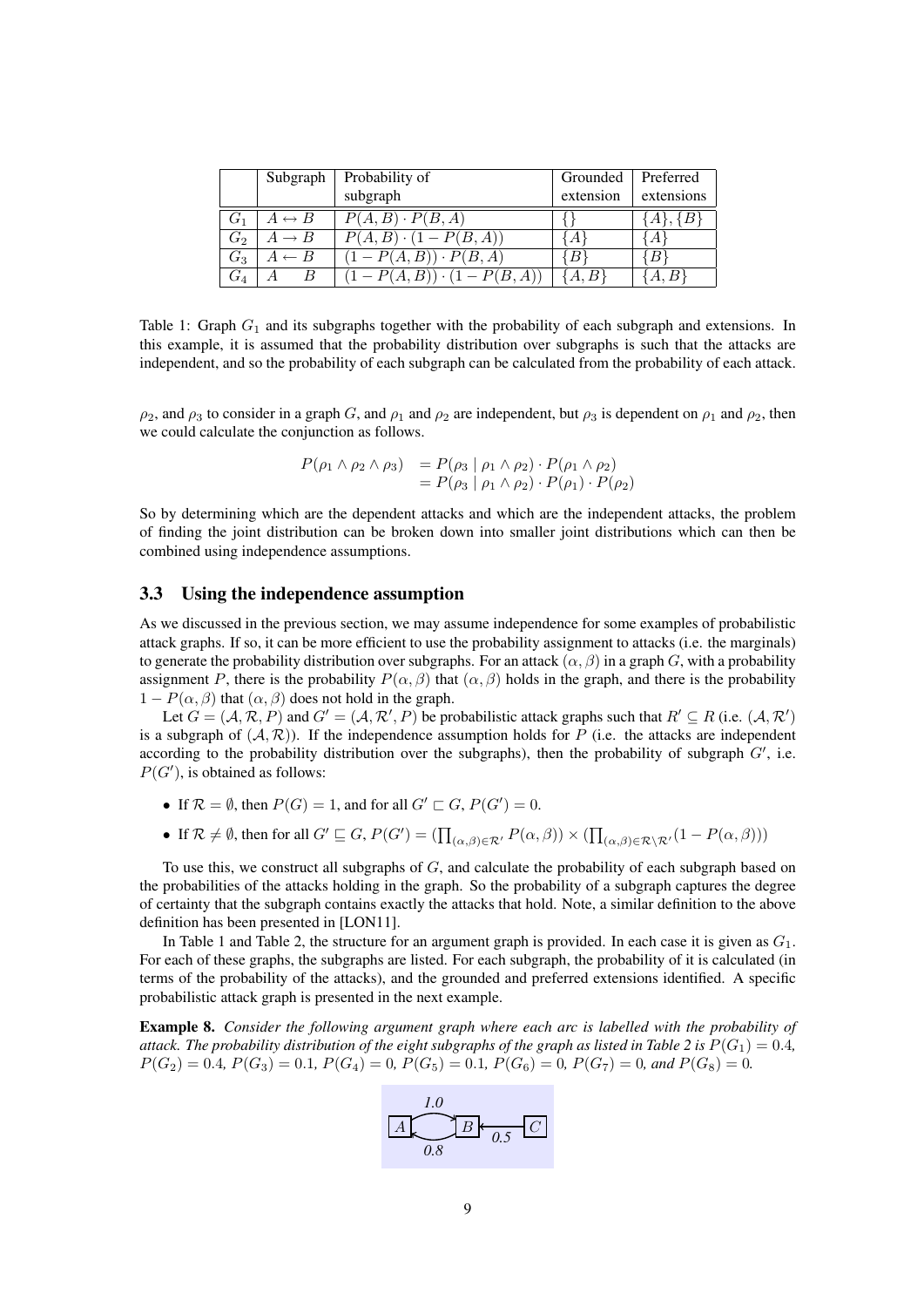|             | Subgraph                            | Probability of                                          | Grounded            | Preferred            |
|-------------|-------------------------------------|---------------------------------------------------------|---------------------|----------------------|
|             |                                     | subgraph                                                | extension           | extensions           |
| $G_1$       | $A \leftrightarrow B \leftarrow C$  | $P(A, B) \cdot P(B, A) \cdot P(C, B)$                   | A, C                | ${A, C}$             |
| $G_2$       | $\,C$<br>$A \leftrightarrow B$      | $P(A, B) \cdot P(B, A) \cdot (1 - P(C, B))$             | $\lfloor C \rfloor$ | $\{A, C\}, \{B, C\}$ |
| $G_3$       | $A \rightarrow B \leftarrow C$      | $P(A, B) \cdot (1 - P(B, A)) \cdot P(C, B)$             | A, C                | [A, C]               |
| $\, G_4 \,$ | $A \leftarrow B \leftarrow C$       | $(1 - P(A, B)) \cdot P(B, A) \cdot P(C, B)$             | A, C                | ${A, C}$             |
| $G_5$       | $\,C$<br>$A \rightarrow B$          | $P(A, B) \cdot (1 - P(B, A)) \cdot (1 - P(C, B))$       | A, C                | ${A, C}$             |
| $G_6$       | C<br>$A \leftarrow B$               | $(1 - P(A, B)) \cdot P(B, A) \cdot (1 - P(C, B))$       | B, C                | ${B, C}$             |
| $G_7$       | $B \leftarrow$<br>$\mathcal C$<br>A | $(1 - P(A, B)) \cdot (1 - P(B, A)) \cdot P(C, B)$       | [A, C]              | ${A, C}$             |
| $G_8$       | B<br>C<br>A                         | $(1 - P(A, B)) \cdot (1 - P(B, A)) \cdot (1 - P(C, B))$ | A, B, C             | $\{A, B, C\}$        |

Table 2: Graph  $G_1$  and its subgraphs together with the probability of each subgraph and extensions. In this example, it is assumed that probability distribution over subgraphs is such that the attacks are independent, and so the probability of each subgraph can be calculated from the probability of each attack.

If all the attacks in a probabilistic attack graph  $G$  have probability of 1, then the only subgraph of  $G$ to have non-zero probability is  $G$ , and so it has probability 1. Hence, we will see that we recover Dung's original definitions and results by assuming all attacks have probability 1. At the other extreme, if all the attacks in a probabilistic attack graph G have probability of 0, there is one graph with probability 1 and it contains all the arguments but no attacks. Note, we do not need to consider the independence assumption for either of these observations.

If all the attacks in a probabilistic attack graph  $G$  have probability of 0.5, and the independence assumption holds, then each subgraph of  $G$  has the same probability (as shown by the following result), and so there is a uniform distribution over the sample space.

**Proposition 1.** *If*  $G = (A, \mathcal{R}, P)$  *is a probabilistic attack graph such that* P *for all*  $(\alpha, \beta) \in \mathcal{R}$ ,  $P(\alpha, \beta) =$ 0.5, and the independence assumption holds for P, then for each  $G' \sqsubseteq G$ ,  $P(G') = (0.5)^n$ , where  $n = |\mathcal{R}|$ .

*Proof.* By definition, for each  $G' \sqsubseteq G$ ,  $p(G) = \prod_{(\alpha,\beta) \in \mathcal{R}'} P(\alpha,\beta) \times \prod_{(\alpha,\beta) \in \mathcal{R} \setminus \mathcal{R}'} (1 - P(\alpha,\beta))$ . Since for all  $(\alpha, \beta) \in \mathcal{R}$ ,  $P(\alpha, \beta) = 0.5$ , the above is equal to  $\prod_{(\alpha, \beta) \in \mathcal{R}} P(\alpha, \beta)$ , which is equal to  $(0.5)^n$ , where  $n = |\mathcal{R}|$ .  $\Box$ 

We conclude this subsection with a couple of subsidiary definitions that we will use later. Given a probabilistic attack graph  $G = (\mathcal{A}, \mathcal{R}, P)$ , we call the marginal distribution P: **maximal** iff for all  $\alpha \in \mathcal{R}$ ,  $P(\alpha) = 1$ ; and **minimal** iff for all  $\alpha \in \mathcal{R}$ ,  $P(\alpha) = 0$ ;

# 4 Analysing probabilistic attack graphs

In this section, we show how we can use probabilistic attack graphs to give a probabilistic qualification to admissible sets, extensions, and inferences (i.e. arguments that appear in one or more extensions).

In order to harness the notion of a probabilistic attack graph, we require some further subsidiary definitions and notation that we will use in the rest of this section.

For an argument graph  $G = (A, \mathcal{R})$ , and a set of arguments  $\Gamma \subseteq A$ ,  $G \Vdash_{ad} \Gamma$  denotes that  $\Gamma$  is an admissible set in  $(A, \mathcal{R})$  and  $G \Vdash_X \Gamma$  denotes that  $\Gamma$  is an X extension of  $(A, \mathcal{R})$  for  $X \in \{\text{co}, \text{pr}, \text{gr}, \text{st}\},\$ where co denotes complete semantics, pr denotes preferred semantics, st denotes stable semantics, and gr denotes grounded semantics. When G  $\Vdash_{\text{ad}} \Gamma$  holds, we say that G **entails**  $\Gamma$ . The set of subgraphs that entails a set of arguments Γ, denoted  $Q_{ad}(\Gamma)$ , is  $\{G' \sqsubseteq G \mid G' \Vdash_{ad} \Gamma\}$ . Similarly,  $Q_X(\Gamma) = \{G' \sqsubseteq$  $G \mid G' \Vdash_X \Gamma$ , for  $X \in \{\text{co}, \text{pr}, \text{gr}, \text{st}\}.$  For an argument  $\alpha \in \mathcal{A}$ , the set of subgraphs that imply an argument is admissible, denoted  $I(\alpha)$ , is  $I_{ad}(\alpha) = \{G' \sqsubseteq G \mid G' \Vdash_{ad} \Gamma \text{ and } \alpha \in \Gamma\}$ . Similarly,  $I_X(\alpha) = \{G' \sqsubseteq G \mid G' \Vdash_X \Gamma \text{ and } \alpha \in \Gamma\}.$ 

Example 9. *Consider the following argument graph with the probability space given in Figure 2.*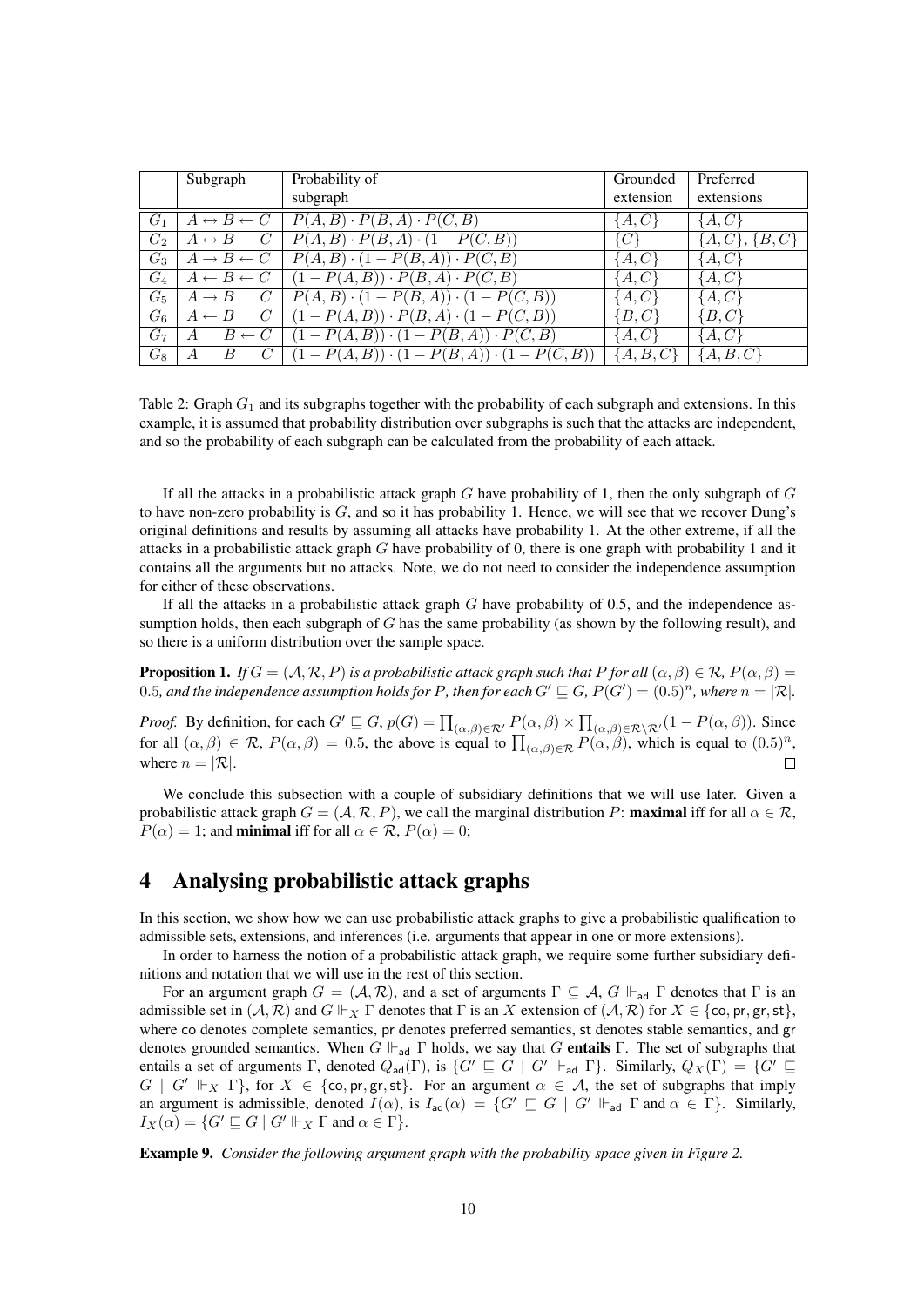*For this argument graph*  $G_1$ *, we get the following for the*  $\Vdash_{ad}$ *,*  $\Vdash_{pr}$  *and*  $\Vdash_{gr}$  *relations.* 

| $G_1 \Vdash_{\mathsf{ad}} \emptyset$    | $G_1 \not\Vdash_{\textsf{pr}} \emptyset$ | $G_1 \Vdash_{\sf gr} \emptyset$         |
|-----------------------------------------|------------------------------------------|-----------------------------------------|
| $G_1 \Vdash_{\mathsf{ad}} \{A\}$        | $G_1 \Vdash_{\textsf{pr}} \{A\}$         | $G_1 \not\Vdash_{\textsf{gr}} \{A\}$    |
| $G_1 \Vdash_{\mathsf{ad}} \{B\}$        | $G_1 \Vdash_{\mathsf{pr}} \{B\}$         | $G_1 \not\Vdash_{\textsf{gr}} \{B\}$    |
| $G_1 \not\Vdash_{\mathsf{ad}} \{A, B\}$ | $G_1 \not\Vdash_{\textsf{pr}} \{A, B\}$  | $G_1 \not\Vdash_{\textsf{gr}} \{A, B\}$ |

*For this argument graph*  $G_1$ *, we get the following for the*  $Q_{ad}$ *,*  $Q_{pr}$  *and*  $Q_{gr}$  *functions.* 

| $Q_{\text{ad}}(\emptyset) = \{G_1, G_2, G_3, G_4\}$ $Q_{\text{pr}}(\emptyset) = \{\}$ |                                                                        | $Q_{\rm gr}(\emptyset) = \{G_1\}$ |
|---------------------------------------------------------------------------------------|------------------------------------------------------------------------|-----------------------------------|
| $Q_{\text{ad}}(\{A\}) = \{G_1, G_2, G_4\}$                                            | $Q_{\text{pr}}(\{A\}) = \{G_1, G_2\}$ $Q_{\text{gr}}(\{A\}) = \{G_2\}$ |                                   |
| $Q_{\text{ad}}(\{B\}) = \{G_1, G_3, G_4\}$                                            | $Q_{\text{pr}}(\{B\}) = \{G_1, G_3\}$ $Q_{\text{gr}}(\{B\}) = \{G_3\}$ |                                   |
| $Q_{\sf ad}(\{A,B\}) = \{G_4\}.$                                                      | $Q_{\text{pr}}(\{A, B\}) = \{G_4\}$                                    | $Q_{\rm gr}(\{A,B\}) = \{G_4\}$   |

*For this argument graph*  $G_1$ *, we get the following for the*  $I_{ad}$ *,*  $I_{pr}$  *and*  $I_{gr}$  *functions.* 

$$
I_{ad}(A) = \{G_1, G_2, G_4\} \quad I_{pr}(A) = \{G_1, G_2, G_4\} \quad I_{gr}(A) = \{G_2, G_4\}
$$
  

$$
I_{ad}(B) = \{G_1, G_3, G_4\} \quad I_{pr}(B) = \{G_1, G_3, G_4\} \quad I_{gr}(B) = \{G_3, G_4\}
$$

#### 4.1 Probability functions over admissible sets

The probabilistic information in probabilistic attack graphs can be harnessed to qualify the uncertainty that a given set of arguments is an admissible set. Given a probabilistic attack graph  $G = (\mathcal{A}, \mathcal{R}, P)$ , and a set of arguments  $\Gamma \subseteq A$ , we show in this section how to calculate the probability that  $\Gamma$  is admissible, which we denote by  $P_{ad}(\Gamma)$ . For this, we define  $P_{ad}(\Gamma)$  as the sum of the probability of the subgraphs for which Γ is an admissible set.

**Definition 9.** Let  $G = (A, \mathcal{R}, P)$  be a probabilistic attack graph and let  $\Gamma \subseteq A$ . The probability that  $\Gamma$  is *in an admissible set is*

$$
P_{\text{ad}}(\Gamma) = \sum_{G' \in Q_{\text{ad}}(\Gamma)} P(G')
$$

Example 10. *Consider the following labelled argument graph. With the independence assumption holding, the probability distribution over the four subgraphs of the graph (as listed in Table 1) is*  $P(G_1) = 0.36$ ,  $P(G_2) = 0.54$ ,  $P(G_3) = 0.04$ , and  $P(G_4) = 0.06$ . Therefore,  $P_{ad}(\emptyset) = 0.36 + 0.54 + 0.04 + 0.06 = 1$ ,  $P_{\sf ad}(\{A\}) = 0.36 + 0.54 + 0.06 = 0.96, P_{\sf ad}(\{B\}) = 0.36 + 0.04 + 0.06 = 0.46,$  and  $P_{\sf ad}(\{A, B\}) = 0.06$ .



*So in this example, we see that the empty set is an admissible set with probability 1, the set* {A} *is an admissible set with the high probability of 0.96, the set* {B} *is an admissible set with the substantially lower probability of 0.46, and the set* {A, B} *is an admissible set with the very low probability of 0.06. Therefore the high probability of attack by* A *on* B*, and the lower probability by* B *on* A*, means that the attack by* A *on* B *dominates in determining the admissible sets.*

The next example is a light sensor fusion problem where we consider three sources.

Example 11. *Consider a network of three light sensors that all sense the same light source with the aim of describing the colour seen. Suppose sensor s1 gives argument* A *= "colour is grey", sensor s2 gives*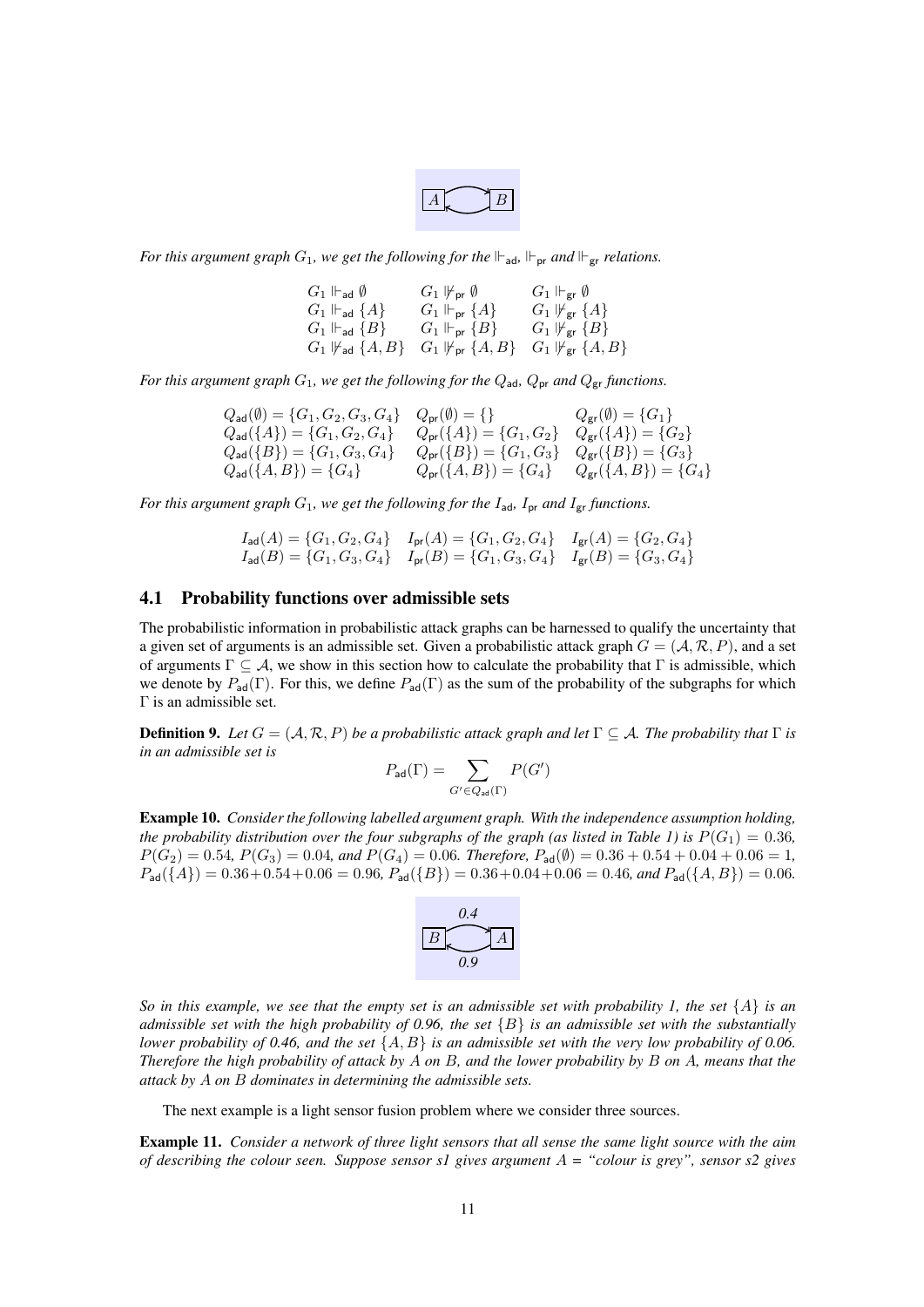

Figure 4: For argument graph  $G_1$  in Example 11, four of the subgraphs of  $G_1$  are (a)  $G_1$ , (b)  $G_2$ , (c)  $G_3$ and (d)  $G_4$ .

*argument* B *= "colour is white", and sensor s3 gives argument* C *= "colour is black". Suppose this is represented by the argument graph*  $G_1$  *in Figure 4a. Suppose there is some uncertainty about whether "grey" and "white" contradict, and similarly there is some uncertainty about whether "grey" and "black" contradict. We can represent this using a probabilistic attack. So there are 64 subgraphs to consider in the sample space. Let us suppose that we only assign probability to four of the subgraphs given in Figure 4. Now assume a probability distribution over the subgraphs so that*  $P(G_1) = 0.2$ ,  $P(G_2) = 0.2$ ,  $P(G_3) = 0.3$  *and*  $P(G_4) = 0.3$ *. So the attacks between* B *and* C *are certain, whereas the other attacks are uncertain. Given the probability distribution over subgraphs, we can obtain, for each set of arguments, the probability of being an admissible set as follows. Each of the singleton sets is an admissible set in each of* G<sup>1</sup> *to* G4*. Hence, the probability for each of these singleton sets being admissible is 1. The probability of* {A, B} *being admissible is 0.6, and so there is reasonably high probability that* A *and* B *are consistent together. Similarly, the probability of* {A, C} *being admissible is 0.5, and so there is reasonably high probability that* A *and* C *are consistent together. The probability of* {B, C} *being admissible is 0, and so there is zero probability that* B *and* C *are consistent together.*

| set<br>sible  | . . | ◡ | .                             | .<br>◡                        | ◡ |  |
|---------------|-----|---|-------------------------------|-------------------------------|---|--|
| $\mathcal{L}$ |     |   | $\mathsf{v} \cdot \mathsf{v}$ | $\mathsf{v} \cdot \mathsf{v}$ |   |  |

In an argument graph, the empty set is always an admissible set. For probabilistic attack graphs, we have the following result that shows that the empty set is admissible set with probability 1.

**Proposition 2.** Given a probabilistic attack graph  $G = (\mathcal{A}, \mathcal{R}, P)$ , the probability that the empty set is *admissible is 1 (i.e.*  $P_{ad}(\emptyset) = 1$ ).

*Proof.* For each  $G' \sqsubset G$ , the definition of admissible set implies that  $G' \Vdash_{ad} \emptyset$  holds. Therefore, we have  $P_{\text{ad}}(\emptyset) = 1.$  $\Box$ 

For an argument graph  $(A, \mathcal{R})$ , if  $\mathcal{R} = \emptyset$ , then A is conflictfree and hence admissible. So for a probabilistic attack graph, if A is conflictfree, then A is admissible with probability 1.

**Proposition 3.** *Given a probabilistic attack graph*  $G = (A, R, P)$ *, if* A *is conflictfree, and*  $\Gamma \subseteq A$ *, then*  $P_{\text{ad}}(\Gamma) = 1.$ 

*Proof.* Assume A is conflictfree. Therefore  $\mathcal{R} = \emptyset$ , and so by definition  $P(G) = 1$ . Also any  $\Gamma \subseteq \mathcal{A}$  is conflictfree, and therefore  $G \Vdash_{\text{ad}} \Gamma$ . Hence,  $P_{\text{ad}}(\Gamma) = 1$ .  $\Box$ 

When  $P$  is maximal, each attack has a probability of 1. Therefore, there is only one subgraph with non-zero probability, and this is the graph itself. So when  $P$  is maximal, a probabilistic attack graph is reduced to an argument graph. Hence, any set of arguments is either admissible in the argument graph (and therefore with probability 1 in the probabilistic attack graph) or not admissible in the argument graph (and therefore with probability 0 in the probabilistic attack graph).

**Proposition 4.** *Given a probabilistic attack graph*  $G = (A, R, P)$ *, if* P *is maximal* (*i.e.*  $P(\alpha) = 1$  *for all*  $\alpha \in \mathcal{R}$ *), then for all*  $\Gamma \subseteq \mathcal{A}$ *,*  $P_{ad}(\Gamma) = 1$  *or*  $P_{ad}(\Gamma) = 0$ *.*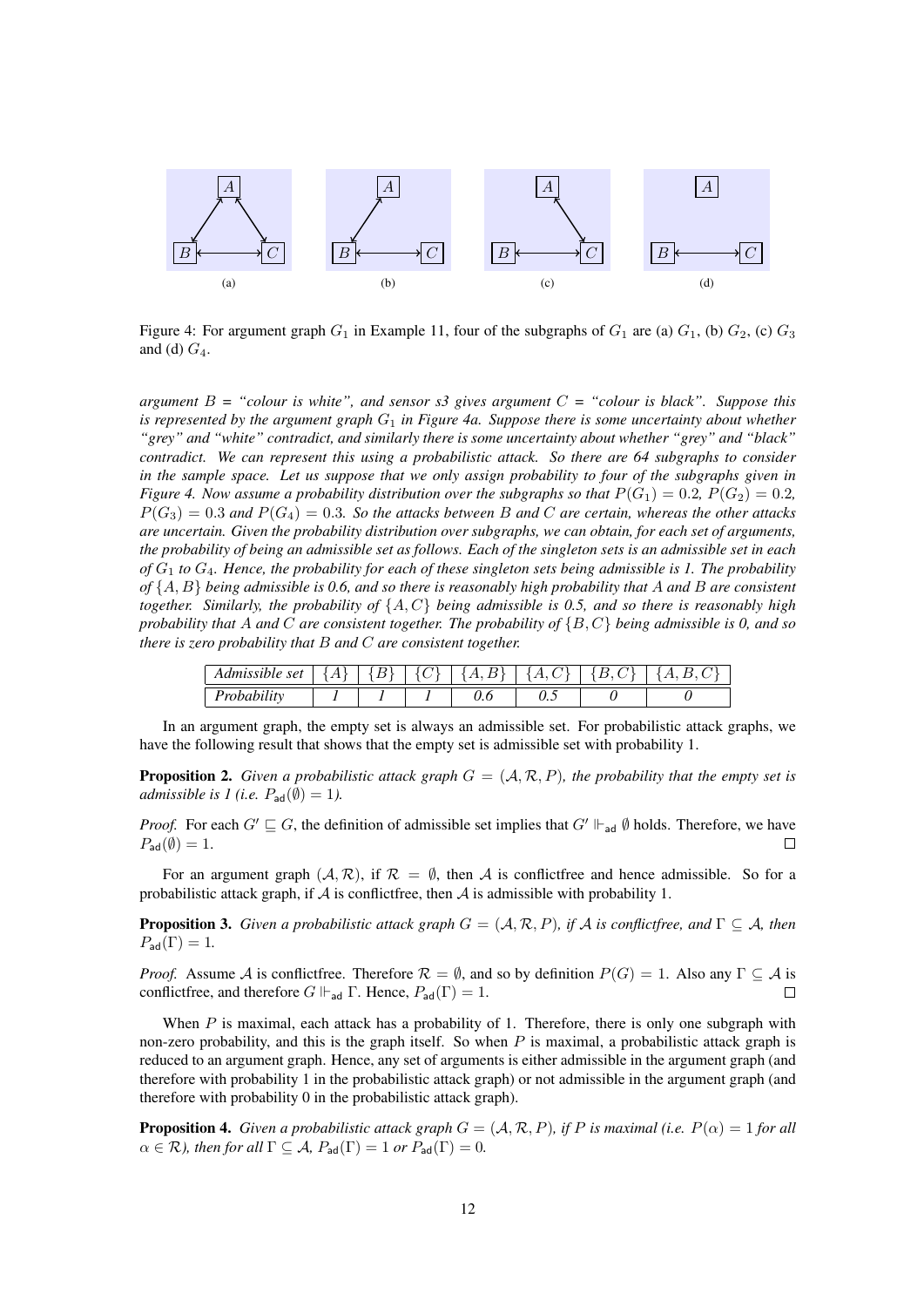*Proof.* Assume the probability of each attack in R is 1. Therefore,  $P_{ad}(G) = 1$ , and for all  $G' \sqsubset G$ ,  $P(G') = 0$ . Therefore,  $P_{ad}(\Gamma) = 1$  iff  $G \Vdash_{ad} \Gamma$ , and  $p(\Gamma) = 0$  iff  $G \Vdash_{ad} \Gamma$ . Therefore, for all  $\Gamma \subseteq A$ ,  $P_{\text{ad}}(\Gamma) = 1$  or  $P_{\text{ad}}(\Gamma) = 0$ .  $\Box$ 

Now it is straightforward to show how probabilistic attack graphs subsume Dung's original notion of admissibility. Essentially, if we choose to assign a probability of 1 to all attacks, then we get exactly Dung's admissible sets by selecting the sets with probability of 1.

**Proposition 5.** Let  $G = (\mathcal{A}, \mathcal{R}, P)$  be a probabilistic attack graph such that P is maximal (i.e.  $P(\alpha) = 1$ *for all*  $\alpha \in \mathcal{R}$ *). For*  $\Gamma \subseteq \mathcal{A}$ *,*  $\Gamma$  *is admissible with respect to*  $(\mathcal{A}, \mathcal{R})$  *iff*  $P_{ad}(\Gamma) = 1$ *.* 

*Proof.* From the assumption that P is maximal, we have  $P(G) = 1$ . ( $\Rightarrow$ ) Assume Γ is admissible with respect to  $(A, R)$ . Therefore, by definition,  $G \in Q_{ad}(\Gamma)$ . Hence,  $\sum_{G' \in Q_{ad}(\Gamma)} P(G') = 1$ , since  $P(G) = 1$ . Therefore, by definition,  $P_{ad}(\Gamma) = 1$ .  $(\Leftarrow)$  Assume  $P_{ad}(\Gamma) = 1$ . Therefore, by definition,  $\sum_{G' \in Q_{ad}(\Gamma)} P(G') = 1$ . Hence,  $G \in Q_{ad}(\Gamma)$ , since  $P(G) = 1$ . Therefore, by definition,  $\Gamma$  is admissible with respect to  $(A, \mathcal{R})$ .  $\Box$ 

When all attacks are uncertain (i.e. for each attack  $(\alpha, \beta)$ ,  $P(\alpha, \beta) < 1$ ), and the independence assumption holds, then each subgraph has non-zero probability. So the subgraph with no attacks has non-zero probability. Since the set of all arguments is an admissible set for a graph with no attacks, the set of all arguments is an admissible set with non-zero probability.

Proposition 6. *Given a probabilistic attack graph* G = (A, R, P)*, where the independence assumption holds for* P, *if for all*  $(\alpha, \beta) \in \mathcal{R}$ ,  $P(\alpha, \beta) < 1$ , *then for each*  $\Gamma \subseteq A$ ,  $P_{ad}(\Gamma) > 0$ .

*Proof.* Assume that for all  $(\alpha, \beta) \in \mathcal{R}$ ,  $P(\alpha, \beta) < 1$ . Consider  $G' = (\mathcal{A}, \mathcal{R}', P)$  where  $\mathcal{R}' = \emptyset$ . Clearly  $G' \sqsubseteq G$ . Since  $\mathcal{R}' = \emptyset$ , we have  $\mathcal{R} \setminus \mathcal{R}' = \mathcal{R}$ . Therefore, the independence assumption implies  $P(G') =$  $\prod_{(\alpha,\beta)\in\mathcal{R}}(1-P(\alpha,\beta))$ . Therefore, we have  $P(G')>0$  (since we have assumed that for all  $(\alpha,\beta)\in\mathcal{R}$ ,  $P(\alpha, \beta) < 1$ ). Also, because  $\mathcal{R}' = \emptyset$ , we have  $G' \Vdash_{ad} \Gamma$  for each  $\Gamma \subseteq \mathcal{A}$ . Hence,  $P_{ad}(\Gamma) > 0$ .  $\Box$ 

When  $P$  is minimal, each attack has a probability of 0. Therefore, there is only one subgraph with nonzero probability, and this is the graph with no attacks. So when  $P$  is minimal, a probabilistic attack graph is reduced to a conflictfree set of arguments. Hence, any set of arguments is admissible with probability 1.

**Proposition 7.** *Given a probabilistic attack graph*  $G = (\mathcal{A}, \mathcal{R}, P)$ *, if* P *is minimal* (*i.e.*  $P(\alpha) = 0$  *for all*  $\alpha \in \mathcal{R}$ *), then for all*  $\Gamma \subseteq \mathcal{A}$ *, P*<sub>ad</sub> $(\Gamma) = 1$ *.* 

*Proof.* Assume that for all  $(\alpha, \beta) \in \mathcal{R}$ ,  $P(\alpha, \beta) = 0$ . Then there is a subgraph  $G' \sqsubseteq G$  where  $G' =$  $(A, \mathcal{R}', P)$  and  $\mathcal{R}' = \emptyset$ . Since,  $\mathcal{R}' = \emptyset$  and for all  $(\alpha, \beta) \in \mathcal{R}$ ,  $P(\alpha, \beta) = 0$ , there is one subgraph in the sample space which has probability 1, and this is the subgraph with no attacks.

In this section, we have seen how probabilistic attack graphs can be used to generate a probability function over admissible sets, and this will be extended to extensions in the next section.

#### 4.2 Probability functions over extensions

The probabilistic information in a probabilistic attack graph can be harnessed to qualify the uncertainty that a given set of arguments is an extension. Given a probabilistic attack graph  $G = (\mathcal{A}, \mathcal{R}, P)$ , and a set of arguments  $\Gamma \subseteq A$ , the probability that  $\Gamma$  is an X extension, where  $X \in \{\text{co}, \text{pr}, \text{gr}, \text{st}\}\)$ , is defined as follows. Note, a similar definition to this definition has been given in [LON11].

**Definition 10.** *Let*  $G = (\mathcal{A}, \mathcal{R}, P)$  *be a probabilistic attack graph, let*  $\Gamma \subseteq \mathcal{A}$  *and let*  $X \in \{\text{co}, \text{pr}, \text{gr}, \text{st}\}.$ *The probability that*  $\Gamma$  *is an X extension, denoted*  $P_X(\Gamma)$ *, is* 

$$
\sum_{G' \in Q_X(\Gamma)} P(G')
$$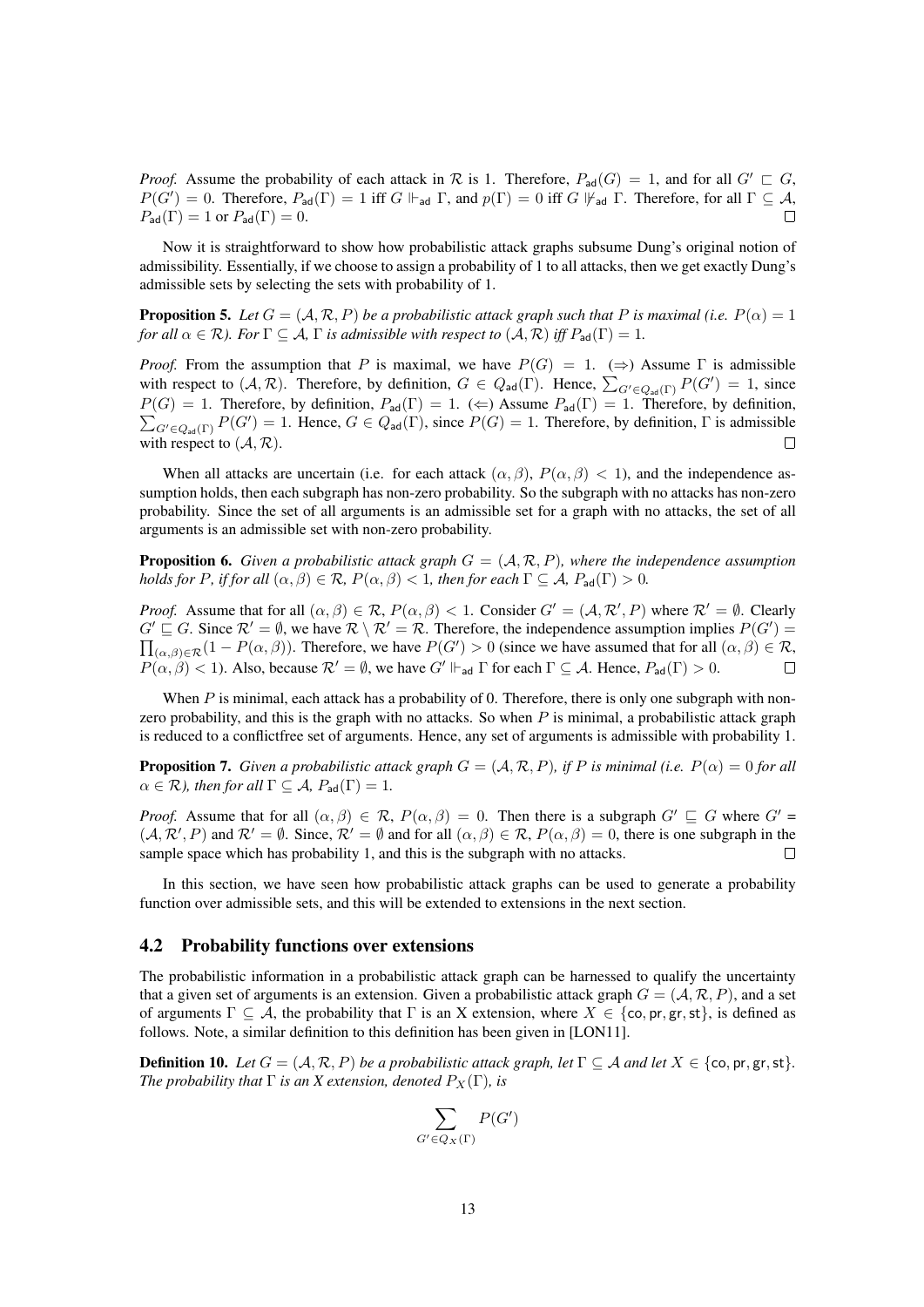|             | Subgraph                      | Probability of | Grounded  |
|-------------|-------------------------------|----------------|-----------|
|             |                               | subgraph       | extension |
| $G_1$       | $A \leftarrow B \leftarrow C$ | 0.5            | A, C      |
| $G_2$       | $A \leftarrow B$              | 0.2            | $\{B,C\}$ |
| $G_3$       | $B \leftarrow C$              | 0.2            | A, C      |
| $\, G_4 \,$ |                               | 0.1            | A, B, C   |

Table 3: The graph  $G_1$  and its subgraphs (with probability of subgraphs and extensions) for Example 12 where  $P(B, A) = 0.8$  and  $P(C, B) = 0.4$ .

Example 12. *Consider the argument graph*  $G_1$  *and its subgraphs, together with the probability distribution and extensions, given in Table 3. For*  $X \in \{\infty, \text{pr}, \text{gr}, \text{st}\}, P_X(\{A, C\}) = 0.5 + 0.2 = 0.7, P_X(\{B, C\}) = 0.5 + 0.2$ 0.2*, and*  $P_X({A, B, C}) = 0.1$ *.* 

To illustrate the effect on the grounded extensions by decreasing the probability of attack, we consider the following simple example.

Example 13. *The following labelled graphs have the same structure but different probabilities of attack. For each, the probabilistic attack graph is* (A, R, P<sup>i</sup> )*, and the probability distribution* P i *can be obtained straightforwardly from the labelled graph*  $G_i$  *below since the sample space contains just two graphs*  $G =$  $(\{A, B\}, \{(B, A)\})$  and  $G' = (\{A, B\}, \{\})$ . Essentially, for each graph  $G_i$ ,  $P^i(G) = 1 - P^i(G')$ . For instance, for the first labelled graph (i.e.  $G_1$ ),  $P^1(G) = 1$  and  $P^1(G') = 0$ , and for the second labelled *graph,*  $P_2(G) = 0.75$  *and*  $P_2(G') = 0.25$ 



*For each of these graphs, the probability for each of* {B} *and* {A, B} *being the grounded extension is tabulated below for each probabilistic attack graph.*

|  | $G_2$                   | $G_3$ | $G_4$                   |  |
|--|-------------------------|-------|-------------------------|--|
|  |                         |       | $0.75$   $0.5$   $0.25$ |  |
|  | $0.25 \pm 0.5 \pm 0.75$ |       |                         |  |

*So here we see that as the probability of attack drops, the probability that* {B} *being the grounded extension drops and the the probability that* {A, B} *being the grounded extension rises.*

To illustrate how we can deal with situations involving explicit uncertainty about attacks, we return to an example we discussed in Section 1 concerning a bank robbery.

Example 14. *Returning to Example 1, let* A *be the argument "John says he was not in town when the robbery took place, and therefore denies being involved", let* B *be the argument "Peter says he was at home watching TV when the robbery took place, and therefore denies being involved", and let* C *be the argument "Harry says that he is certain that he saw John outside the bank just before the robbery took place, and he also thinks that possibly he saw Peter there too". We represent this by the labelled graph* G *below left. Let* G' *be the labelled graph below right. Suppose we only assign probability mass to* G *and to*  $G'$  so that  $P(G) = 0.3$  and  $P(G') = 0.7$ .

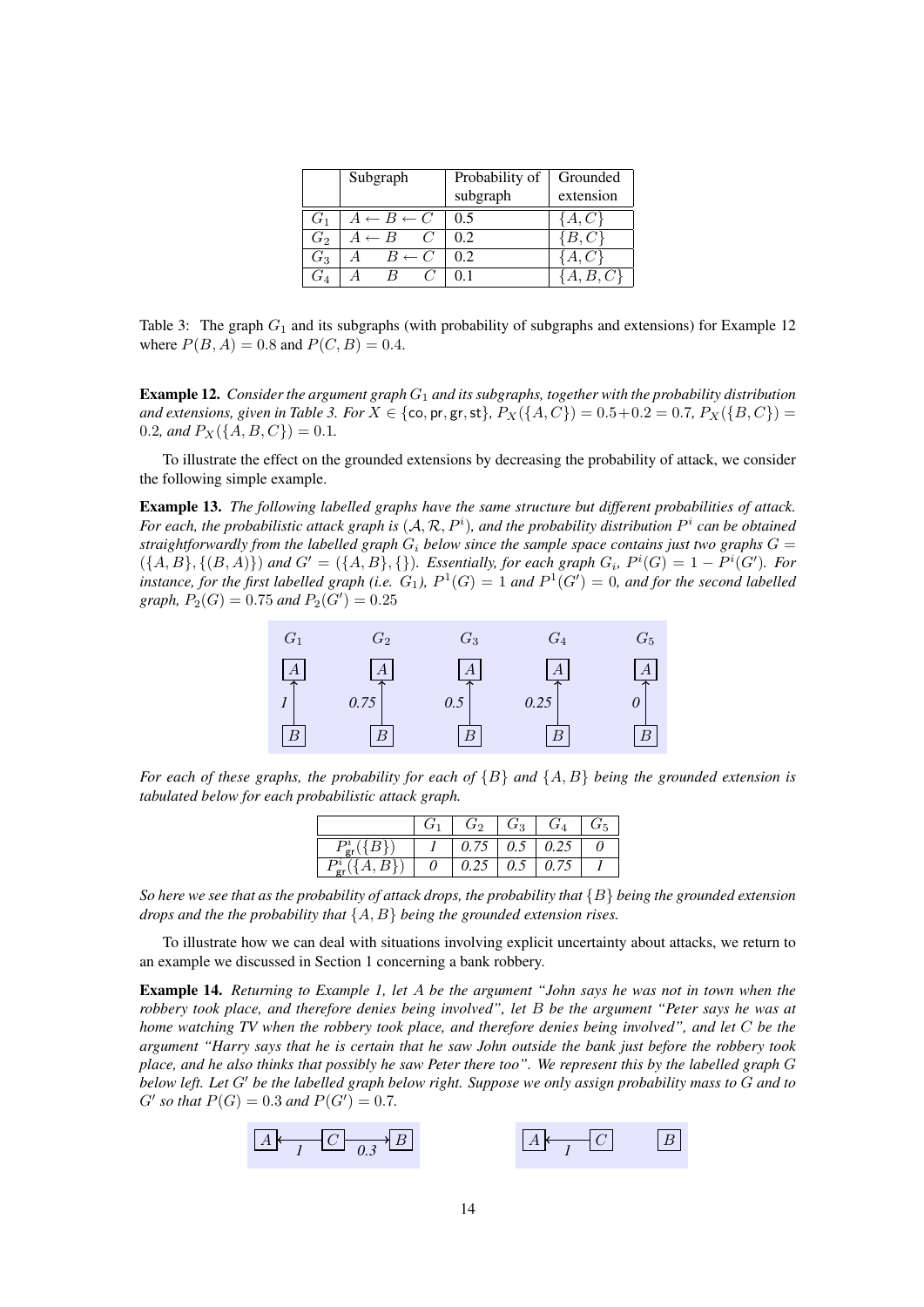

Figure 5: The subgraphs for Example 15. Each subgraph is labelled with the probability of attack.

*Hence, for*  $X \in \{\text{co}, \text{pr}, \text{gr}, \text{st}\}, P_X(\{C\}) = 0.3$ *, and*  $P_X(\{B, C\}) = 0.7$ *. Hence, with high probability,* {B, C} *is the grounded extension.*

An interesting, and not uncommon situation, where uncertainty about attacks occurs is with cycles, in particular with self-attacking arguments. Real world examples of self-attacking arguments can be usefully analyzed by identifying the uncertainty of the self attack. We see this next.

Example 15. *Consider the following statements taken by the police concerning a suspect called James. First, "James says he was at home all day", and second "Paul said he could be mistaken but he believes he saw James in the office this morning". Let us represent the first sentence by argument* A *and the second sentence by argument* B *where* B *attacks* A *and* B *attacks itself. Hence, this could be represented by the argument graph* G<sup>1</sup> *given in Figure 5a. For this example, we use the independence assumption.*

*Given the uncertainty associated with these attacks, it would appear that at least the certainty of the attack by* B *on* B *should be low. The strict subgraphs are*  $G_2$  *(Figure 5b),*  $G_3$  *(Figure 5c), and*  $G_4$  *(Figure 5d). The probabilities for each of these graphs is*  $P(G_1) = 0.09$ ,  $P(G_2) = 0.81$ ,  $P(G_3) = 0.01$ , and  $P(G_4) = 0.09$ *. Therefore, for*  $X \in \{\text{co}, \text{pr}, \text{gr}\}, P_X(\{B\}) = 0.81, P_X(\{A, B\}) = 0.09, P_X(\{\}) = 0.09$ *and*  $P_X({A}) = 0.01$ *. Hence, with high probability,*  ${B}$  *is the grounded extension.* 

To illustrate how we can use these ideas for enthymemes, consider the following example concerning a forthcoming party.

Example 16. *Let Ann and Bob be two invitees to a party. Suppose there is a reason to believe that Ann will come, and there is a reason to believe that Bob will come, We can represent this situation by two arguments as follows.*

- A *= "Ann will come to the party"*
- B *= "Bob will come to the party"*

*Now suppose that it is known that Ann and Bob dislike each other, and so if one comes, the other probably will not come. We can represent these incompatibilities by the attack relation so that* A *and* B *attack each other. For this, each of these arguments is an enthymeme since the claim does not explicitly reflect the inconsistencies for identifying these attacks. But, via common knowledge, the attack can be identified. This means we have an argument graph*  $G_1$  *containing* A *and* B where A *and* B *attack each other.* Let  $G_2$  be the  $s$ ubgraph where A attacks B, let  $G_3$  be the subgraph where B attacks A and let  $G_4$  be the subgraph where *neither argument attacks each other. So* G<sup>1</sup> *reflects the situation where the reason to believe one of them coming will cause the other to not come,*  $G_2$  *reflects the situation where the reason to believe A coming will cause* B *to not come (though not vice versa),* G<sup>3</sup> *reflects the situation where the reason to believe* B *coming will cause* A *to not come (though not vice versa), and* G<sup>4</sup> *reflects the situation to believe the reason to believe either of them coming will not affect the other coming. Suppose, we assume the probability distribution*  $P(G_1) = 0.7$ ,  $P(G_2) = 0.1$ ,  $P(G_3) = 0.1$ , and  $P(G_4) = 0.1$ . Hence, we get the following *probabilities for the extensions. So for the grounded case, it is possible that*  $\{A\}$  *or*  $\{B\}$  *is the extension,* and for both the grounded and preferred case, it is possible that  $\{A, B\}$  is the extension.

| Preferred | 0.8 | 0.8 |  |
|-----------|-----|-----|--|
| Grounded  |     |     |  |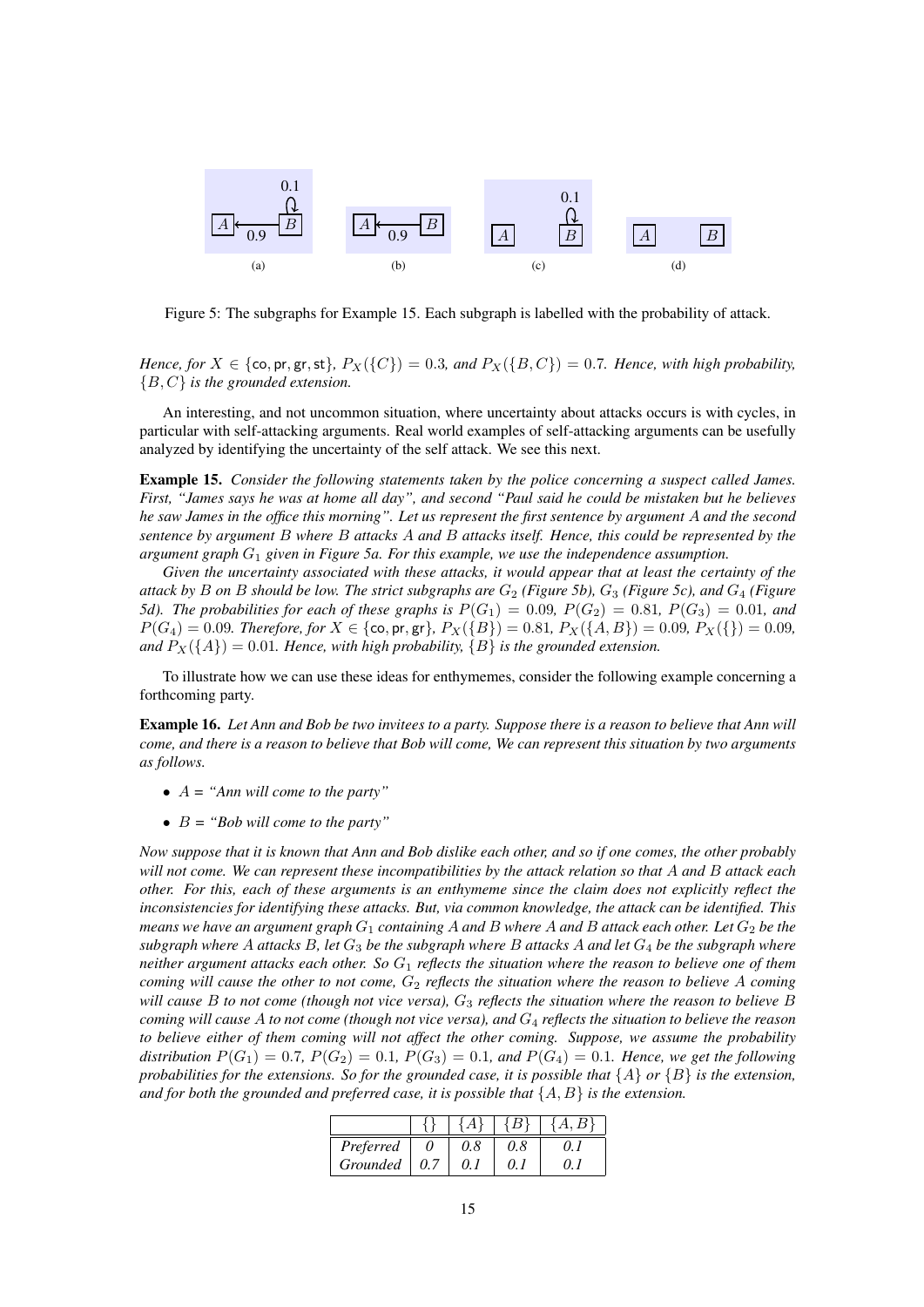As our final example for this section, we consider the sensor fusion problem again.

Example 17. *We return to Example 11. For this probabilistic attack graph, we get the following probabilities for the preferred and grounded extensions.*

|           |     |     |     | ◡                      |     | ₹А, |  |
|-----------|-----|-----|-----|------------------------|-----|-----|--|
| Preferred |     | U.Z | U.4 | $\mathsf{v}\mathsf{v}$ | v.v | υ.υ |  |
| Grounded  | 0.7 | U.J |     |                        |     |     |  |

*So the most likely interpretation, with probability of 0.7, according to the grounded semantics is the empty set (i.e. none of the arguments for any of the colours can be accepted). Though with low probability,* A *could be the grounded extension. For the preferred semantics,* {A, B} *is the most likely extension.*

In the case of grounded semantics, the following result shows that the probability distribution over the grounded extensions sums to 1.

**Proposition 8.** *Given a probabilistic attack graph*  $G = (A, \mathcal{R}, P)$ ,  $\sum_{\Gamma \subseteq A} P_{\text{gr}}(\Gamma) = 1$ .

*Proof.* For each  $G' \sqsubseteq G$ , if  $G' \Vdash_{\text{gr}} \Gamma_1$  and  $G' \Vdash_{\text{gr}} \Gamma_2$ , then  $\Gamma_1 = \Gamma_2$ . Also for each  $G' \sqsubseteq G$ , there is a  $\Gamma \subseteq A$  such that  $G' \Vdash_{gr} \Gamma$ . So each subgraph entails exactly one grounded extension. Recall that, by definition,  $Q_{\text{gr}}(\Gamma) = \{G' \sqsubseteq G \mid G' \Vdash_{\text{gr}} \Gamma\}$ . Therefore,

for all 
$$
\Gamma_i, \Gamma_j \subseteq A
$$
, if  $\Gamma_i \neq \Gamma_j$ , then  $Q_{\text{gr}}(\Gamma_i) \cap Q_{\text{gr}}(\Gamma_j) = \emptyset$ 

Furthermore, for each  $G' \sqsubseteq G$ , there is a  $\Gamma \subseteq A$  such that  $G' \Vdash_{gr} \Gamma$ . Therefore, we have the following.

$$
\bigcup_{\Gamma \subseteq \mathcal{A}} Q_{\text{gr}}(\Gamma) = \{G' \mid G' \sqsubseteq G\}
$$

Hence, we have

$$
\sum_{\Gamma \subseteq \mathcal{A}} \sum_{G' \in Q_{\text{gr}}(\Gamma)} P(G') = 1 \tag{1}
$$

By definition,  $P_{\text{gr}}(\Gamma) = \sum_{G' \in Q_{\text{gr}}(\Gamma)} P(G')$ , and so by substitution in (1),  $\sum_{\Gamma \subseteq A} P_{\text{gr}}(\Gamma) = 1$ .  $\Box$ 

For the special case that the probabilistic attack graph has an assignment of zero for all its attacks, then the set of all arguments  $A$  is a complete, preferred, grounded, and stable extension with probability 1, as shown by the next result.

**Proposition 9.** *Given a probabilistic attack graph*  $G = (\mathcal{A}, \mathcal{R}, P)$ *, if for all*  $(\alpha, \beta) \in \mathcal{R}$ *,*  $P(\alpha, \beta) = 0$ *, then for all*  $X \in \{\text{co}, \text{pr}, \text{gr}, \text{st}\}, P_X(\mathcal{A}) = 1$ 

*Proof.* Assume that for all  $(\alpha, \beta) \in \mathcal{R}$ ,  $p(\alpha, \beta) = 0$ . Then there is a subgraph  $G' \sqsubseteq G$  where  $G'$  $=(\mathcal{A}, \mathcal{R}', p)$  and  $\mathcal{R}' = \emptyset$  and  $P(G') = 1$ . Furthermore, since  $\mathcal{R}' = \emptyset$ , we have  $G' \Vdash_X \mathcal{A}$  for each  $X \in \{\text{co}, \text{pr}, \text{gr}, \text{st}\}.$  Therefore,  $P_X(\mathcal{A}) = 1$  for each  $X \in \{\text{co}, \text{pr}, \text{gr}, \text{st}\}.$ 

The next result shows that for any set of arguments  $\Gamma$ , it is more likely that  $\Gamma$  is admissible than  $\Gamma$  is a complete, preferred, grounded, or stable, extension.

**Proposition 10.** *Given a probabilistic attack graph*  $G = (A, \mathcal{R}, P)$ *, if*  $\Gamma \subseteq A$ *,*  $P_X(\Gamma) \leq P_{ad}(\Gamma)$ *, where*  $X \in \{\textsf{co}, \textsf{pr}, \textsf{gr}, \textsf{st}\}.$ 

*Proof.* For all  $G' \sqsubseteq G$ , and for all  $X \in \{\infty, \text{pr}, \text{gr}, \text{st}\}, G' \Vdash_X \Gamma$  implies  $G' \Vdash_{\text{ad}} \Gamma$ . So,  $\sum_{G' \in Q_X(\Gamma)} P(G')$  $\leq \sum_{G' \in Q_{ad}(\Gamma)} P(G')$ , and therefore  $P_X(\Gamma) \leq P_{ad}(\Gamma)$ .

In this section, we have seen how probabilistic attack graphs can be used to generate probabilistic qualification of extensions. This provides an intuitive way of analysing a variety of examples.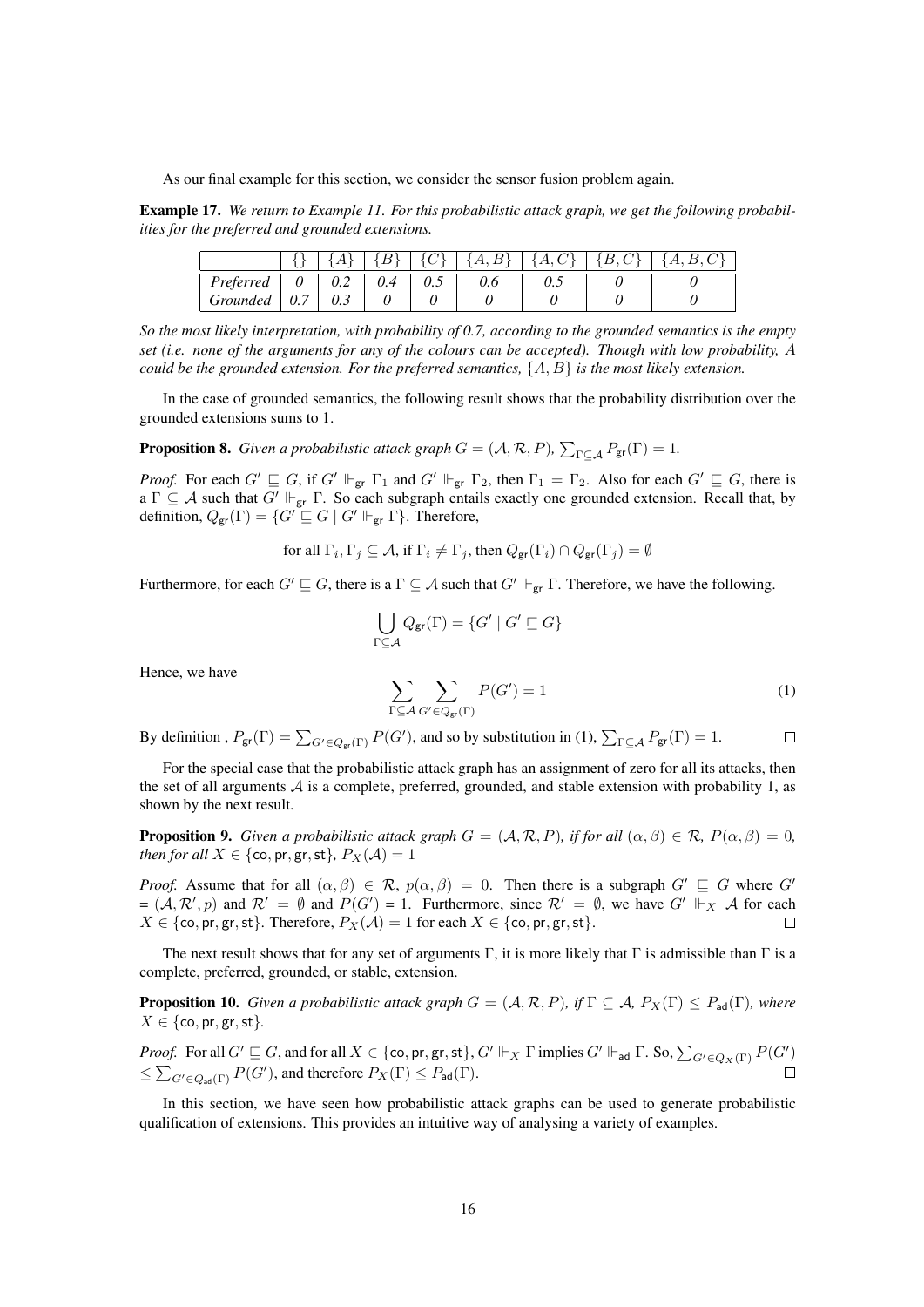

Figure 6: Argument graph  $G_1$  and subgraphs with non-zero assignment according to the probability distribution given in Table 4 and used in Example 18.

| Subgraph | Probability of subgraph | Grounded extension | Preferred extensions |
|----------|-------------------------|--------------------|----------------------|
|          | 0.04                    |                    |                      |
| جات      |                         |                    |                      |
| JЗ       |                         |                    |                      |
|          | ).64                    |                    |                      |

Table 4: Probability distribution for the subgraphs in Figure 6 and used in Example 18.

## 4.3 Probability function over inferences

Given a probabilistic attack graph  $G = (A, \mathcal{R}, P)$ , and an argument  $\alpha \in A$ , we also want to calculate the probability that  $\alpha$  is an X inference (i.e. the probability that  $\alpha$  is in an X extension), which we denote by  $P_X(\alpha)$ , where  $X \in \{\text{co}, \text{pr}, \text{gr}, \text{st}\}.$  For this, we use the following definition which calculates the probability of a formula being in an  $X$  extension as the sum of the probabilities for the subgraphs that entail an X extension containing the formula, and recalling  $I_X(\alpha) = \{G' \mid G' \sqsubseteq G \text{ and } G' \Vdash_X \Gamma \text{ and } \alpha \in \Gamma\}.$ 

**Definition 11.** *Let*  $G = (A, R, P)$  *be a probabilistic attack graph. For an argument*  $\alpha$ *, the probability that it is in an X extension* (where  $X \in \{\text{co}, \text{pr}, \text{gr}, \text{st}\}\)$  *is* 

$$
P_X(\alpha) = \sum_{G' \in I_X(\alpha)} P(G')
$$

As we have seen so far in examples, the same argument can appear in multiple extensions with non-zero probability. So the above definition for probability of inferences allows this information to be drawn out.

Example 18. *Consider the following arguments concerning a murder case which we represent in the argument graph*  $G_1$  *in Figure 6* 

- A *= "Andrew says he didn't shoot the victim"*
- B *= "Billy says he saw Andrew shoot the victim three times"*
- C *= "Charlie says he saw Andrew shoot the victim four times"*

*Clearly* B *attacks* A *and* C *attacks* A*, and so the probability of attack is 1 for each of them. There is also a possibility that* B *and* C *attack each other since they do appear to contradict each other. But because there appears to be some imprecision in the arguments, they only attack each other with low probability. We represent this in the probability distribution in Table 4. here, we see that the independence assumption holds. We also present the three proper subgraphs with non-zero probability in Figure 6. For this probabilistic attack graph, we get the following probabilities for grounded and preferred inferences.*

$$
P_{\text{pr}}(A) = 0
$$
  $P_{\text{pr}}(B) = 0.84$   $P_{\text{pr}}(C) = 0.84$   
\n $P_{\text{gr}}(A) = 0$   $P_{\text{gr}}(B) = 0.8$   $P_{\text{gr}}(C) = 0.8$ 

*For an argument graph with the structure of*  $G_1$  *we would get* B and C as preferred inferences, but we *would not get* B *and* C *grounded inferences. So by introducing the uncertainty into the argument graph, we are able to get a more graduated influence on the grounded extensions.*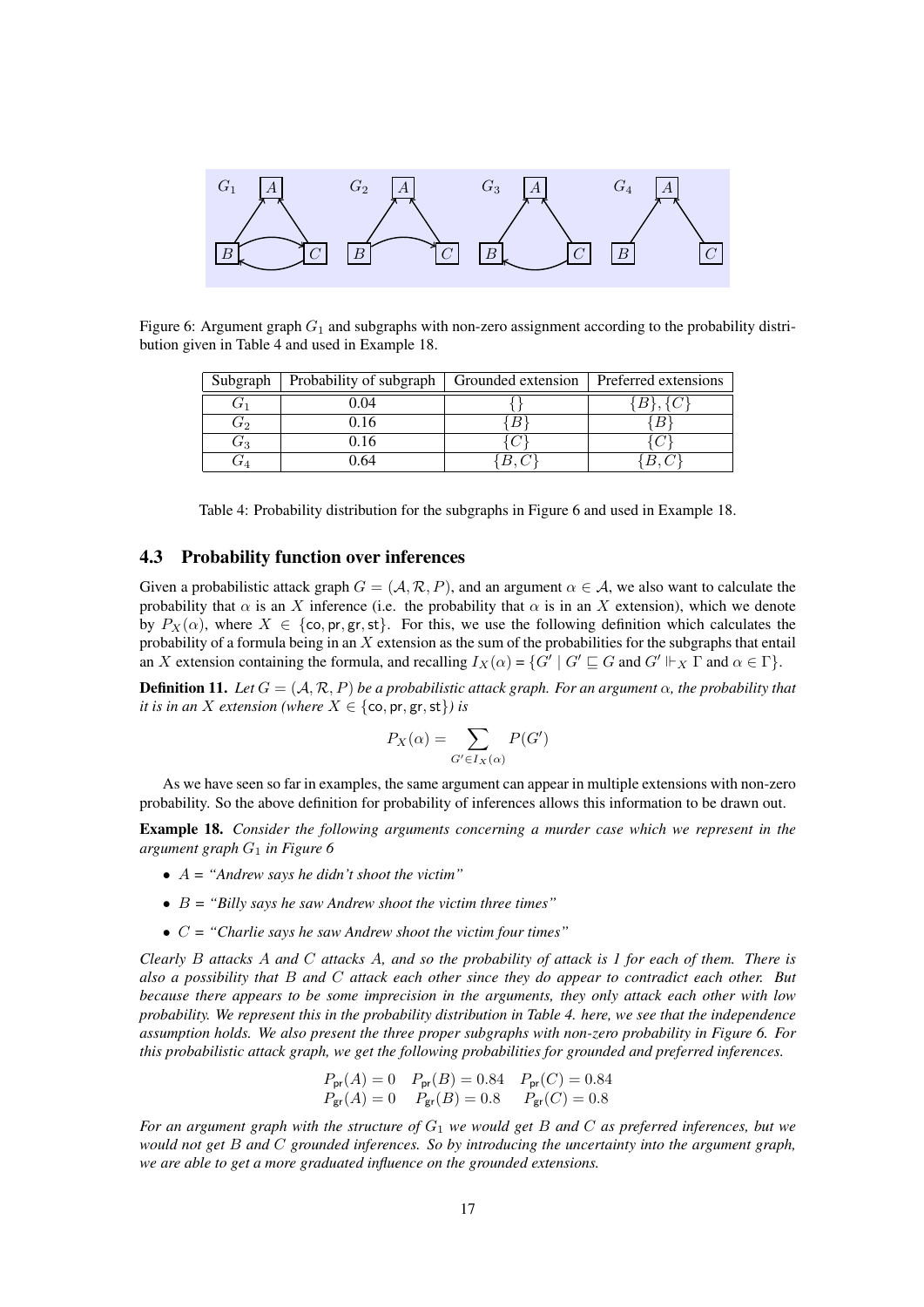The above example shows how we get a more graded approach with probabilistic inference. Without probabilities,  $G_1$  gives no grounded inferences, and it gives either B or C as preferred inferences, whereas with probabilities, we get  $B$  or  $C$  as grounded inferences and as preferred inferences with significant probability.

To further illustrate the effect of the probability of attack on inferences, we use a simple argument graph where  $A$  attacks  $B$  and  $B$  attacks  $A$ , and consider different combinations of probabilities.

Example 19. *The following labelled graphs have the same structure but different probabilities of attack. For each probabilistic attack graph used to produce these labelled graph, the sample space is given in Figure 2. In each case we have used a probability distribution over the subgraphs that has the attacks being independent. Therefore, for each labelled graph below, the probability distribution can be obtained from the probability of attack as explained earlier. For instance, for the case of* Ga*, the probability distribution would assign 1 to the graph in Figure 2a (i.e.*  $P(G_1) = 1$ ), and for the case of  $G_b$ , the assignment would *be*  $P(G_1) = 0.81$ ,  $P(G_2) = 0.09$ ,  $P(G_3) = 0.09$ , and  $P(G_4) = 0.01$ .



*For each of these labelled graphs, the probability for* A *being a grounded and preferred inference is tabulated below.*

| $\sigma_a$ | $G_b$ | $G_{c}$ | $G_d$ |  |
|------------|-------|---------|-------|--|
|            | 0.10  | 0.50    | 0.90  |  |
|            | 0.91  | 0.75    | 0.91  |  |

*So here we see that the probability that* A *is a grounded inference rises from 0 to 1, as the probability of the symmetrical attack falls from 1 to 0, whereas the probability that* A *is a preferred inference falls from 1 to 0.75 as the probability of the symmetrical attack falls from 1 to 0.5, and then the probability that* A *is a preferred inferences rises from 0.75 to 1 as the probability of the symmetrical attack falls from 0.5 to 0.*

Example 20. *The following labelled graphs have the same structure but an increasing difference between the two probabilities of attack. For each probabilistic attack graph used to produce these labelled graph, the sample space is given in Figure 2. In each case we have used a probability distribution over the subgraphs that has the attacks being independent, and so we can obtained the probability distribution over subgraphs as Example 19.*



*For each of these graphs, using the probability distribution over subgraphs, the probability for the grounded and preferred inferences is tabulated below.*

|                    | $G_a$ | $G_b$ | $G_c$ | $G_d$ | $G_e$ |
|--------------------|-------|-------|-------|-------|-------|
| $P_{\text{pr}}(A)$ |       |       |       |       |       |
| $P_{\rm gr}(A)$    | 0     | 0.1   | 0.5   | 0.9   |       |
| $P_{\text{pr}}(B)$ |       | 0.9   | 0.5   | 0.1   | ( )   |
| $P_{\rm gr}(B)$    |       |       |       |       |       |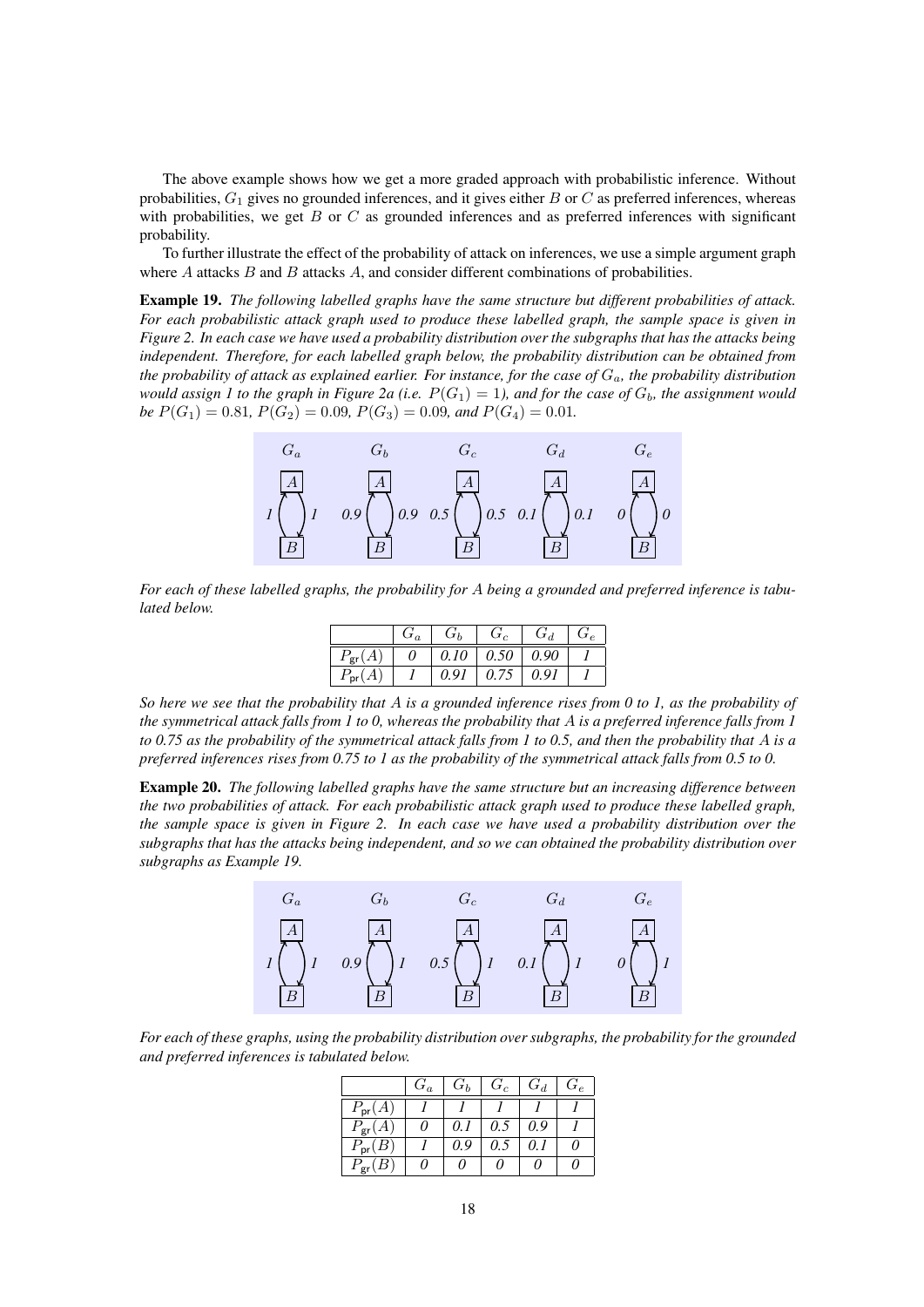*Here we see that the probability that* A *is a grounded inference rises from 0 to 1, as the probability of the attack on it falls from 1 to 0, whereas the probability that* A *is a preferred inferences is always 1. In contrast, the probability that* B *is a grounded inferences is always 0, and the probability that* B *is a preferred inference falls from 1 to 0, as the probability of the attack by it on* A *falls from 1 to 0.*

We turn to considering some properties for Definition 11. If  $P(\alpha, \alpha) = 1$  holds for some argument  $\alpha$  (i.e.  $\alpha$  is self-attacking with probability 1), then there is no extension containing  $\alpha$ , and so it has zero probability.

**Proposition 11.** *If*  $P(\alpha, \alpha) = 1$ *, then*  $P_X(\alpha) = 0$ *.* 

*Proof.* Let G be a graph containing node  $\alpha$ . Assume  $P(\alpha, \alpha) = 1$ . Therefore, for all  $\Gamma \in \mathcal{A}$ , if  $\alpha \in \Gamma$ , then  $\Gamma$  is not conflictfree. Therefore, for all  $G' \sqsubseteq G$ , for all  $\Gamma \subseteq A$ , if  $\alpha \in \Gamma$ , then  $G' \Vdash_{ad} \Gamma$ . Therefore, for all  $X \in \{\text{co}, \text{pr}, \text{gr}, \text{st}\}, I_X(\alpha) = \emptyset$ , and hence  $P_X(\alpha) = 0$ .  $\Box$ 

If an argument  $\alpha$  is unattacked, then the probability that it is in a grounded extension is 1.

**Proposition 12.** *If*  $\alpha$  *is unattacked, then*  $P_{\text{gr}}(\alpha) = 1$ *.* 

*Proof.* Let G be a graph containing node  $\alpha$ . Assume  $\alpha$  is unattacked. Therefore, for all  $G' \sqsubseteq G$ ,  $\alpha$  is unattacked in G'. Therefore, for all  $G' \sqsubseteq G$ , there is a  $\Gamma \subseteq A$ , such that  $G' \Vdash_X \Gamma$  and  $\alpha \in \Gamma$ . Therefore, from Proposition 8, we have that  $P_{\text{gr}}(\alpha) = 1$ .  $\Box$ 

The probability that an argument  $\alpha$  is in a complete extension is greater than being in a preferred, which in turn is greater than being in a grounded extension.

**Proposition 13.** *For all*  $\alpha \in A$ *,*  $P_{\text{gr}}(\alpha) \leq P_{\text{pr}}(\alpha)$ *, and*  $P_{\text{pr}}(\alpha) \leq P_{\text{co}}(\alpha)$ *.* 

*Proof.* Let G be a graph containing node  $\alpha$ . For all  $G' \sqsubseteq G$ , for all  $\Gamma_i, \Gamma_j$ , if  $G' \Vdash_{\text{gr}} \Gamma_i$  and  $G' \Vdash_{\text{pr}} \Gamma_j$ , then  $\Gamma_i \subseteq \Gamma_j$ . For all  $G' \sqsubseteq G$ , for all  $\Gamma$ , if  $G' \Vdash_{\mathsf{pr}} \Gamma$  then  $G' \Vdash_{\mathsf{co}} \Gamma$ . Therefore,  $I_{\mathsf{gr}}(\alpha) \subseteq I_{\mathsf{pr}}(\alpha)$  and  $I_{\mathsf{pr}}(\alpha) \subseteq I_{\mathsf{pr}}(\alpha)$  $I_{\text{co}}(\alpha)$ . Therefore,  $\sum_{G' \in I_{\text{gr}}(\alpha)} P(G') \leq \sum_{G' \in I_{\text{pr}}(\alpha)} P(G')$ , and  $\sum_{G' \in I_{\text{pr}}(\alpha)} P(G') \leq \sum_{G' \in I_{\text{co}}(\alpha)} P(G')$ . Therefore,  $P_{\rm gr}(\alpha) \le P_{\rm pr}(\alpha)$ , and  $P_{\rm pr}(\alpha) \le P_{\rm co}(\alpha)$ .

The probability that  $\{\alpha\}$  is an admissible set is greater than the probability that  $\alpha$  is in an extension.

**Proposition 14.** *For all*  $\alpha \in A$ ,  $P_X(\alpha) \leq P_{ad}(\{\alpha\})$ .

*Proof.* Let G be a graph containing node  $\alpha$ . For all  $G' \sqsubseteq G$ , and for all  $X \in \{\text{co}, \text{pr}, \text{gr}, \text{st}\}, G' \Vdash_X \Gamma$ implies  $G' \Vdash \Gamma$ . Therefore, for all  $X \in \{\text{co}, \text{pr}, \text{st}\}, I_X(\alpha) \subseteq I_{ad}(\alpha)$ . Hence,  $\sum_{G' \in I_X(\alpha)} P(G') \le$  $\sum_{G' \in I_{\mathsf{ad}}(\alpha)} P(G')$ , and so,  $P_X(\alpha) \leq P_{\mathsf{ad}}(\{\alpha\}).$ 

The next result shows that we can equivalently define the probability of a formula being in a grounded extension in terms of the probability function over grounded extensions.

**Proposition 15.** *Given a probabilistic attack graph*  $G = (A, \mathcal{R}, P)$ *, an argument*  $\alpha \in \mathcal{A}$ 

$$
P_{\text{gr}}(\alpha) = \sum_{\Gamma \subseteq \mathcal{A}} \sum_{s.t.} \sum_{\alpha \in \Gamma} P_{\text{gr}}(\Gamma)
$$

*Proof.*  $P_{\text{gr}}(\alpha)$ 

| $=\sum_{G'\in I_{\text{gr}}(\alpha)} P(G')$                                                                                             | (according to Definition 11)                         |
|-----------------------------------------------------------------------------------------------------------------------------------------|------------------------------------------------------|
| $=\sum_{G'\in \{G'\sqsubseteq G G'  \vdash_{\mathbf{gr}}\Gamma \text{ and } \alpha\in \Gamma\}} P(G')$                                  | (by subsitution with definition for $I_{gr}$ )       |
| $=\sum_{\Gamma\subseteq \mathcal{A}}\text{ s.t. }\alpha\in \Gamma}\sum_{G'\in \{G'\sqsubseteq G G'  \models_{\text{gr}} \Gamma\}}P(G')$ | (since there is one grounded extension per subgraph) |
| $=\sum_{\Gamma\subseteq \mathcal{A}} s.t. \alpha\in \Gamma} \sum_{G'\in Q_{\text{gr}}(\Gamma)} P(G')$                                   | (by definition for $Q_{\text{gr}}$ )                 |
| $=\sum_{\Gamma\subset \mathcal{A}}\sum_{\mathrm{s.t.} \alpha\in \Gamma}P_{\mathrm{gr}}(\Gamma)$                                         | (according to Definition 10)                         |

 $\Box$ 

In this subsection, we have considered the probability of a formula being in an extension as the sum of the probabilities of the subgraphs that entail an extension containing the formula. As seen from the examples, this provides an additional insight into the uncertainty of attack.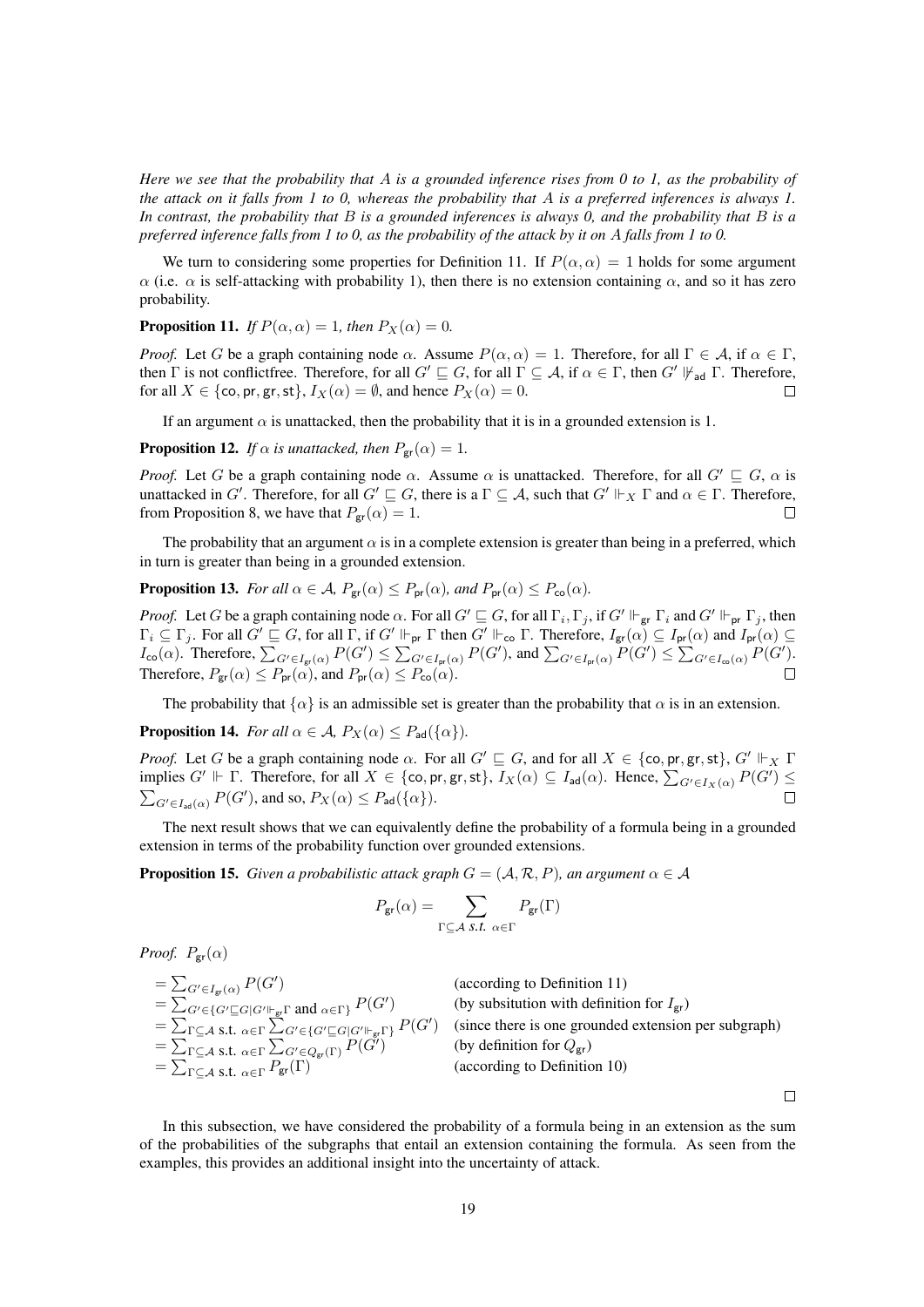# 5 Modelling enthymemes

In the real-world, arguments are often enthymemes (i.e. arguments with some premises being implicit). The missing premises have to be abduced by the recipient. These may be obtained from contextual and background knowledge, and more challengingly, common-sense knowledge.

To help understand this point, we consider logic-based formalisms for argumentation. There are a number of proposals for logic-based formalisations of argumentation (for reviews see [CML00, PV02, BH08]). In a number of key examples of them, an argument is a pair where the first item in the pair is a minimal consistent set of formulae that proves the second item, which is a formula. Furthermore, in these approaches, a key form of counterargument is an undercut: One argument undercuts another argument when the claim of the first argument negates the premises of the second argument. For example, the logical argument  $\langle {c, c \rightarrow \neg b}, \neg b \rangle$  is a counterargument to the logical argument  $\langle {b, b \rightarrow a}, a \rangle$ .

We can identify the attacks relation in terms of arguments and counterarguments. So if we have logical arguments  $\alpha$  and  $\beta$ , where  $\beta$  is a counterargument to  $\alpha$ , then  $\beta$  attacks  $\alpha$ . Because attack is defined in terms of the logic, this attack is certain. In other words, there is no doubt that  $\beta$  attacks  $\alpha$ . Hence, the probability of attack is 1. Moreover, if we have a logical argumentation system, for any pair of arguments, the probability of attack is either 0 or 1.

Unfortunately, real arguments do not normally fit this mould of logical arguments. Real arguments (i.e. those presented by people in general) are normally enthymemes [Wal89]). We consider two types which we will refer to as implicit support enthymemes and implicit claim enthymemes. An implicit support enthymeme does not explicitly represent some of the premises for entailing its claim. So if Γ is the set of premises explicitly given for an implicit support enthymeme, and  $\alpha$  is the claim, then  $\Gamma$  does not entail  $\alpha$ , but there are some implicitly assumable premises  $\Gamma'$  such that  $\Gamma \cup \Gamma'$  is a minimal consistent set of formulae that entails  $\alpha$ . An **implicit claim enthymeme** does not explicitly represent all of its claim. In the rest of this section, we will consider implicit support enthymemes.

For example, for a claim that *you need an umbrella today*, a husband may give his wife the premise *the weather report predicts rain*. Clearly, the premise does not entail the claim, but it is easy for the wife to identify the common knowledge used by the husband (i.e. *if the weather report predicts rain, then you need an umbrella today*) in order to reconstruct the intended argument correctly.

We can see the use of enthymemes both in monological argumentation, for example in an essay in a current affairs magazine or by a politician giving a lecture, and in dialogical argumentation, for example in a group of politicians in a debate, or a group of healthcare professionals discussing a patient.

## 5.1 Enthymemes arising when listening to debates

To investigate the use of probabilistic attack graphs for modelling enthymemes, we will focus in this paper on enthymemes arising when listening to debates. We use this focus in order to be able to present some formal definitions and results, but it would be reasonable to consider the solutions presented as being relevant to a wide range of situations where enthymemes arise.

When an audience is listening to participants in a discussion or debate, the participants present arguments including enthymemes. The way these are presented gives some idea to the audience of which are meant to attack which. However, if an argument being attacked is an enthymeme, and the attacking and attacked arguments are from different participants, then there is uncertainty about whether it is indeed a valid attack. Each enthymeme is a representative for an intended argument, but for the audience it may be uncertain which decoding is the intended argument. The audience may have zero or more choices. This means that the audience takes an argument graph as input, and tries to determine the intended argument graph (i.e. the graph obtained by instantiating each node with its intended argument and deleting the arcs that are not valid attacks). This intended argument graph has a structure that would be isomorphic to a spanning subgraph of the original argument graph. To illustrate our concerns, we consider the following informal example (note in the rest of the section, our solution makes this precise by dealing only with logical arguments).

**Example 21.** *Consider the following arguments where*  $E_1$  *and*  $E_3$  *are by a proponent for expanding Heathrow airport with a third runway, and*  $E_2$  *is by an opponent, and so from the discussion it appears*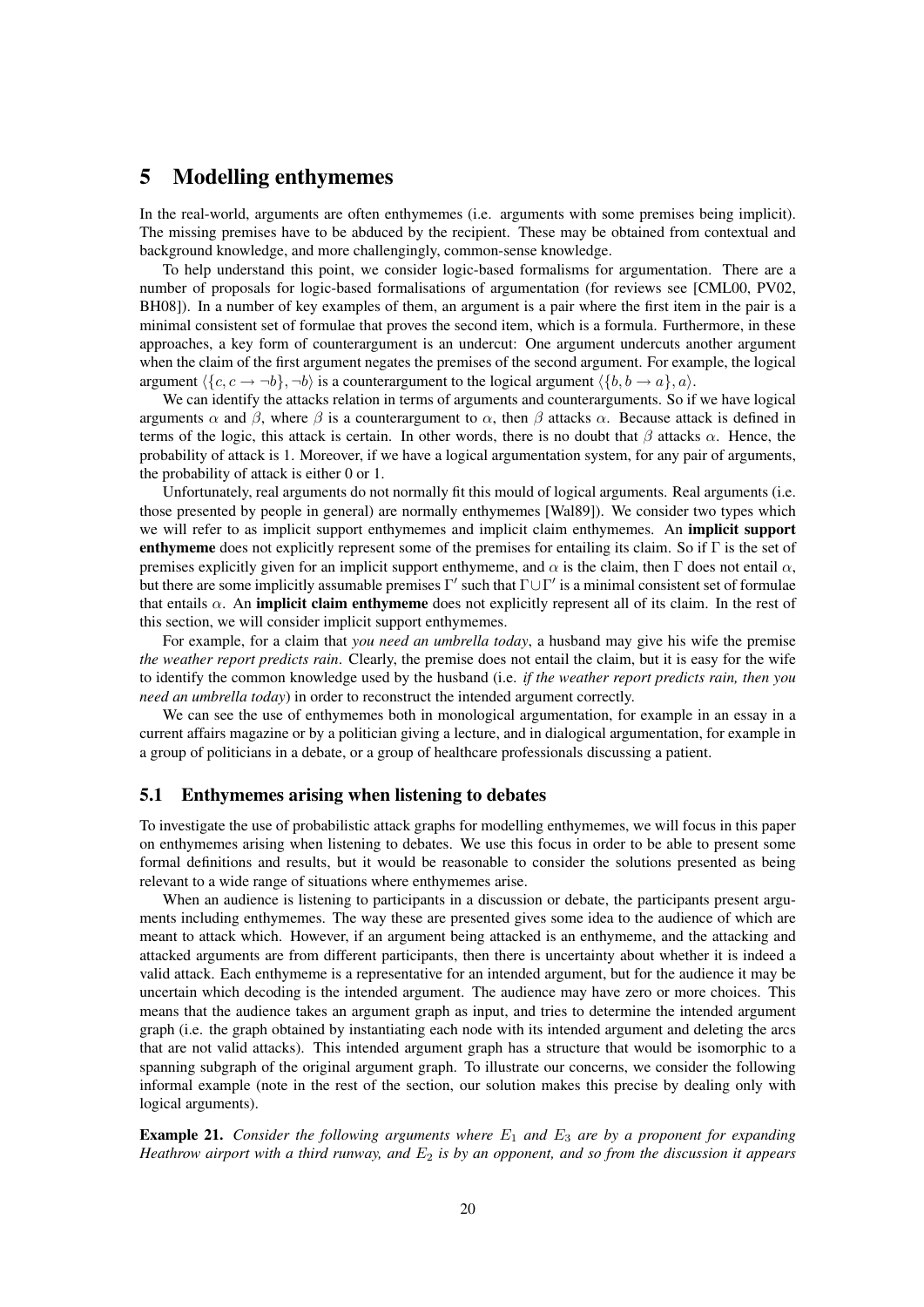*that*  $E_3$  *attacks*  $E_2$  *and*  $E_2$  *attacks*  $E_1$ *.* 

- $\bullet$   $E_1$  = We should build a third runway at Heathrow because everyone will benefit from the increased *capacity.*
- $E_2 = It$  is not true that everyone will benefit in the community.
- $\bullet$   $E_3$  = Local residents won't have problems with traffic because we will increase public transport to *the airport.*

Let us suppose that with the common knowledge we have available, we judge that  $E_2$  decodes to either  $E_2^\prime$ *or*  $E_2''$ .

- $\bullet$   $E_2' = It$  is not true that everyone will benefit in the community. There are local residents who will *suffer from increased noise from the increased number of aircraft.*
- $\bullet$   $E_2'' = It$  is not true that everyone will benefit in the community. There are local residents who will *have problems from increased traffic on the roads to the airport.*

*Given these decodings, we see that*  $E_1$  *is attacked by both interpretations of*  $E_2$  *whereas only one interpretation of*  $E_2$  *is attacked by*  $E_3$ *.* 

In this section, we assume the arguments are given by some participants, and that somehow, these arguments are translated into an argument graph (which we call the starting graph) instantiated with logical arguments some of which may be enthymemes. This argument graph might, for instance, be constructed from watching a TV discussion where as TV viewers, the audience is unable to interact with the participants to clarify their arguments.

Our solution is to formalize how the audience of the argumentation evaluates this starting graph. We assume a knowledgebase that we believe is common knowledge for the participants. We then construct all the possible argument graphs based on the possible decodings of the enthymemes. Then we derive a probability distribution over the spanning subgraphs of the starting graph. So the probability of a subgraph is the probability that it is the correct structure (i.e. the probability that it is the correct set of nodes and arcs) for the intended argument graph (where the intended graph is the argument obtained by each participant giving all the premises for each of its arguments).

#### 5.2 Definitions for logical argumentation

In this subsection, we review definitions for logical argumentation [BH01] and for approximations of them [Hun07].

A logical argument is a pair  $\langle \Phi, \alpha \rangle$  where L is the language of propositional logic and  $\Phi \subseteq \mathcal{L}$  is the support and  $\alpha \in \mathcal{L}$  is the claim. This is a very general definition. It does not assume that  $\Phi$  is consistent, or that it even entails  $\alpha$ , though we will consider these as optional further conditions below. To support our use of logical arguments, we require the following definition: For a logical argument  $\langle \Phi, \alpha \rangle$ , let Support( $\langle \Phi, \alpha \rangle$ ) be  $\Phi$ , and let Claim( $\langle \Phi, \alpha \rangle$ ) be  $\alpha$ .

Next, we consider particular kinds of logical argument, where  $\vdash$  denotes the classical consequence relation. If  $\Phi \vdash \alpha$ , then  $\langle \Phi, \alpha \rangle$  is supported; If  $\Phi \vdash \bot$ , then  $\langle \Phi, \alpha \rangle$  is consistent; If  $\Phi \vdash \alpha$ , and there is no  $\Phi' \subset \Phi$  such that  $\Phi' \vdash \alpha$ , then  $\langle \Phi, \alpha \rangle$  is **minimal**; And if  $\Phi \vdash \alpha$ , and  $\Phi \not\vdash \bot$ , then  $\langle \Phi, \alpha \rangle$  is **valid** (i.e. it is a consistent and supported argument, but it may have unnecessary premises). A logical argument is strict iff it is valid and minimal. In addition, we require a further kind of logical argument that has the potential to be transformed into a valid argument: If  $\Phi \not\vdash \alpha$ , and  $\Phi \not\vdash \neg \alpha$ , then  $\langle \Phi, \alpha \rangle$  is a **precursor** (i.e. it is a precursor for a valid argument). Therefore, if  $\langle \Phi, \alpha \rangle$  is a precursor, then there exists some  $\Psi \subset \mathcal{L}$  such that  $\Phi \cup \Psi \vdash \alpha$  and  $\Phi \cup \Psi \not\vdash \bot$ , and hence  $\langle \Phi \cup \Psi, \alpha \rangle$  is a valid argument.

**Example 22.** *Let*  $\Delta = \{a, \neg a \lor b, c, \neg b, b, \neg c, \neg b \lor c\}$ *. Some logical arguments from*  $\Delta$  *are*  $A_1 = \{\{a, \neg a \lor b, c, \neg b, b, \neg c, \neg b \lor c\}$ *.*  $b, c, b\}, b\rangle, A_2 = \langle \{c, \neg c\}, b\rangle, A_3 = \langle \{a, \neg a \vee b, c\}, b\rangle, A_4 = \langle \{a, \neg a \vee b, c, \neg c\}, b\rangle, A_5 = \langle \{a, \neg a \vee b\}, b\rangle,$  $A_6 = \{\{\neg a \vee b\}, b\}$ *, and*  $A_7 = \{\{\neg a \vee b, \neg b \vee c, \neg c\}, b\}$ *. Of these,*  $\{A_1, A_2, A_3, A_4, A_5\}$  *are supported,*  $\{A_1, A_3, A_5\}$  are valid,  $\{A_2, A_5\}$  are minimal, and  $A_5$  is a strict argument. Also,  $\{A_6, A_7\}$  are not *supported and*  $A_6$  *is a precursor.*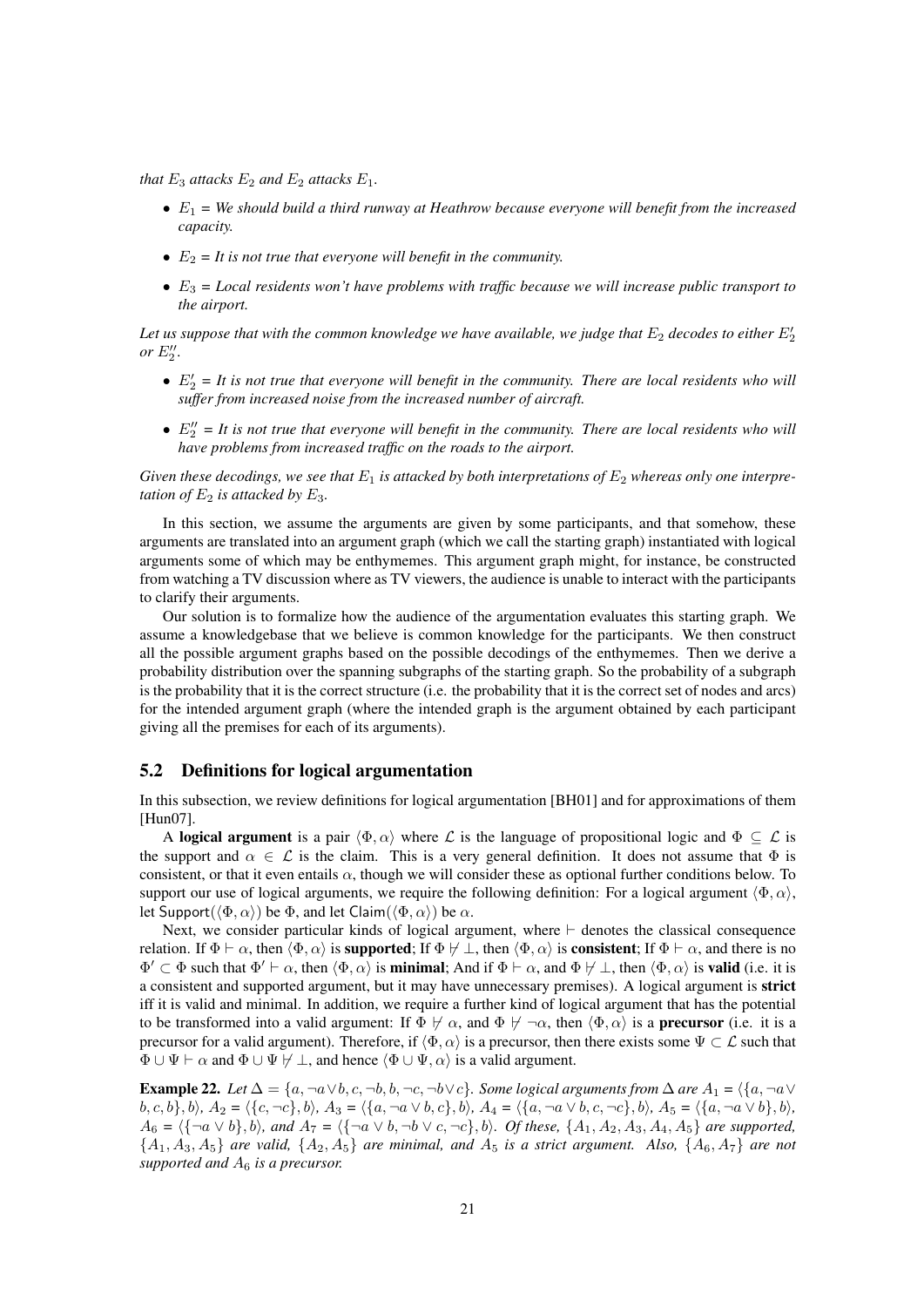Now we consider enthymemes. If a proponent has a strict argument that it wishes a recipient to be aware of, which we refer to as the intended argument, then the proponent may send an enthymeme instead of the intended argument to the recipient. Given an intended argument, we use the following definition of an enthymeme (which is a special case of [BH12]): For this paper, a precursor  $\langle \Phi, \alpha \rangle$  is an **enthymeme** for a strict argument  $\langle \Psi, \alpha \rangle$  iff  $\Phi \subset \Psi$ . This is what we referred to earlier as an implicit support enthymeme.

Example 23. *Let* u *be "you need an umbrella today", and* r *be "the weather report predicts rain". So for an intended argument*  $\langle \{r, r \to u\}, u \rangle$ , the enthymeme sent by the proponent to the recipient may be  $\langle \{r\}, u \rangle$ .

Next we present a standard definition for logical attack which subsumes a range of definitions for logical attack such as undercut, direct undercut, and rebut.

**Definition 12.** For logical arguments A and B, A is a **defeater** of B iff  $\text{Claim}(A) \vdash \neg \bigwedge \text{Support}(B)$ .

Example 24. *Let*  $\Delta = \{a \lor b, a \leftrightarrow b, \neg a, c \rightarrow a, \neg a \land \neg b, a, b, c, a \rightarrow b, \neg a, \neg b, \neg c\}$ .

 $\langle \{a \vee b, a \leftrightarrow b\}, a \wedge b \rangle$  *is a defeater of*  $\langle \{\neg a, c \rightarrow a\}, \neg c \rangle$  $\langle \{a, a \rightarrow b\}, b \lor c \rangle$  *is a defeater of*  $\langle \{\neg b, \neg c\}, \neg (b \lor c) \rangle$ 

Representing enthymemes as logical arguments makes precise the incompleteness in the argumentation. Furthermore, given a valid argument, and some knowledge that a proponent of the valid argument assumes is common knowledge, it is straightforward to construct an enthymeme.

## 5.3 Framework for posit graphs

For our proposal, we assume the input, which we call the **starting graph**, is a type of argument graph called a posit graph defined as follows: A **posit graph** is a tuple  $(\mathcal{E}, \mathcal{S})$  where  $\mathcal{E}$  is a set of logical arguments, which we call **posits**, that are either valid or precursors, and  $S \subseteq \mathcal{E} \times \mathcal{E}$  is a set of attacks. We assume that for each attack  $(E_i, E_j)$  in the posit graph, the proponent of  $E_i$  is different from the proponent of  $E_j$ . This means that no agent can attack his/her own arguments. Hence, we assume there are no self-cycles. Note, we do not assume that  $(E_i, E_j)$  implies that  $E_i$  is a defeater of  $E_j$ ; As we suggested above, we assume that there is some external process that identifies the logical arguments and the attacks, and that this is the starting point for our formal analysis. This external process could for instance be the listener of a radio and television debate, and the listener writes down the enthymemes that he or she hears, and what appear to be attacks between those enthymemes, for instance based on the way the participants speak to each other in the debate.

**Example 25.** *Consider Example 21. This can be represented by the following posit graph where*  $h = "we$ *should build a third runway at Heathrow",*  $e =$  *"everyone will benefit from the increased capacity",*  $t =$ *"some local residents will have problems from increased traffic", and* s *= "there is a solution to the road traffic problem".*



We also assume that there is a set of formulae  $K \subseteq \mathcal{L}$ , called the **cobase**. Each formula in K is a formula that the audience regards as being common knowledge between the participants. However, we do not impose any constraints on  $K$ . It may be the empty set, it may be consistent, or it may be inconsistent. Furthermore, we assume it may contain common-sense knowledge, contextual knowledge that the participants are aware of, previously exchanged knowledge, etc.

Availability of a cobase is potentially an issue. But this does not appear to be a weakness of this proposal, *per se*, but rather it is a reflection of a difficult problem in modelling communications between agents in the real-world. Enthymemes occur in the real-world, and they appear to be handled by finding common knowledge. We therefore need to acknowledge the need for finding common knowledge, and then to identify ways of obtaining it.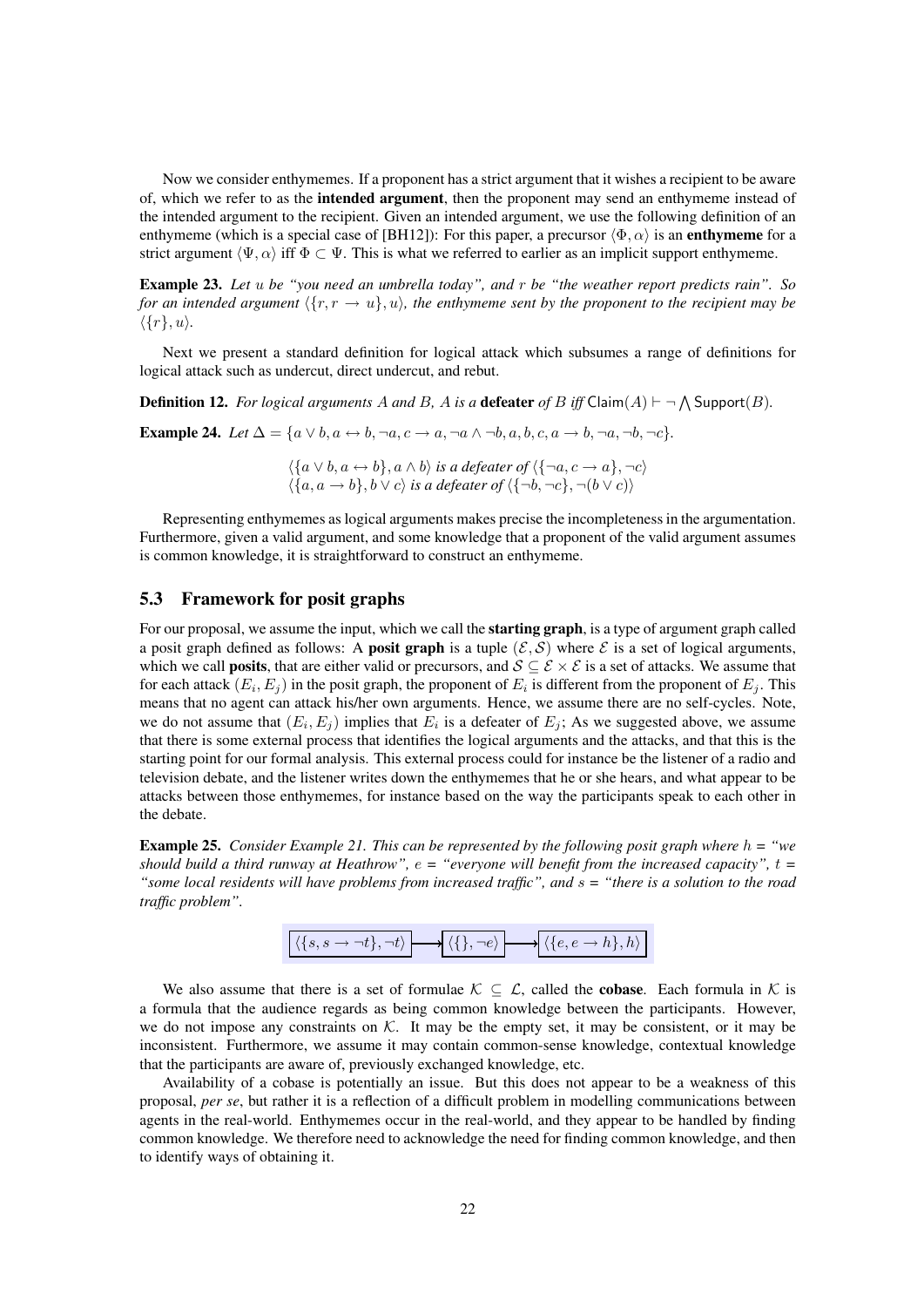Given a starting graph as input, we formalize the following steps in the following sections: (1) Decode the enthymemes given the available knowledge in the cobase, and use this to generate a set of candidates for the intended argument graph; (2) Interpret each candidate to take account of enthymemes that cannot be decoded given the cobase, and use this to generate a set of interpretations of the starting graph where for each enthymeme that is attacked, there is uncertainty whether or not the attack holds in the intended graph; (3) Use the set of interpretations to generate a probability distribution over the spanning subgraphs of the starting graph, and probabilistic argumentation to generate a probabilistic qualification of each of the possible extensions of the starting graph.

## 5.4 Decoding starting graphs

For a starting graph, we seek decodings of the posits. For this, we take a minimal subset of the cobase that when added to the support in the posit results in a valid argument.

**Definition 13.** A valid argument A is a **decoding** of posit E with respect to cobase K iff Claim $(A)$  =  $Claim(E)$  *and there is a*  $\Gamma \subset K$  *s.t.* Support $(A) = Support(E) \cup \Gamma$  *and it is not the case that there is a valid argument* A' such that  $\text{Claim}(A') = \text{Claim}(E)$  *and*  $\text{Support}(E) \subset \text{Support}(A')$  *and*  $\text{Support}(A') \subset \text{Support}(A')$ Support(A). The set of valid arguments that are decodings of posit E with respect to  $K$  is  $\text{Decode}(E, \mathcal{K})$ .

**Example 26.** *Continuing Example 25, we consider the enthymeme*  $E_1 = \{\}\}$ ,  $\neg e\}$ *, with the cobase* K =  ${r, r \to n, n \to \neg e, r \to t, t \to \neg e}$ *, where the additional atom is*  $n =$  "some local residents will suffer *from noise from the increased number of aircraft". Each of the following is a valid decoding.*

$$
A_1 = \langle \{n, n \to \neg e\}, \neg e \rangle
$$
  

$$
A_2 = \langle \{t, t \to \neg e\}, \neg e \rangle
$$

Clearly, for a posit E, and a cobase K, if  $\mathcal{K} = \emptyset$ , and E is not a valid argument, then Decode(E,  $\mathcal{K}$ ) =  $\emptyset$ , if E is a valid argument, then  $\mathsf{Decode}(E, \mathcal{K}) = \{E\}$ , and if  $\mathcal{K} \subseteq \mathcal{K}'$ , then  $\mathsf{Decode}(E, \mathcal{K}) \subseteq \mathsf{Decode}(E, \mathcal{K}')$ . Next, we use decoding of posits to decode a posit graph, and provide an illustration in Fig 7.

**Definition 14.** A posit graph  $G' = (\mathcal{E}', \mathcal{S}')$  is a **graph decoding** of a posit graph  $G = (\mathcal{E}, \mathcal{S})$  iff there is a *bijection*  $F : \mathcal{E} \to \mathcal{E}'$  *s.t.* 

- *for each*  $E \in \mathcal{E}$ , *if* Decode $(E, \mathcal{K}) \neq \emptyset$ , *then*  $F(E) \in \text{Decode}(E, \mathcal{K})$ *, otherwise*  $F(E) = E$
- *for each*  $(F(E_i), F(E_j)) \in \mathcal{S}'$ ,  $(E_i, E_j) \in \mathcal{S}$

*If*  $G'$  is a graph decoding of G, and  $F : E \to E'$  is a bijection such that the above two conditions are satisfied, then we call  $F$  the **decoding function** from  $G$  to  $G'$ .

Once an enthymeme is decoded to a valid argument, it might be the case that an attack on it is not a logical attack. To address this, we define a candidate as a kind of graph decoding in which the non-logical attacks are dropped.

**Definition 15.** A posit graph  $G' = (\mathcal{E}', \mathcal{S}')$  is a **candidate** for a posit graph  $G = (\mathcal{E}, \mathcal{S})$  iff  $G'$  is a decoding *of* G and  $F : \mathcal{E} \to \mathcal{E}'$  is the decoding function from G to G' such that for each  $(E_i, E_j) \in \mathcal{S}$ ,

- *if*  $F(E_j)$  *is a valid argument and*  $F(E_i)$  *is a defeater of*  $F(E_j)$ *, then*  $(F(E_i), F(E_j)) \in \mathcal{S}'$ *.*
- *if*  $F(E_j)$  *is a valid argument and*  $F(E_i)$  *is not a defeater of*  $F(E_j)$ *, then*  $(F(E_i), F(E_j)) \notin S'$ *.*
- *if*  $F(E_j)$  *is a precursor, then*  $(F(E_i), F(E_j)) \in S'.$

Let Candidates $(G, K)$  *be the set of candidates for*  $G$ *.* 

So a candidate has the same structure as a spanning subgraph of the original posit graph, and for each posit, if there is a decoding of it, then one of these decodings is in the candidate. Also, if every posit in a posit graph is valid, then we call it a valid graph as illustrated in Figure 7.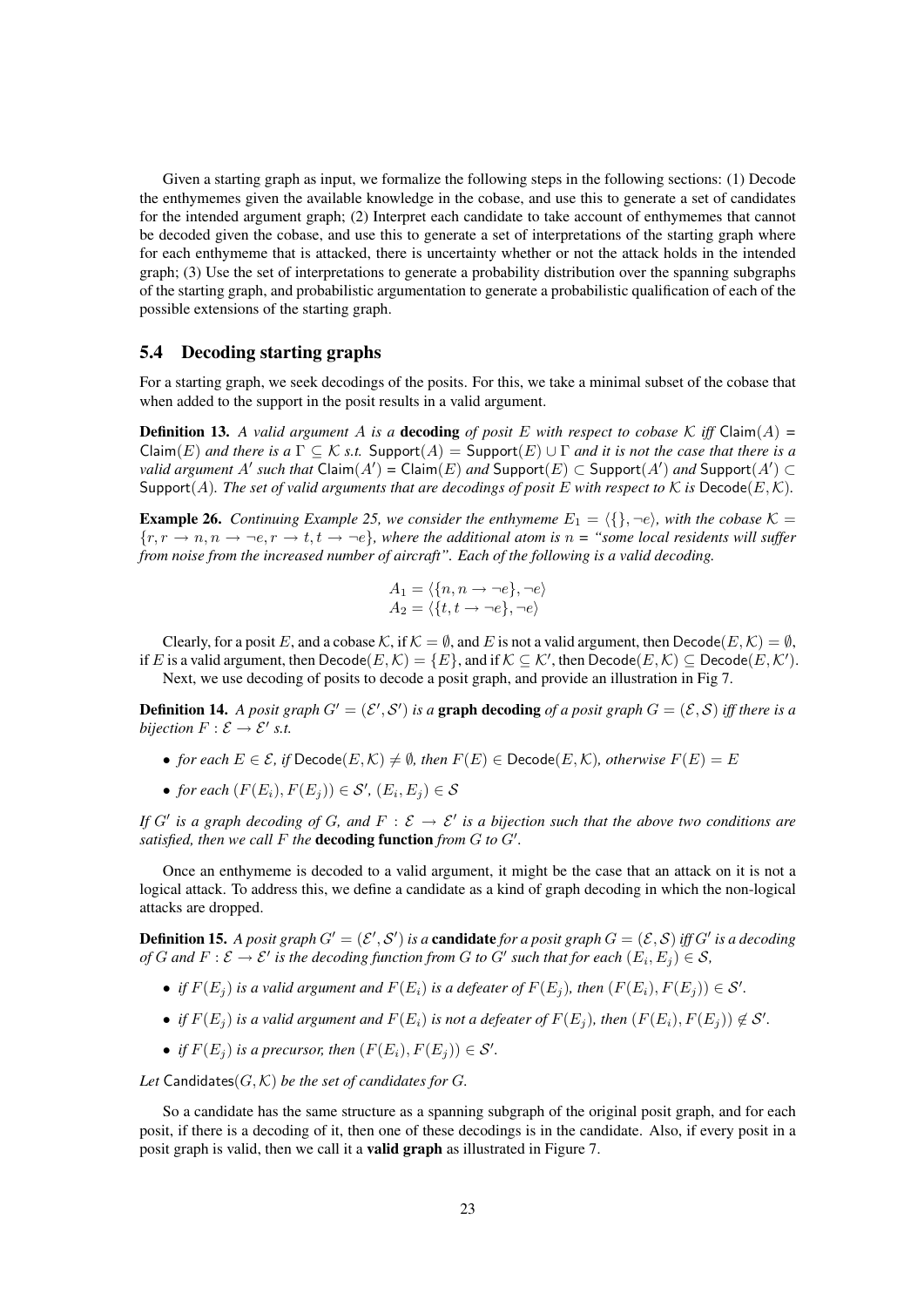

Figure 7: Consider the posit graph  $G$  in Example 25. Using the decodings in Example 26, we obtain the graph decodings  $G_1$  and  $G_2$  above. Each is a candidate and each is valid.

**Proposition 16.** Let G be a posit graph. If  $K = \mathcal{L}$ , then each  $G' \in$  Candidates( $G, K$ ) is a valid graph. If  $\mathcal{K} = \emptyset$ , then Candidates $(G, \mathcal{K}) = \{G\}.$ 

*Proof.* Let G be a posit graph. (Case 1) Assume  $\mathcal{K} = \mathcal{L}$ . Therefore, for each  $E \in \mathsf{Nodes}(G)$ , Decode $(E, \mathcal{K})$  $\neq \emptyset$ . So for each graph decoding G' of G, there is an  $E' \in \text{Decode}(E, \mathcal{K})$  s.t.  $F(E) = E'$ . Therefore, for each candidate  $G'' \in \text{Candidates}(G, \mathcal{K})$  is a valid graph. (Case 2) Assume  $\mathcal{K} = \emptyset$ . Therefore, for each  $E \in \text{Nodes}(G)$ , Decode $(E, \mathcal{K}) = \emptyset$  or Decode $(E, \mathcal{K}) = \{E\}$ . So there is exactly one graph decoding of G, which is G. Therefore, Candidates $(G, K) = \{G\}.$  $\Box$ 

In this subsection, we have shown how we can generate a set of graph decodings, called candidates, from a starting graph as input. Clearly, decoding needs common knowledge, and if there is insufficient common knowledge, then enthymemes remain with missing premises, but if there is too much knowledge, then there is ambiguity (i.e. multiple choices for the decoding).

#### 5.5 Interpreting candidates

Given a candidate  $G' = (\mathcal{E}', \mathcal{S}')$  in Candidates( $G, \mathcal{K}$ ), we obtain the partition of the attack relation in  $G'$ as follows.

$$
\textsf{Closed}(G') = \{(E_i, E_j) \in \mathcal{S}' \mid \{\textsf{Claim}(E_i)\} \cup \textsf{Support}(E_j) \vdash \bot\}
$$
\n
$$
\textsf{Open}(G') = \{(E_i, E_j) \in \mathcal{S}' \mid \{\textsf{Claim}(E_i)\} \cup \textsf{Support}(E_j) \not\vdash \bot\}
$$

So Closed( $G'$ ) contains the arcs that are definitely logical attacks, whereas Open( $G'$ ) contains the arcs where  $E_i$  is a precursor and it is not known what the missing premises are for it, and hence it is unknown whether the attack is indeed a logical attack. We use this partition to give the following set of options for arcs in the candidate. An option is a possible set of arcs that could hold for a candidate (given an appropriate completion of the missing premises).

 $\mathsf{Options}(G') = \{\mathsf{Closed}(G') \cup \Pi \mid \Pi \in \wp(\mathsf{Open}(G')\}$ 

**Example 27.** *Consider the starting graph* G *below. Let*  $K = \emptyset$ *. So* Candidates( $G, K$ ) = {G}*, and*  $Options(G) = \{ \{ (E_1, E_2) \}, \{ \} \}.$ 

 $E_1 = \langle {\{\neg a\}}, \neg a \rangle$   $E_2 = \langle {\{c \to b\}}, b \rangle$ 

From each candidate, we can form the set of posit graphs (which we call combos) where for each of them, the set of arcs is an option.

**Definition 16.** For a posit graph  $G' = (\mathcal{E}', \mathcal{S}')$ , the set of **combos** is  $\mathsf{Combos}(G') = \{(\mathcal{E}', \mathcal{S}'') \mid \mathcal{S}'' \in \mathcal{S}' \}$ Options $(G')$ .

The set of interpretations for a starting graph is based on the set of combos that can be formed from each candidate for the starting graph. So for each candidate, we consider all possible ways that the arcs in  $Open(G')$  can be dropped for each candidate (since we are uncertain whether they hold or not).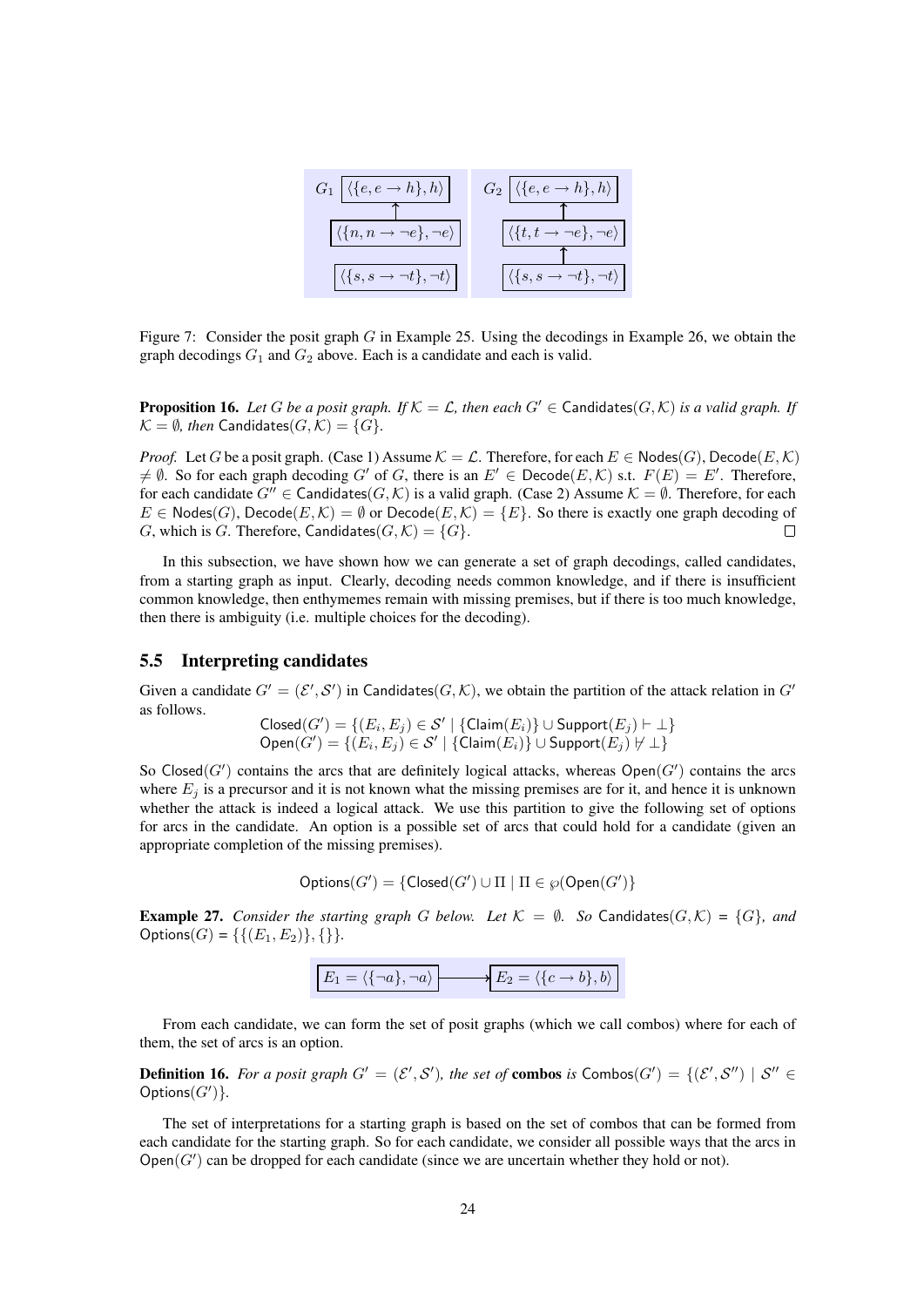

Figure 8: A graph  $G' = (A', \mathcal{R}')$  is a **spanning subgraph** of a graph  $G = (A, \mathcal{R})$ , denoted  $G' \sqsubseteq G$ , when  $\mathcal{R}' \subseteq \mathcal{R}$ . For example, the spanning subgraphs of  $G_1$  are  $G_1$  to  $G_4$ .

**Definition 17.** For a starting graph  $G = (\mathcal{E}, \mathcal{S})$ , and a cobase K, the set of **interpretations** is

$$
{\sf Interpretations}(G,\mathcal{K})=\bigcup_{G'\in {\sf C} {\sf andidates}(G,\mathcal{K})} {\sf Combos}(G')
$$

**Example 28.** *Continuing Ex 27*, Interpretations( $G, K$ ) = { $G, G'$ } *where*  $G' \sqsubset G$  *and* Arcs( $G'$ ) =  $\emptyset$ *.* 

**Example 29.** *Consider the starting graph*  $G_1$ *, and its subgraphs in Figure 8. Let*  $K = \emptyset$ *, and so*  $f$ or each  $E_i$ ,  $\mathsf{Decode}(E_i,\mathcal{K})~=~\{\}.$  *So*, <code>Candidates( $G_1,\mathcal{K})~=~\{G_1\},$  <code>Closed( $G_1)~=~\emptyset$ , <code>Open( $G_1)$  =</code></code></code>  $\{(E_3, E_2), (E_2, E_1)\}\$ , Options $(G_1) = \wp(\{(E_3, E_2), (E_2, E_1)\})$ *, and therefore* Interpretations $(G_1, \mathcal{K}) =$  ${G_1, G_2, G_3, G_4}$ 

**Example 30.** *Continuing the example in Figure 7 with the starting graph below. So,* Candidates( $G, K$ ) =  ${G_1, G_2}$ , Closed $(G_1)$  = { $(E_2, E_1)$ }, Closed $(G_2)$  = { $(E_3, E_2)$ ,  $(E_2, E_1)$ }, Open $(G_1)$  = Ø, and Open $(G_2)$  $=$  Ø. So Options $(G_1)$  = {Closed $(G_1)$ } *and* Options $(G_2)$  = {Closed $(G_2)$ }*. Therefore, the set of interpretations is* Interpretations $(G, K) = \{G_1, G_2\}.$ 



In the following result we show that if all the arguments in a candidate are valid, then each candidate is an interpretation. At the other extreme, if all the arguments in a candidate are precursors, then each spanning subgraph of that candidate is an interpretation. So for each candidate there are between 1 and  $2<sup>n</sup>$ interpretations where  $n$  is the number of attacks (i.e. arcs) in the candidate.

**Proposition 17.** For a candidate  $G' = (\mathcal{E}', \mathcal{S}')$ ,

- *If*  $Open(G') = \emptyset$ *, then*  $Combos(G') = \{G'\}$
- *If*  $Closed(G') = \emptyset$ , then  $Combos(G') = \{G'' \mid G'' \sqsubseteq G'\}$

*Proof.* Let  $G' = (\mathcal{E}', \mathcal{S}')$  be a candidate. (Case 1) Assume Open $(G') = \emptyset$ . Therefore, Closed $(G') =$ S'. Hence,  $\text{Options}(G') = \{\text{Closed}(G') \cup \emptyset\} = \{S' \cup \emptyset\} = \{S'\}.$  Therefore,  $\text{Combos}(G') = \{(\mathcal{E}', \mathcal{S}'') \mid \mathcal{S}' = \{S' \cup \emptyset\} = \{S' \cup \emptyset\} = \{S' \cup \emptyset\}$  $S'' \in \text{Options}(G') = \{(\mathcal{E}', \mathcal{S}')\} = \{G'\}.$  (Case 2) Assume Closed( $G'$ ) =  $\emptyset$ . So, Open( $G'$ ) =  $\mathcal{S}'$ . So,  $Options(G') = \{ Closed(G') \cup \Pi \mid \Pi \in \wp(S') \} = \wp(S')$ . So, Combos $(G') = \{ (\mathcal{E}', \mathcal{S}'') \mid \mathcal{S}'' \in Options(G') \}$  $=\{(\mathcal{E}', \mathcal{S}'') \mid \mathcal{S}'' \in \wp(\mathcal{S}')\} = \{G'' \mid G'' \sqsubseteq G'\}.$  $\Box$ 

**Proposition 18.** If there is a valid graph in Candidates( $G, K$ ), then all graphs in Candidates( $G, K$ ) are *valid graphs.*

*Proof.* Let G be a posit graph and let K be a cobase. Assume there is a  $G' \in \text{Candidates}(G, \mathcal{K})$  such that G' is valid. So, for each  $E \in \text{Nodes}(G)$ , Decode $(E, \mathcal{L}) \neq \emptyset$ . So, for each graph decoding G'' of G, and for each  $E \in \text{Nodes}(G), F(E)$  is valid. So, for each  $G'' \in \text{candidates}(G, \mathcal{K})$ , and for each  $E \in \text{Nodes}(G)$ ,  $F(E)$  is valid. So, each  $G'' \in$  Candidates( $G, K$ ) is valid.  $\Box$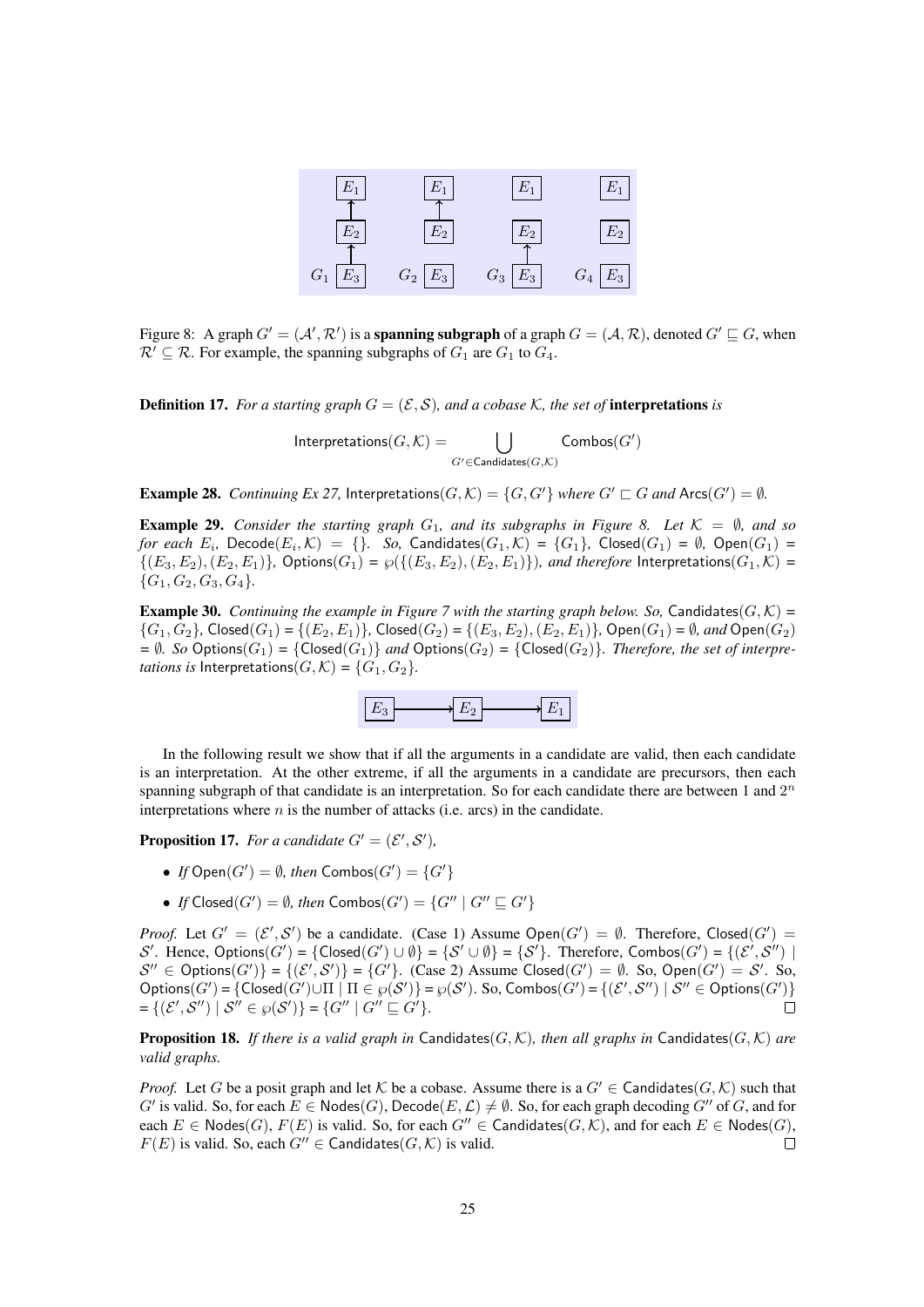**Proposition 19.** For posit graph G, there is a candidate in Candidates( $G, K$ ) that is valid iff

Interpretations( $G, K$ ) = Candidates( $G, K$ )

*Proof.* Let G be a posit graph and let K be a cobase. ( $\Rightarrow$ ) Assume there is a candidate in Candidates( $G, K$ ) that is valid. Therefore, by Proposition 18, all graphs in Candidates( $G, K$ ) are valid graphs. Therefore, for each graph  $G' \in$  Candidates $(G, K)$ , Open $(G') = \emptyset$ , and so by Proposition 17, Combos $(G') = \{G'\}$ . By Definition 17, Interpretations $(G, K) = \bigcup_{G' \in \text{Candidates}(G, K)} \text{Combos}(G')$ . Therefore, by substituting  $\{G'\}$ for  $\mathsf{Combos}(G'),$  we get  $\mathsf{Interpretations}(G,\mathcal{K}) = \bigcup_{G' \in \mathsf{Candidates}(G,\mathcal{K})} \{G'\}$  So,  $\mathsf{Interpretations}(G,\mathcal{K}) = \emptyset$ Candidates(G, K). ( $\Leftarrow$ ) Assume Interpretations(G, K) = Candidates(G, K). Therefore, for each graph  $G' \in$  Candidates $(G, K)$ , Combos $(G') = \{G'\}$ . Therefore, for each graph  $G' \in$  Candidates $(G, K)$ , and for each node E' in the graph G', E' is valid. Therefore, for each graph  $G' \in$  Candidates $(G, K)$ , G' is valid. Hence, there is a candidate in Candidates( $G, K$ ) that is valid.  $\Box$ 

In this subsection, we have shown how we can take a set of candidates, and determine the set of interpretations, where each interpretation gives a possible structure for the intended argument graph.

#### 5.6 Probabilistic analysis of interpretations

We now use the probabilistic attack graph to capture the uncertainty associated with decoding enthymeme graphs. Essentially, we identify an appropriate subgraph probability distribution for the starting graph.

**Definition 18.** Let  $G = (\mathcal{E}, \mathcal{S})$  and  $G' = (\mathcal{E}', \mathcal{S}')$  be posit graphs, with  $G' \sqsubseteq G$ , and let  $G'' = (\mathcal{E}'', \mathcal{S}'')$ *be an interpretation of G.* G<sup>"</sup> **reflects** G<sup>"</sup> iff there is a bijection  $F : E' \to E''$  such that for all  $E_i, E_j \in E'$ 

$$
(E_i, E_j) \in \mathcal{S}' \textit{ iff } (F(E_i), F(E_j)) \in \mathcal{S}''
$$

When  $G''$  reflects  $G'$ ,  $G''$  is a graph that is isomorphic to  $G'$  and each argument in  $G'$  is mapped to a decoding of it in  $G''$  (or itself if no decoding exists).

Definition 19. *, Let* G *be a posit graph. A* simple distribution *is a subgraph probability distribution*  $P: \{G' \mid G' \sqsubseteq G\} \rightarrow [0,1]$  *such that for each*  $G' \sqsubseteq G$ ,  $P(G')$  *is* 

$$
\frac{|\{G'' \in \text{Interpretations}(G, \mathcal{K}) \mid G'' \text{ reflects } G'\}|}{|\text{Interpretations}(G, \mathcal{K})|}
$$

**Proposition 20.** If  $P : \{G' \mid G' \sqsubseteq G\} \to [0, 1]$  is a simple distribution, then  $[\sum_{G' \sqsubseteq G} P(G')] = 1$ 

*Proof.* Let Part $(G_i) = \{G'' \in \text{Interpretations}(G, \mathcal{K}) \mid G'' \text{ reflects } G_i\}$ . For all  $G_i$ ,  $G_j \sqsubseteq G$ , if  $G_i \neq G_i$  $G_j$ , then  ${\sf Part}(G_i)\cap {\sf Part}(G_j)=\emptyset$ . Furthermore,  $\bigcup_{G_i\sqsubseteq G} {\sf Part}(G_i) =$  Interpretations $(G,\mathcal{K})$ . Therefore, if  $\{G' \mid G' \sqsubseteq G\}$  is  $\{G_1,...,G_n\}$ , then  ${\sf Part}(G_1),...,\overline{\sf Part}(G_n)$  is a partition of Interpretations $(G,\mathcal{K}).$ Hence,  $[\sum_{G' \sqsubseteq G} P(G')] = 1$ .  $\Box$ 

Next, we consider two scenarios for a starting graph containing an enthymeme. The first scenario arises when there is no decoding of the enthymeme, and the second scenario arises when there are multiple decodings of the enthymeme.

**Example 31.** *Consider the starting graph* G *in Example 25. Let*  $\text{Nodes}(G) = \{E_1, E_2, E_3\}$  *and*  $\text{Arcs}(G)$  $= \{ (E_3, E_2), (E_2, E_1) \}$ *. Let*  $G' \sqsubset G$  *be s.t.* Arcs $(G') = \{ (E_2, E_1) \}$ *.* 

- *(Scenario 1)* If  $K = \emptyset$ *, then* Interpretations $(G, K) = \{G, G'\}.$
- *(Scenario 2) For the candidates in Figure 7 (i.e.* Candidates( $G, K$ ) = { $G_1, G_2$ }), we have  $G_2$  *reflects* G and  $G_1$  *reflects*  $G'$ , and so Interpretations $(G, K) = \{G_1, G_2\}$ .

*For each scenario, the simple distribution is therefore*  $P(G) = 1/2$  *and*  $P(G') = 1/2$ *. So,*  $P_X(\lbrace E_1, E_3 \rbrace)$  $= P_X(\{E_2, E_3\}) = 1/2$  for  $X \in \{\text{co}, \text{pr}, \text{gr}, \text{st}\}.$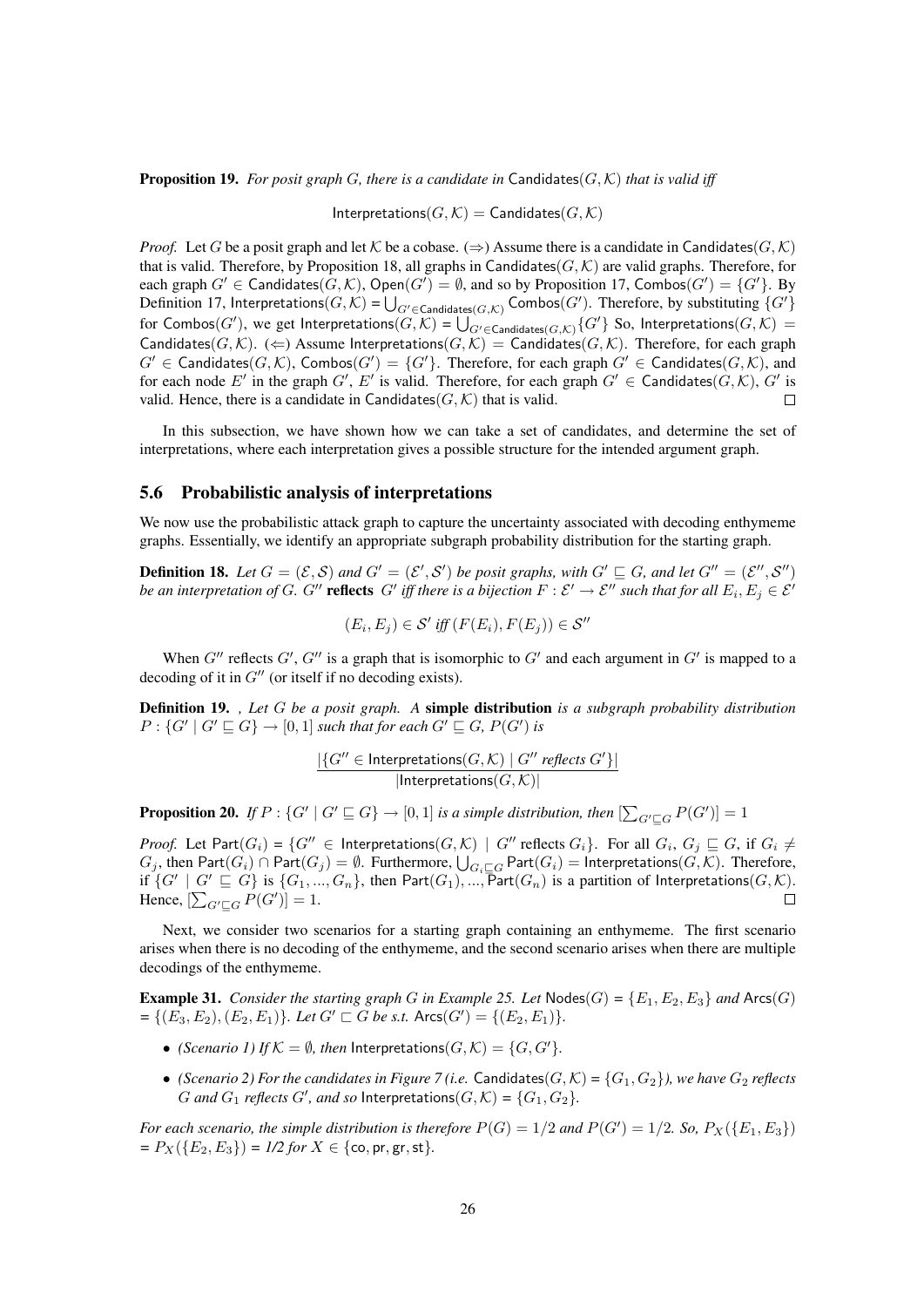In general,  $0 \le P(G') \le 1$  for any  $G' \sqsubseteq G$ , and for any cobase. For instance,  $P(G') = 1$  iff for all  $G'' \in$  Interpretations $(G, \mathcal{K}), G''$  reflects  $G'$ , and  $P(G') = 0$  iff for all  $G'' \in$  Interpretations $(G, \mathcal{K}),$  it is not the case that  $G''$  reflects  $G'$ . However, when the cobase is empty, we get the following result.

**Proposition 21.** *For a posit graph*  $G = (\mathcal{E}, \mathcal{S})$ *, let*  $n = |\mathcal{S}|$ *, let cobase*  $\mathcal{K} = \emptyset$ *, and let* P *be the simple distribution. For*  $G' \sqsubseteq G$ ,  $1/2^n \leq P(G') \leq 1$ 

*Proof.* Let G be a posit graph and let K be a cobase, with  $K = \emptyset$ . So by Proposition 16, Candidates(G, K) =  $\{G\}$ . So for each node E in G, Decode(E) =  $\{E\}$ , when E is valid, and Decode(E) =  $\emptyset$ , when E is a precursor. Let  $m = |\{(E_i, E_j) \in \text{Arcs}(G) | E_j \text{ is a precursor }\}|$ . So  $|\text{Open}(G)| \leq m$ . Therefore,  $|\text{Interpretations}(G,\mathcal{K})| \leq 2^m$ . Hence, for  $G' \sqsubseteq G$ ,  $1/2^m \leq P(G') \leq 1$ . Since,  $m \leq n$ , we have  $1/2^n \le P(G') \le 1.$  $\Box$ 

**Proposition 22.** For a posit graph G, and  $G' \sqsubseteq G$ , if  $P(G') = 1$  where P is the simple distribution, then *for all*  $G'' \in$  Interpretations( $G, K$ ),  $G''$  *is valid.* 

*Proof.* Let G be a posit graph, with  $G' \subseteq G$ , and let K be a cobase. Assume  $P(G') = 1$ . Therefore, from the definition of the simple distribution, for all  $G'' \in$  Interpretations( $G, K$ ),  $G''$  reflects  $G'$ . Therefore, for all  $G'' \in$  Interpretations( $G, K$ ),  $G''$  is valid.  $\Box$ 

By harnessing subgraph probability distributions, we are able to provide a simple and effective qualification of the uncertainty associated with decoding enthymemes.

## 5.7 Uncertainty of attack in posit graphs

So far we have considered the probability distribution over the subgraphs of a starting graph. However, we may wish to consider the uncertainty associated with an attack relationship in a starting graph, and in particular assign a probability value to the attack. For this, we first consider some subsidiary definitions below which we will use for some postulates for our probability assignments to attacks.

**Definition 20.** Let  $G = (\mathcal{E}, \mathcal{S})$  be a posit graph. For  $(E_i, E_j) \in \mathcal{S}$ , the set of potential attacks, denoted Potential $(E_i, E_j)$ *, is defined as follows.* 

$$
\{(E'_i, E'_j) \mid E'_i \in \text{Poss}(E_i, \mathcal{K}) \text{ and } E'_j \in \text{Poss}(E_j, \mathcal{K})\}
$$

*where*  $Poss(E, K) = {E}$  *when*  $Decode(E, K) = \emptyset$ *, and*  $Poss(E, K) = Decode(E, K)$  *when*  $Decode(E, K)$  $\neq \emptyset$ .

Next, we provide a partitioning of Potential $(E_i, E_j)$  into the set of valid attacks when the decoding results in a logical attack holding, the set of invalid attacks when the decoding results in the claim of the attacker being consistent with the support of the attacked valid argument, and the set of unknown attacks when the attacked argument is a precursor.

 $\textbf{Definition 21.}$   $Let\, G=(\mathcal{E},\mathcal{S})$  *be a posit graph. For*  $(E_i,E_j)\in \mathcal{S}$ , and for each  $(E'_i,E'_j)\in \textsf{Potential}(E_i,E_j)$ ,

- $(E'_i, E'_j) \in \mathsf{Valid}(E_i, E_j)$  *iff*  $E'_i$  *is a defeater of*  $E'_j$
- $(E'_i, E'_j) \in \text{Invalid}(E_i, E_j) \text{ iff } (E'_i \text{ is not a defeater of } E'_j) \text{ and } E'_j \text{ is valid}$
- $(E'_i, E'_j) \in \mathsf{Unknown}(E_i, E_j)$  *iff*  $(E'_i$  *is not a defeater of*  $E'_j$ *) and*  $E'_j$  *is a precursor.*

**Proposition 23.** For a posit graph  $G = (\mathcal{E}, \mathcal{S})$ , and for each  $(E_i, E_j) \in \mathcal{S}$ , exactly one of the following *hold.*

- Potential $(E_i, E_j)$  = Valid $(E_i, E_j)$   $\cup$  Invalid $(E_i, E_j)$
- Potential $(E_i, E_j)$  = Unknown $(E_i, E_j)$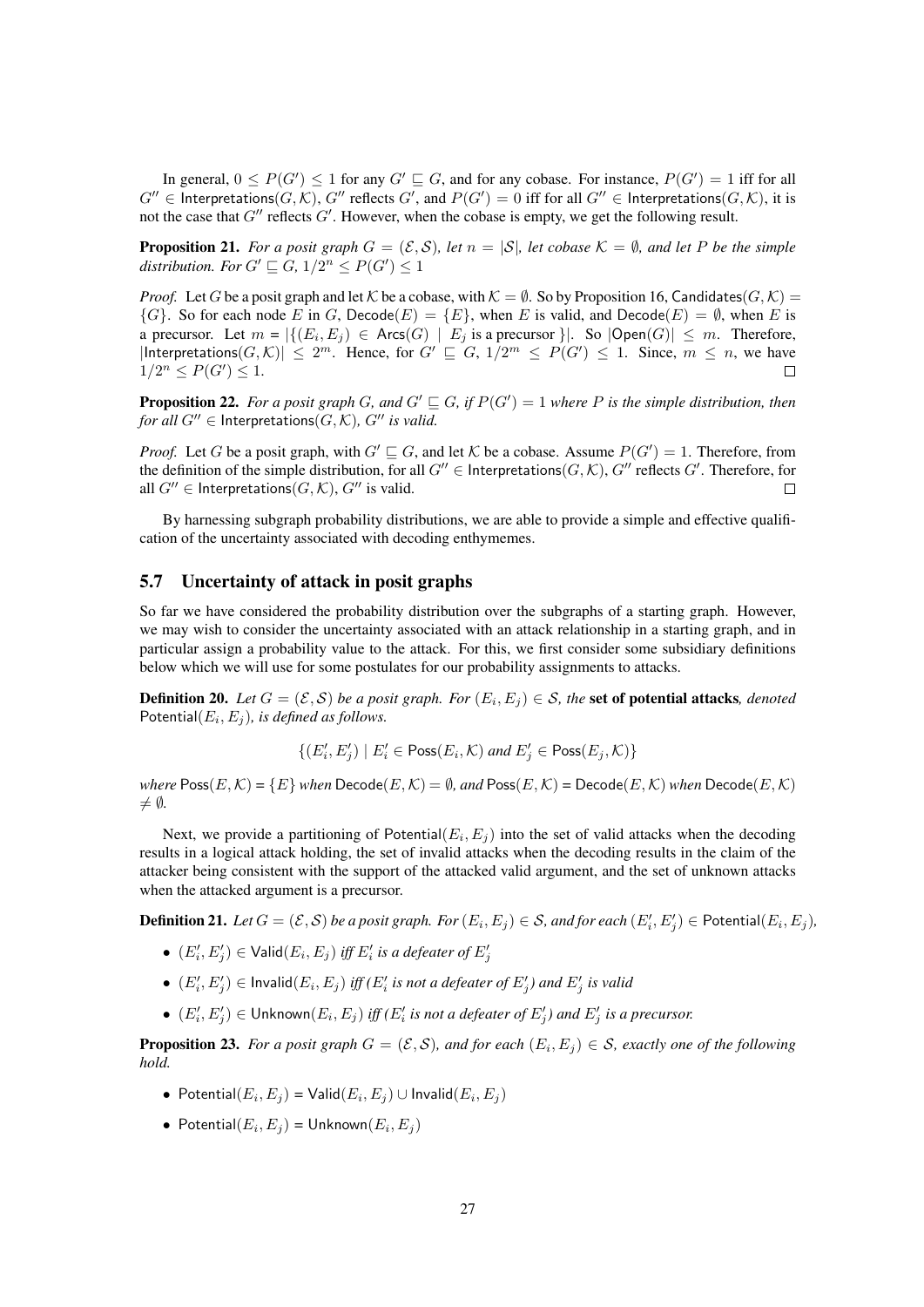| Postulate      | Definition                                                                 |
|----------------|----------------------------------------------------------------------------|
| P <sub>1</sub> | If Potential $(E_i, E_j) =$ Valid $(E_i, E_j)$                             |
|                | then $P(E_i, E_j) = 1$                                                     |
| P <sub>2</sub> | If Potential $(E_i, E_j)$ = Invalid $(E_i, E_j)$                           |
|                | then $P(E_i, E_i) = 0$                                                     |
| P3             | If Potential $(E_i, E_j) =$ Unknown $(E_i, E_j)$                           |
|                | then $P(E_i, E_j) = 0.5$                                                   |
| P4             | If Valid $(E_i, E_j) \neq \emptyset$                                       |
|                | then $P(E_i, E_j) =  \text{Valid}(E_i, E_j) / \text{Potential}(E_i, E_j) $ |

Table 5: Postulates for the probability of attack where  $(\mathcal{E}, \mathcal{S})$  is a posit graph and  $(E_i, E_j) \in \mathcal{S}$ . We explain these as follows: (P1) If all the possible interpretations for attacks are valid attacks, then the probability of attack is 1; (P2) If all the possible interpretations for attacks are invalid attacks, then the probability of attack is 0; (P3) If an attack is unknown (i.e. the attacked argument is a precursor where the support is not negated by the claim of the attacker), then the ignorance is captured by a probability of attack of 0.5; (P4) If some of the potential attacks are valid, then the probability of attack is the proportion of potential attacks that are valid attacks.

*Proof.* Let  $G = (\mathcal{E}, \mathcal{S})$  be a posit graph and let  $(E_i, E_j) \in \mathcal{S}$  be an attack.

(Case 1) Suppose  $(E'_i, E'_j) \in \text{Valid}(E_i, E_j) \cup \text{Invalid}(E_i, E_j)$ . So either  $(E'_i$  is a defeater of  $E'_j$ ) or  $(E'_i$  is a not defeater of  $E'_j$  and  $E'_j$  is valid). (Case 1a) Suppose Decode( $E_j, K$ ) = Ø. Therefore, for all  $(E''_i, E''_j) \in$ Potential $(E_i, E_j)$ ,  $E''_j$  is  $E'_j$  and  $E'_j$  is  $E_j$ . So  $E''_j$  is a precursor and therefore  $E''_i$  is a defeater of  $E''_j$ . So  $(E''_i, E''_j) \in \mathsf{Valid}(E_i, E_j) \cup \mathsf{Invalid}(E_i, E_j)$ . (Case 1b) Suppose Decode $(E_j, \mathcal{K}) \neq \emptyset$ . Therefore, for all  $(E''_i, E''_j) \in$  Potential $(E_i, E_j), E''_j \in$  Decode $(E_j, \mathcal{K})$ . Hence,  $E''_j$  is valid. So either  $(E''_i$  is a defeater of  $E''_j$ ) or  $(E'_i$  is a not defeater of  $E'_j$  and  $E'_j$  is valid). So  $(E''_i, E''_j) \in \text{Valid}(E_i, E_j) \cup \text{Invalid}(E_i, E_j)$ .

(Case 2) Suppose  $(E'_i, E'_j) \in \text{Unknown}(E_i, E_j)$ . So  $E'_j$  is a precursor and  $E'_j$  is  $E_j$ . Therefore, Decode $(E_j, \mathcal{K}) = \emptyset$ . Therefore, for all  $(E''_i, E''_j) \in$  Potential $(E_i, E_j)$ ,  $E''_j$  is  $E'_j$  and  $E''_j$  is  $E_j$ . and  $E''_i$  is not a defeater of  $E_j''$ . Therefore,  $(E_i'', E_j'') \in \mathsf{Unknown}(E_i, E_j)$ .

From Case 1 and Case 2, we obtain that for each  $(E_i, E_j) \in S$ , Potential $(E_i, E_j)$  is exactly one of  $\mathsf{Valid}(E_i,E_j) \cup \mathsf{Invalid}(E_i,E_j)$  and  $\mathsf{Unknown}(E_i,E_j).$  $\Box$ 

Now we give our postulates for the probability of attack in Table 5, and then show how they correspond to the marginal distribution obtained from the simple distribution given in the previous section. Given a subgraph probability distribution, such as the simple distribution given in the previous section, the marginal distribution for a particular attack relationship in the posit graph is the sum of the probabilities assigned to each subgraph that contains that attack relationship.

**Definition 22.** For a posit graph  $G = (\mathcal{E}, \mathcal{S})$ , and a probability distribution P over  $\{G' \mid G' \sqsubseteq G\}$ , the  $marginal distribution$  for an attack  $(E_i, E_j) \in S$  is the following, where  $\textsf{Arcs}(G')$  is the set of arcs in  $G'.$ 

$$
P(E_i, E_j) = \sum_{G' \text{ s.t. } G' \sqsubseteq G \text{ and } (E_i, E_j) \in \text{Arcs}(G')} P(G')
$$

**Example 32.** *Continuing Example 29,*  $P(E_2, E_1) = P(G_1) + P(G_2) = 1/2$ .

**Example 33.** Consider the posit graph  $G_1$ , and three of its spanning subgraphs, below. Suppose,  $E_1$  =  $\langle \{b, c, \neg b \lor \neg c \lor a\}, a \rangle$ ,  $E_2 = \langle \{\}, \neg b \rangle$ *, and*  $E_3 = \langle \{g\}, \neg c \rangle$ *.* 

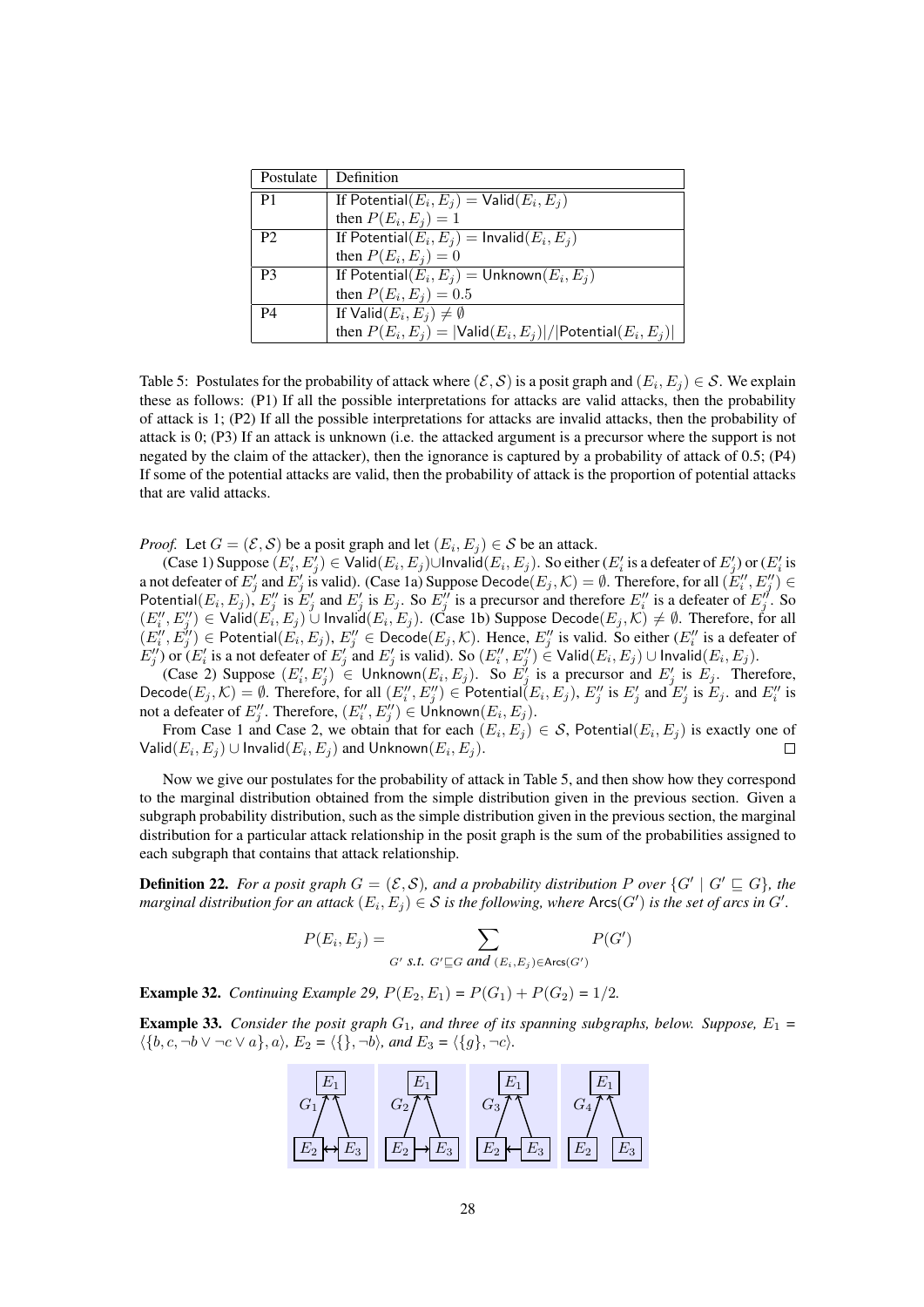*So*  $E_1$  decodes to itself. Suppose that there are three decodings of  $E_2$ :  $E_2^1 = \langle \{c, c \to \neg b\}, \neg b \rangle$ ,  $E_2^2 =$  $\langle \{d, d \to \neg b\}, \neg b \rangle$ *, and*  $E_2^3 = \langle \{e, \neg b \to \neg e\}, \neg b \rangle$ *. Also suppose that there are no decodings of*  $E_3$ *. So there are three candidates. Each with*  $E_1$ ,  $E_3$ , and one of  $E_2^1$ ,  $E_2^2$  or  $E_2^3$ . Because,  $E_3$  is an enthymeme, *there are two interpretations per candidate:*

| Interpretation   | <b>Nodes</b>      | Reflects subgraph |
|------------------|-------------------|-------------------|
| $G^1$            | $E_1, E_2^1, E_3$ | $G_1$             |
| $\overline{G}^2$ | $E_1, E_2^1, E_3$ | $G_3$             |
| $\overline{G^3}$ | $E_1, E_2^2, E_3$ | $G_2$             |
| $\bar{G}^4$      | $E_1, E_2^2, E_3$ | $G_4$             |
| $C^5$            | $E_1, E_2^3, E_3$ | $G_2$             |
| $G^6$            | $E_1, E_2^3, E_3$ |                   |

*Therefore, the simple distribution is*  $P(G_1) = 1/6$ ,  $P(G_2) = 1/3$ ,  $P(G_3) = 1/6$ *, and*  $P(G_4) = 1/3$ *. Therefore,*  $P_{\text{gr}}(\{\}) = 1/6$ ,  $P_{\text{gr}}(\{E_2\}) = 1/3$ ,  $P_{\text{gr}}(\{E_3\}) = 1/6$ , and  $P_{\text{gr}}(\{E_2, E_3\}) = 1/3$ . *Furthermore*,  $P_{\text{pr}}(\{\}) = 0$ ,  $P_{\text{pr}}(\{E_2\}) = 1/2$ ,  $P_{\text{pr}}(\{E_3\}) = 1/3$ , and  $P_{\text{pr}}(\{E_2, E_3\}) = 1/3$ . Finally,  $P(E_2, E_1) = 1$ ,  $P(E_3, E_1) = 1$ ,  $P(E_2, E_3) = 1/2$ , and  $P(E_3, E_2) = 1/3$ .

We now consider our characterization theorem that relates the marginal distribution obtained from the simple distribution to the postulates given above.

**Proposition 24.** Let  $(\mathcal{E}, \mathcal{S})$  be a posit graph and let P be a probability function  $P : \mathcal{S} \to [0, 1]$ . P is *the marginal distribution over* S *obtained from the simple distribution over*  $\{G' \mid G' \sqsubseteq G\}$  *iff* P *satisfies Postulates P1 to P4 (Table 5).*

*Proof.* ( $\Rightarrow$ ) From Proposition 23, for a posit graph  $G = (\mathcal{E}, \mathcal{S})$ , and for each  $(E_i, E_j) \in \mathcal{S}$ , exactly one of the following hold: Potential $(E_i, E_j)$  = Valid $(E_i, E_j)$   $\cup$  Invalid $(E_i, E_j)$  or Potential $(E_i, E_j)$  = Unknown $(E_i, E_j)$ . We proceed by assuming each of these cases, and show that the postulates hold.

(Case 1) Assume Potential $(E_i, E_j)$  = Valid $(E_i, E_j)$   $\cup$  Invalid $(E_i, E_j)$ . Therefore, the proportion of candidates containing a decoding of  $(E_i, E_j)$ , i.e. the proportion of candidates containing an arc from Potential( $E_i, E_j$ ), is given by Definition 22 (assuming the simple distribution)

$$
P(E_i, E_j) = \sum_{G' \text{ s.t. } G' \sqsubseteq G \text{ and } (E_i, E_j) \in \text{Arcs}(G)} P(G')
$$

Since each candidate with an arc corresponding to  $(E_i, E_j)$  has a decoding from Valid $(E_i, E_j)$  and each candidate without an arc corresponding to  $(E_i, E_j)$  has a decoding from Invalid $(E_i, E_j)$ , the proportion of candidates with an arc corresponding to  $(E_i, E_j)$  is the following, and hence we obtain P4.

$$
P(E_i, E_j) = \frac{|\text{Valid}(E_i, E_j)|}{|\text{Valid}(E_i, E_j) + \text{Invalid}(E_i, E_j)|} = \frac{|\text{Valid}(E_i, E_j)|}{|\text{Potential}(E_i, E_j)|}
$$

Furthermore, if Invalid $(E_i, E_j) = \emptyset$ , the above implies P1, and if Valid $(E_i, E_j) = \emptyset$ , the above implies P2.

(Case 2) Assume Potential( $E_i, E_j$ ) = Unknown( $E_i, E_j$ ). Therefore, there are no decodings of  $E_j$  in  $(E_i, E_j)$ , i.e. Decode $(E_j, \mathcal{K}) = \emptyset$ . Therefore, for all candidates  $G' \in$  Candidates $(G, \mathcal{K})$ ,  $F(E_j)$  is a precursor. Therefore,  $(E'_i, E'_j) \in \mathsf{Open}(G')$ . Therefore, from Definition 17, half the interpretations  $G''$ of G' will have the arc  $(E_i', E_j')$ , and half the interpretations G'' of G' will not have the arc  $(E_i', E_j')$ . Therefore, half of all the interpretations in Interpretations( $G, K$ ) will have the arc  $(E'_i, E'_j)$  and half of all the interpretations in Interpretations( $G, K$ ) will not have the arc  $(E'_i, E'_j)$ . Therefore, by Definition 19, half the mass assigned by the simple distribution will be assigned to subgraphs of G that contain  $(E_i, E_j)$ and half the mass assigned by the simple distribution will be assigned to subgraphs of  $G$  that do not contain  $(E_i, E_j)$ . Therefore, by Definition 22,  $P(E_i, E_j) = 0.5$ . Hence, implying P3.

( $\Leftarrow$ ) (Case 1) Assume postulates P1, P2 and P4. For any  $(E_i, E_j) \in S$  where Unknown $(E_i, E_j) = \emptyset$ , these postulates imply the following.

$$
P(E_i, E_j) = \frac{|\mathsf{Valid}(E_i, E_j)|}{|\mathsf{Valid}(E_i, E_j) + \mathsf{Invalid}(E_i, E_j)|}
$$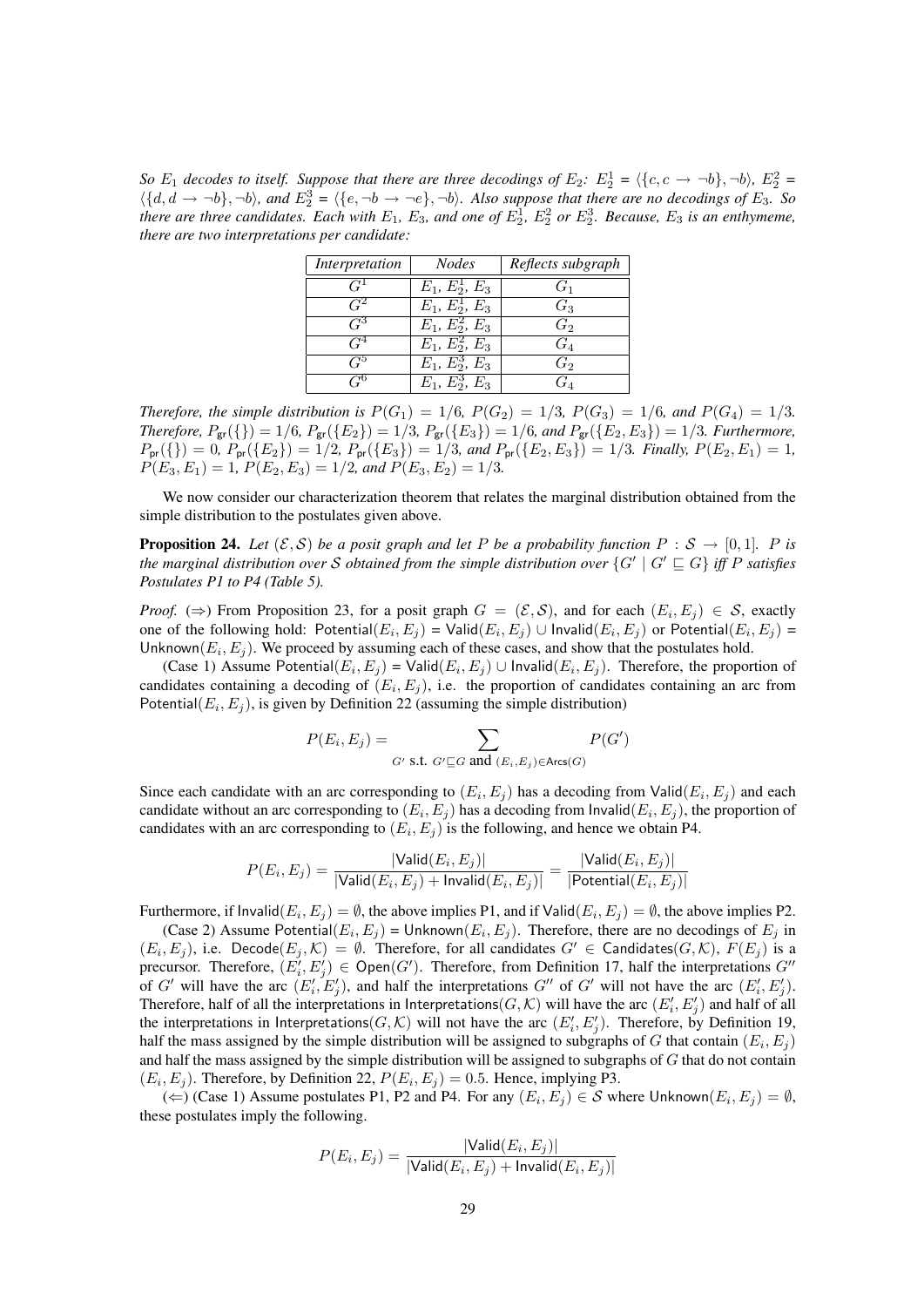Therefore,  $P(E_i, E_j)$  is the proportion of candidates with an arc corresponding to  $(E_i, E_j)$  having a decoding from Valid $(E_i, E_j)$  normalized by the total number of candidates. Since Unknown $(E_i, E_j) = \emptyset$ ,  $P(E_i, E_j)$  is also the proportion of interpretations with an arc corresponding to  $(E_i, E_j)$  having a decoding from Valid $(E_i, E_j)$  normalized by the total number of interpretations. Therefore,  $P(E_i, E_j)$  is the proportion of mass assigned by the simple distribution to subgraphs of G that contain  $(E_i, E_j)$  normalized by the total number of interpretations. Therefore, when Unknown $(E_i, E_j) = \emptyset$ , P is the marginal distribution over S obtained from the simple distribution over  $\{G' \mid G' \sqsubseteq G\}.$ 

(Case 2) Assume the postulate P3. We consider any  $(E_i, E_j) \in S$  where Unknown $(E_i, E_j) \neq \emptyset$ . This postulate implies that  $P(E_i, E_j) = 0.5$ . Also, by Proposition 23, Unknown $(E_i, E_j) \neq \emptyset$  implies that Potential $(E_i, E_j) = \text{Unknown}(E_i, E_j)$ . Therefore, there are no decodings of  $E_j$  in  $(E_i, E_j)$ , i.e. Decode( $E_i, K$ ) =  $\emptyset$ . Therefore, for all candidates  $G' \in$  Candidates( $G, K$ ),  $F(E_j)$  is a precursor. Therefore,  $(E'_i, E'_j) \in \mathsf{Open}(G')$ . Therefore, from Definition 6, half the interpretations  $G''$  of  $G'$  will have the arc  $(E'_i, E'_j)$ , and half the interpretations G'' of G' will not have the arc  $(E'_i, E'_j)$ . Therefore, half of all the interpretations in Interpretations  $(G, K)$  will have the arc  $(E'_i, E'_j)$  and half of all the interpretations in Interpretations  $(G, K)$  will not have the arc  $(E_i', E_j')$ . Since,  $P(E_i, E_j) = 0.5$ , this implies that there is a uniform distribution assigned to the interpretations, and that half the mass is assigned to subgraphs of  $G$ that contain  $(E_i, E_j)$  and half the mass assigned by the uniform distribution will be assigned to subgraphs of G that do not contain  $(E_i, E_j)$ . Therefore, when Unknown $(E_i, E_j) \neq \emptyset$ , P is the marginal distribution over S obtained from the simple distribution over  $\{G' \mid G' \sqsubseteq G\}$  $\Box$ 

Following from this, for each attack in the posit graph, if the attacked argument is a precursor that cannot be decoded, then the probability of attack will be 0.5, otherwise the decoding of the attacked argument is valid, so the probability of attack is given by the proportion of the decoded attacks that are logical attacks.

#### 5.8 Discussion of modelling enthymemes

Enthymemes are a very common phenomenon in argumentation, and yet relatively little progress has been made in developing formalisms for modelling and analysing them.

In this section, we have focused on the problem of how discussion involving enthymemes can be difficult to analyse since it is uncertain whether attacks by one participant on the arguments of another participant are indeed valid attacks. This is a common problem when attempting to judge discussions, particularly when it is difficult to interact with the participants. Therefore, our approach could be incorporated into technology to analyse discussions. In the long term such technology should listen to the participants, understanding the meaning of individual arguments, and be able to draw conclusions from the discussion. In the shorter term, we could envisage that the starting graph can be constructed by the audience when analysing a discussion perhaps using a systematic methodology for identifying the premises, claims, and the attacks. Once the starting graph is obtained, it can be analysed to get the likely extensions, or to determine if specific attacks are likely to be valid. This may help the audience draw conclusions from the discussion. It would also appear that the ideas are sufficiently general to be adapted for use in key logic-based proposal for argumentation including ASPIC+ [Pra10] and ABA [DKT06].

Whilst, we have focussed on an audience judging participants in a discussion or debate, we plan to develop the approach so that a participant in a discussion or debate can attempt to judge whether its opponents have made incorrect attacks on its enthymemes, or whether it has made incorrect attacks on its opponents enthymemes. This could then take into account of how what one participant thinks is common knowledge could differ from what another participant thinks is common knowledge.

We also want to generalize our approach to consider enthymemes where the claim is not explicit. To explain this, we consider the following conversation between two members of a family prior to Christmas.

- John says "Tabby is a member of the family. Let's buy her an xmas present".
- Mary replies "She is a cat".

So John has made an argument for buying an xmas present for Tabby, and Mary has replied with what may or may not be a counterargument. From the point of view of abstract argumentation, we have the following arguments which can be assembled into an argument graph where B attacks A.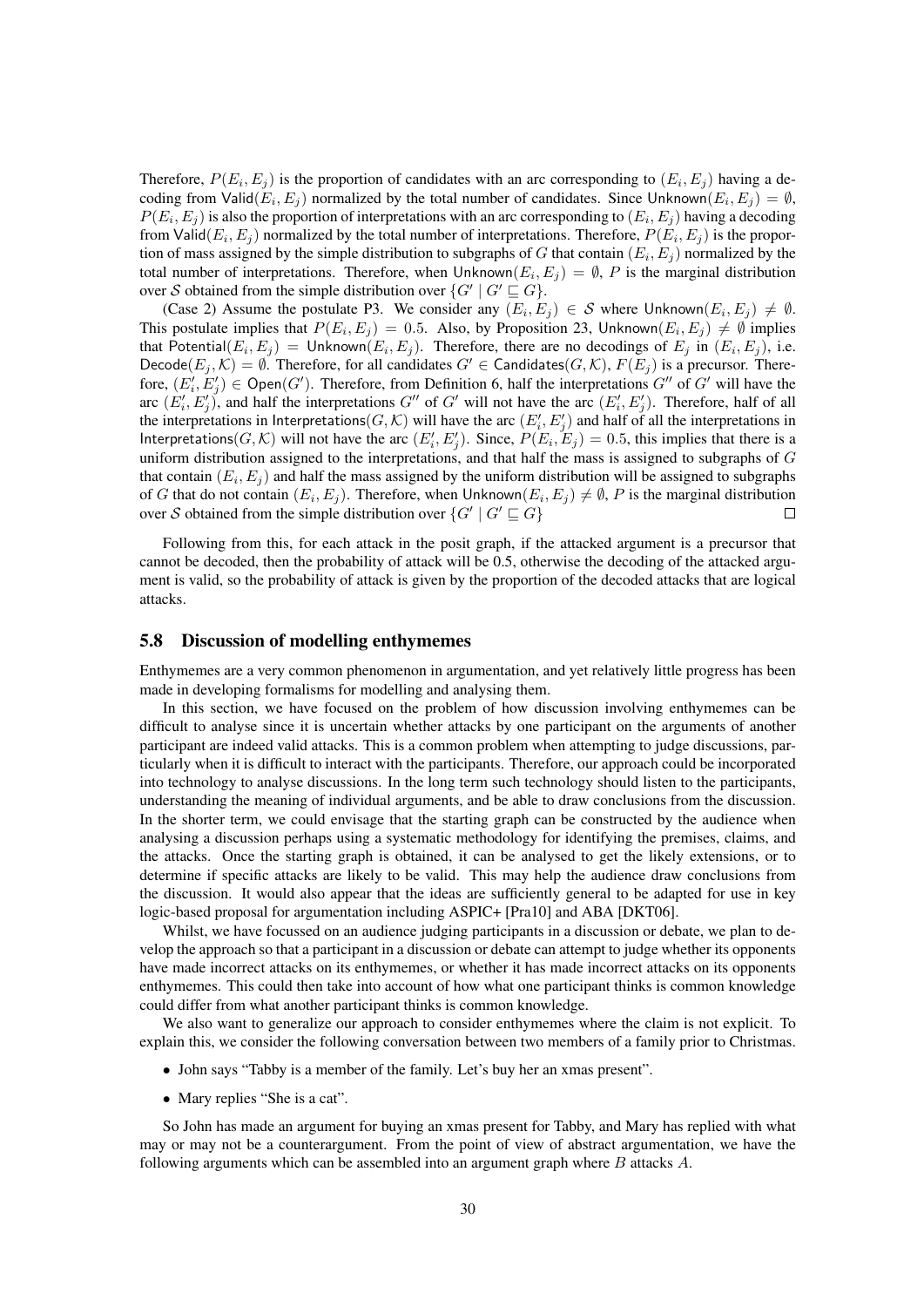- $A =$  "Tabby is a member of the family. Let's buy her an xmas present."
- $B =$  "She is a cat."

The enthymemetic nature of  $B$  means that we are not sure whether indeed  $B$  does attack  $A$ , and so at this point we can only denote the uncertainty by the variable  $x$ . In order to determine the value, we need to determine the possible interpretations of the argument. For this, we need to identify possible missing premises and claim. And for this, we have identified (in text form), four possible interpretations of the enthymeme B. Whilst each is textual (and still open to some further interpretation), it is clearer in each case whether or not the interpretation attacks argument A.

- $B_1$  = "She is a cat, I hate cats, and I don't buy presents for those that I hate, therefore we shouldn't buy her a present".
- $B_2$  = "She is a cat, and so she is not a member of the family".
- $B_3$  = "She is a cat, she doesn't have a concept of xmas, and so it's impossible to say that she'll like a xmas present".
- $B_4$  = "She is a cat, they love to be spoiled, and so she'll love a present."

Here we see that  $B_1$  is a rebuttal to A (i.e. their claims contradict each other),  $B_2$  and  $B_3$  are undercuts to A, and  $B_4$  is not a counterargument to A. So we see that if we have  $B_1$ ,  $B_2$  or  $B_3$  as the representative for B, then the argument attacks A, whereas if we have  $B_4$  as the representative for B, then the argument does not attack A. We envisage that we can generalise the logic-based framework presented in this section to handle this kind of example. It would then be interesting to see how this enhanced framework could be used in dialogs involving enthymemes as investigated in [Dup11b, Dup11a].

In [Hun07, BH12], proposals have been made for how common knowledge can be used to construct enthymemes from logical arguments (so that a proponent can send an enthymeme to an intended recipient by removing common knowledge) and deconstruct (i.e. decode) enthymemes (so that a recipient can rebuild the intended logical argument from the enthymeme by reintroducing the common knowledge). These proposal are based on logical argumentation, with preferences over the cobase, and with the deconstruction process being based on abduction. In future work, the role of abduction in the decoding process (e.g. [EGL97]) could be further investigated as well as how the cobase could be better structured to also take account of uncertainty that a formula is a premise in a particular context.

It is worth adding that the formal nature of enthymemes are not well understood. There are few proposals for formal handling of enthymemes, it is far from clear what are the best approaches. Clearly there is the need for further research to investigate and compare a range of possibilities drawing on a range of approaches in knowledge representation and reasoning field including for example possibilistic and fuzzy methods. Already there are interesting proposals for combining possibility theory and defeasible argumentation (e.g. [ACGS08]) that may offer insights into the handling enthymemes.

# 6 Comparisons with developments of abstract argumentation

There have been a number of proposals for extending Dung's framework in order to allow for more sophisticated modelling and analysis of conflicting information. A common theme among some of these proposals is the observation that not all attacks are equal.

One of the first proposals for capturing this idea was preference-based argumentation frameworks (PAF) [AC02]. This generalizes Dung's definition for an argument graph by introducing a preference relation over arguments that in effect causes an attack to be ignored when the attacked argument is preferred over the attacker. So in PAF, we assume a preference relation over arguments, denoted  $P$ , as well as a set of arguments A and an attack relation  $\mathcal R$ . From this, we need to define a defeat relation  $\mathcal D$  as follows, and then,  $(A, D)$  is used as the argument graph, instead of  $(A, R)$ , with Dung's usual definitions for extensions.

$$
\mathcal{D} = \{ (\alpha, \beta) \in \mathcal{R} \mid (\beta, \alpha) \notin \mathcal{P} \}
$$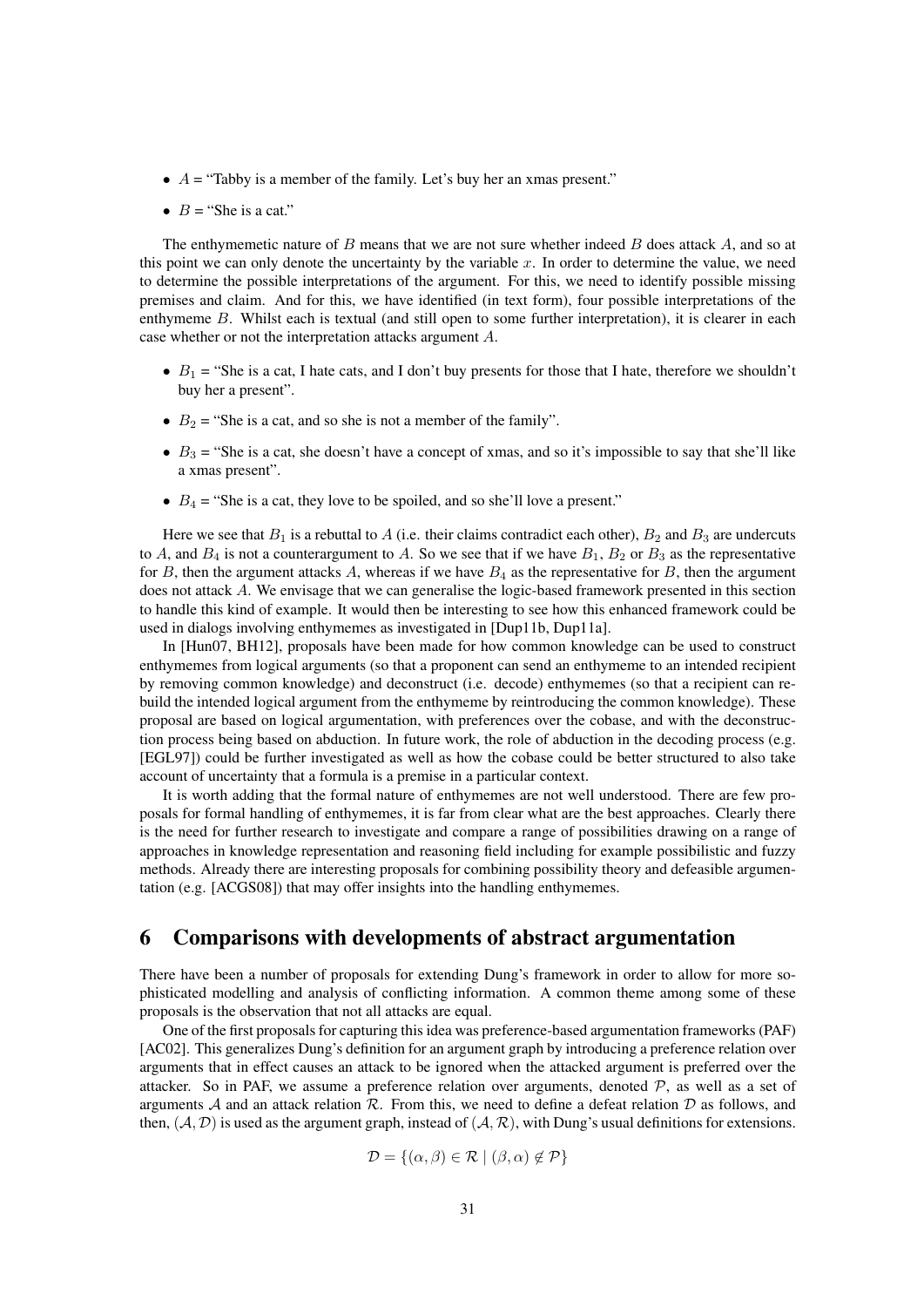So with this definition for defeat, extensions for a preference-based argument graph  $(A, \mathcal{R}, \mathcal{P})$  can be obtained as follows: For  $X \in \{\text{co}, \text{pr}, \text{gr}, \text{st}\}\,$ ,  $\Gamma \subseteq \mathcal{A}$ ,  $\Gamma$  is an extension of  $(\mathcal{A}, \mathcal{R}, \mathcal{P})$  w.r.t. X iff  $\Gamma$  is an extension of  $(A, D)$  w.r.t. X.

The following result shows that we get the same extensions with PAF and probabilistic attack graphs when we set the probability assignment to be 1 for each attack in  $D$  and we set the probability assignment to be 0 for each attack not in D.

Proposition 25. *Let* (A, R,P) *be a PAF, and let* (A, R, P) *be a probabilistic attack graph where the probability of attack* P *is defined as follows.*

$$
P(\alpha, \beta) = \begin{cases} 1 & \text{if } (\alpha, \beta) \in \mathcal{D} \\ 0 & \text{if } (\alpha, \beta) \notin \mathcal{D} \end{cases}
$$

*For*  $X \in \{\text{co}, \text{pr}, \text{gr}, \text{st}\}, \Gamma \subseteq \mathcal{A}, \Gamma$  *is an extension of*  $(\mathcal{A}, \mathcal{R}, \mathcal{P})$  *w.r.t.*  $X$  *iff*  $P_X(\Gamma) = 1$ .

*Proof.* Let  $G = (A, \mathcal{R}, P)$  and let  $G' = (A, \mathcal{R}', P)$  where  $\mathcal{R}'$  is  $D$ . Assume P is defined as above. Here we get the following probability distribution over subgraphs.

$$
P(G') = (\prod_{(\alpha,\beta)\in\mathcal{D}} P(\alpha,\beta)) \times (\prod_{(\alpha,\beta)\in\mathcal{R}\setminus\mathcal{D}} (1 - P(\alpha,\beta)))
$$

Since, for each  $(\alpha, \beta) \in \mathcal{D}$ ,  $P(\alpha, \beta) = 1$ , and for each  $(\alpha, \beta) \in \mathcal{R} \setminus \mathcal{D}$ ,  $(1 - P(\alpha, \beta) = 1)$ , we have  $P(G') = 1 \times ... \times 1 = 1$ . ( $\Rightarrow$ ) Assume for some  $X \in \{\text{co}, \text{pr}, \text{gr}, \text{st}\}, \Gamma \subseteq \mathcal{A}, \Gamma$  is an extension of  $(A, \mathcal{R}, \mathcal{P})$  w.r.t. X. Therefore, by definition,  $G' \in Q_X(\Gamma)$ . Since, we have shown that  $P(G') = 1$ , we have  $\sum_{G' \in Q_X(\Gamma)} P_{ad}(\Gamma') = 1$ . Therefore, by definition,  $P_{ad}(\Gamma) = 1$ . ( $\Leftarrow$ ) Assume, for some  $X \in$ {co, pr, gr, st},  $P_X(\Gamma) = 1$ . Therefore, by definition,  $\sum_{G' \in Q_X(\Gamma)} P_{ad}(\Gamma') = 1$ . Hence,  $G' \in Q_X(\Gamma)$ , since  $P(G') = 1$ . Therefore, by definition,  $\Gamma \subseteq A$ ,  $\Gamma$  is an extension of  $(A, \mathcal{R}, \mathcal{P})$  w.r.t. X.  $\Box$ 

The idea of explicitly adding weights to attacks was first proposed in [BGW05], and we can see a probability assignment on attacks as being a special case of that idea. However, the emphasis of that work was on how weights can be changed dynamically and over time, rather than on extending Dung's framework for determining extensions, or for harnessing probability theory in argumentation.

A more general approach, proposed in  $[DHM^+09, DHM^+11]$ , extends argument graphs by associating a weight with each attack, where the weight indicates the relative strength of the attack. A key concept in the proposal is the notion of an inconsistency budget, which characterizes how much inconsistency we are prepared to tolerate: given an inconsistency budget, we would be prepared to disregard attacks up to a total weight of the budget. The key advantage of this approach is that it permits a much finer-grained level of analysis of argument systems than unweighted systems, and gives useful solutions when conventional (unweighted) argument systems have none. Furthermore, it is shown in  $[DHM^+09, DHM^+11]$  that the approach subsumes other approaches such as preference-based argumentation frameworks [AC02], value-based argumentation frameworks [Ben03], resolution-based argumentation frameworks [BG08], and extended argumentation frameworks [Mod09].

A weighted argument graph is a tuple  $(A, \mathcal{R}, w)$  where  $w : \mathcal{R} \to \mathbb{R}^+$  assigns a weight to each attack and  $\mathbb{R}^+$  denotes the set of reals greater than or equal to zero. In order to harness this definition, we require the following subsidiary definitions. Given a set of arcs and a weight function, the WeightSum function gives the sum of weights associated with the arcs in the set.

$$
\mathsf{WeightSum}(\mathcal{R}, w) = \sum_{(\alpha, \beta) \in \mathcal{R}} w((\alpha, \beta))
$$

Then for a weighted argument graph, the TolerantGraphs function gives the set of sets of arcs each of which is obtained by removing from the set of arcs  $\mathcal R$  a subset that have a weighted sum less than or equal to a given budget  $b \in \mathbb{R}^+$ . So the TolerantGraphs function gives the arcs for spanning subgraphs of the original graph that have some arcs removed and the sum of those removed arcs is less than or equal to the budget b.

$$
TolerantGraphs(\mathcal{R}, w, b) = \{ \mathcal{R}' \subseteq \mathcal{R} \mid WeightSum(\mathcal{R} \setminus \mathcal{R}', w) \leq b \}
$$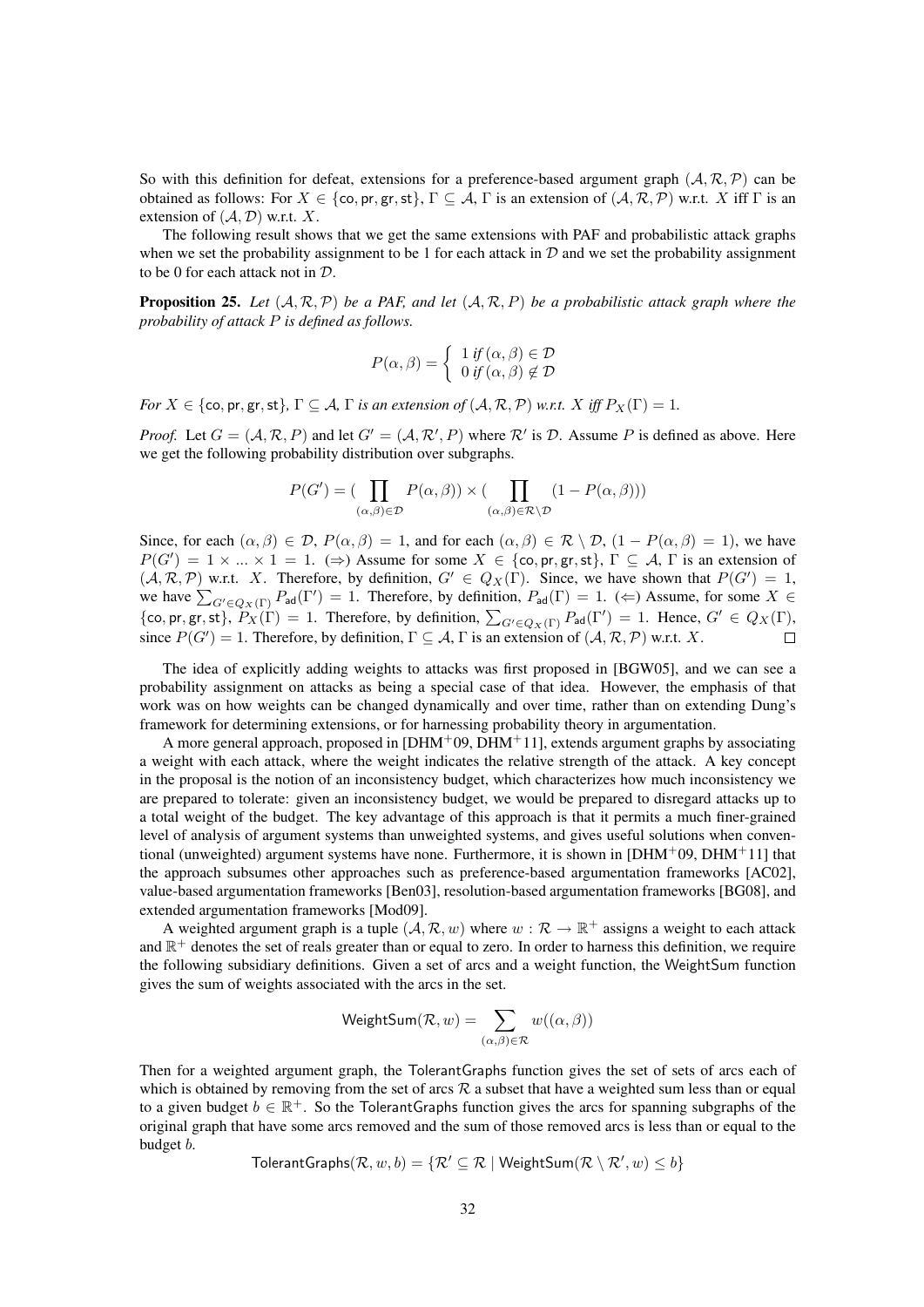Now we can define an extension for a semantics  $X \in \{\text{co}, \text{pr}, \text{gr}, \text{st}\}\$  in a weighted graph  $(\mathcal{A}, \mathcal{R}, w)$  with budget b as follows.

 $\Gamma$  is an extension of  $(A, \mathcal{R}, w)$  w.r.t. semantics X and budget b

iff there is a  $\mathcal{R}' \in \text{TolerantGraphs}(\mathcal{R}, w, b)$  and  $\Gamma$  is an extension of  $(\mathcal{A}, \mathcal{R}')$ .

So a set of arguments is an extension if and only if there exists a tolerant graph (i.e. graph with some edges removed and the sum of those removed edges is less than or equal to the budget b) for which  $\Gamma$  is an extension. This generalization means that semantics that have a unique extension in Dung's original definition, such as grounded semantics, may have multiple extensions in this version.

Proposition 26. *Let* (A, R, w) *be a weighted argument graph, and let* (A, R, P) *be a probabilistic attack graph where* P *be a probability distribution over subgraphs*  $G' \nsubseteq G$  *defined as follows. For this, let*  $\textsf{Arcs}(G')$  *be the set of arcs in the argument graph, and*  $\pi$  *be the number of tolerant graphs (i.e. the cardinality of* TolerantGraphs(R, w, b)*).*

$$
P(G') = \left\{ \begin{array}{l} 1/\pi \text{ if } \textsf{Arcs}(G') \in \textsf{TolerantGraphs}(\mathcal{R},w,b) \\ 0 \text{ if } \textsf{Arcs}(G') \not\in \textsf{TolerantGraphs}(\mathcal{R},w,b) \end{array} \right.
$$

*For*  $X \in \{\infty, \text{pr}, \text{gr}, \text{st}\}, b \in \mathbb{R}^+$ ,  $\Gamma \subseteq A$ ,  $\Gamma$  *is an extension of*  $(A, \mathcal{R}, w)$  *w.r.t. semantics* X *and budget b iff*  $P_X(\Gamma) > 0$ .

*Proof.* Assume  $(A, \mathcal{R}, w)$  is a weighted argument graph,  $(A, \mathcal{R}, P)$  is a probabilistic attack graph where P be a probability distribution over subgraphs defined as above, X is a semantics in {co, pr, gr, st} and b is a budget in  $\mathbb{R}^+$ .

 $\Gamma \subseteq A$ ,  $\Gamma$  is an extension of  $(A, \mathcal{R}, w)$  w.r.t. X and b  $(\Leftrightarrow)$  there is a  $\mathcal{R}' \in \text{TolerantGraphs}(\mathcal{R}, w, b)$  and  $\Gamma$  is an extension of  $(\mathcal{A}, \mathcal{R}')$  $(\Leftrightarrow)$  there is a  $G' \sqsubseteq G$  such that  $\text{Arcs}(G') \in \text{TolerantGraphs}(\mathcal{R}, w, b)$  and  $\Gamma$  is an extension of  $(\mathcal{A}, \mathcal{R}')$ ( $\Leftrightarrow$ ) there is a  $G' ⊆ G$  such that Arcs( $G'$ ) ∈ TolerantGraphs( $R, w, b$ ) and  $G' ∈ Q_X(Γ)$ . (⇔) there is a  $G' \sqsubseteq G$  such that  $P(G') > 0$  and  $G' \in Q_X(\Gamma)$ .  $(\Leftrightarrow)$   $\sum_{G' \in Q_X(\Gamma)} P(G') > 0.$  $(\Leftrightarrow)$   $P_X(\Gamma) > 0$ .  $\Box$ 

Therefore, our approach of probabilistic attack graphs subsumes weighted argument graphs (WAG), and therefore by using the results in  $[DHM^+11]$ , we also get that the approach of probabilistic attack graphs subsumes the approaches of preference-based argumentation frameworks (PAF) [AC02], value-based argumentation frameworks (VAF) [Ben03], resolution-based argumentation frameworks (RAF) [BG08], and extended argumentation frameworks (EAF) [Mod09]. Each of these proposals involves knocking out attacks, and this can be captured by defining the probability distribution over  $\{G' \sqsubseteq G\}$  appropriately.

It is straightforward to see that the proposal in this paper is not subsumed by the WAG, PAF, VAF, RAF, or EAF approaches, since the approach of probabilistic attack graphs gives a quantitative evaluation of each set of arguments being an admissible set or an extension, as well as a quantitative evaluation of each argument being an inference, whereas these other approaches do not provide a quantitative evaluation, rather they just provide a Boolean evaluation on whether a set of arguments is an admissible set or an extension. Therefore these other approaches cannot give the richer qualifications to extensions that can be obtained by our probabilistic approach.

In another proposal for developing Dung's proposal, which we will refer to as varied-strength attacks (or VSA) approach, extra information representing the relative strength of attack is incorporated [MGS08]. In the VSA approach, each arc is assigned a type, and there is a partial ordering over the types. As a simple example, consider the following argument graph.

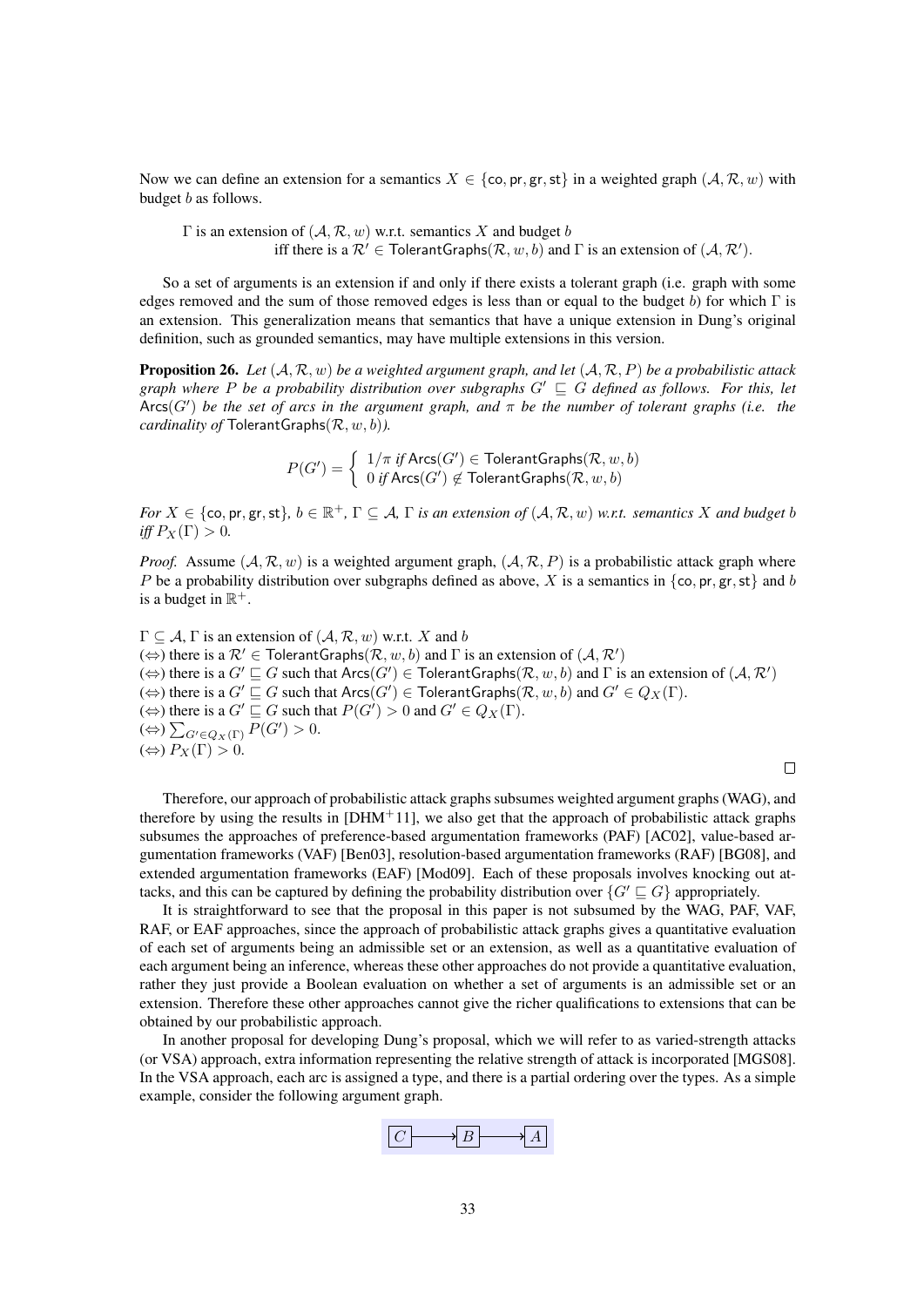Here, C defends the attack on A, and as a result  $\{C, A\}$  is the preferred, grounded and complete extension. Now consider the following version of the graph, according to the VAS approach, where the attack by  $C$  is of type i and the attack by  $B$  is of type j.



This gives a finer grained range of defence depending on whether type  $j$  is higher, or lower, or equally, ranked than  $i$ , or incomparable with  $i$ . Furthermore, this allows for a finer-grained definition of acceptable extension that specifies the required level of the defence of any argument in the extension. For instance, it can be insisted in the VSA approach that every defence of an argument should be by an attack that is stronger, so in the above graph that would mean that the type of  $\rightarrow$ <sub>i</sub> needs to be stronger than the type of  $\rightarrow$ <sub>j</sub> in order for  $\{C, A\}$  to be an admissible set.

So in the VSA approach, a variable strength attack graph is a tuple  $(A, \mathcal{R}, \mathcal{S})$  where  $\mathcal{S} \subseteq \mathcal{R} \times \mathcal{R}$ is a partial order relation over attacks according to relative strength, so if  $((\alpha, \beta),(\gamma, \delta)) \in S$ , then the attack  $(\alpha, \beta)$  is of higher or equal strength to  $(\gamma, \delta)$ . In order to simplify the presentation, we will restrict consideration to strict preference, though this can be generalised to a partial order. So we assume that for all  $((\alpha, \beta),(\gamma, \delta)) \in S$ , it is not the case that  $((\gamma, \delta),(\beta, \alpha)) \in S$ . Using this, the notion of defence is defined as follows, where  $\Gamma \subseteq A$  is a conflictfree set of arguments.

Γ defends  $\alpha$  with respect to  $\delta$ iff if there is a  $(\beta, \alpha) \in \mathcal{R}$ , then there is a  $\gamma \in \Gamma$  such that  $(\gamma, \beta) \in \mathcal{R}$ , and  $((\beta, \alpha), (\gamma, \beta)) \notin \mathcal{S}$ .

Using the above definition for defence, the notion of admissibility for the VSA approach is defined as follows, where  $\Gamma \subset A$  is a conflictfree set of arguments.

Γ is an admissible set with respect to S iff for each  $\alpha \in \Gamma$ , Γ defends  $\alpha$  with respect to S

As with the other approaches, the VSA approach does not subsume the probabilistic attack graphs approach, since the approach of probabilistic attack graphs gives a quantitative evaluation of each set of arguments being an admissible set, whereas the VSA approach only provides a qualitative evaluation, (i.e. a set of arguments is an admissible set or not), given a preference relation S.

However, the VSA approach is not subsumed by the probabilistic attack graphs approach. In the above subsumption results, we were able to take the extra information that comes with the variant (e.g. preferences over arguments, weights on attacks with a budget, etc), to select one or more subgraphs with an appropriate probability assignment. This allowed the selection of extensions by the original approach to be captured in a simple way. In contrast, in the VSA approach, the way the extra information about the relative strength of attacks is used depends upon the current state of arguments being considered. Furthermore, the VSA is concerned with reinstatement rather than the initial attack. So an argument is only reinstated when the defender has an attack that is preferred to that of the original attacker. This means that the weights are used not to determine which attacks to use and which not to use, but rather to determine which arguments to reinstate given a potential defender. So the VSA approach offers a substantially different view on using weights.

# 7 Discussion and future work

The idea to assign a probability value to attacks and use this to obtain a probability distribution over subgraphs was first presented by Li *et al* [LON11]. Unfortunately, that proposal used an independence assumption between attacks. Whilst the independence assumption is useful and appropriate in some situations, it is not always appropriate (as we discussed in Section 3.2).

To address this weakness, we have considered a probability distribution over spanning subgraphs of the argument graph in this paper. This has resulted in the following contributions: (1) A discussion of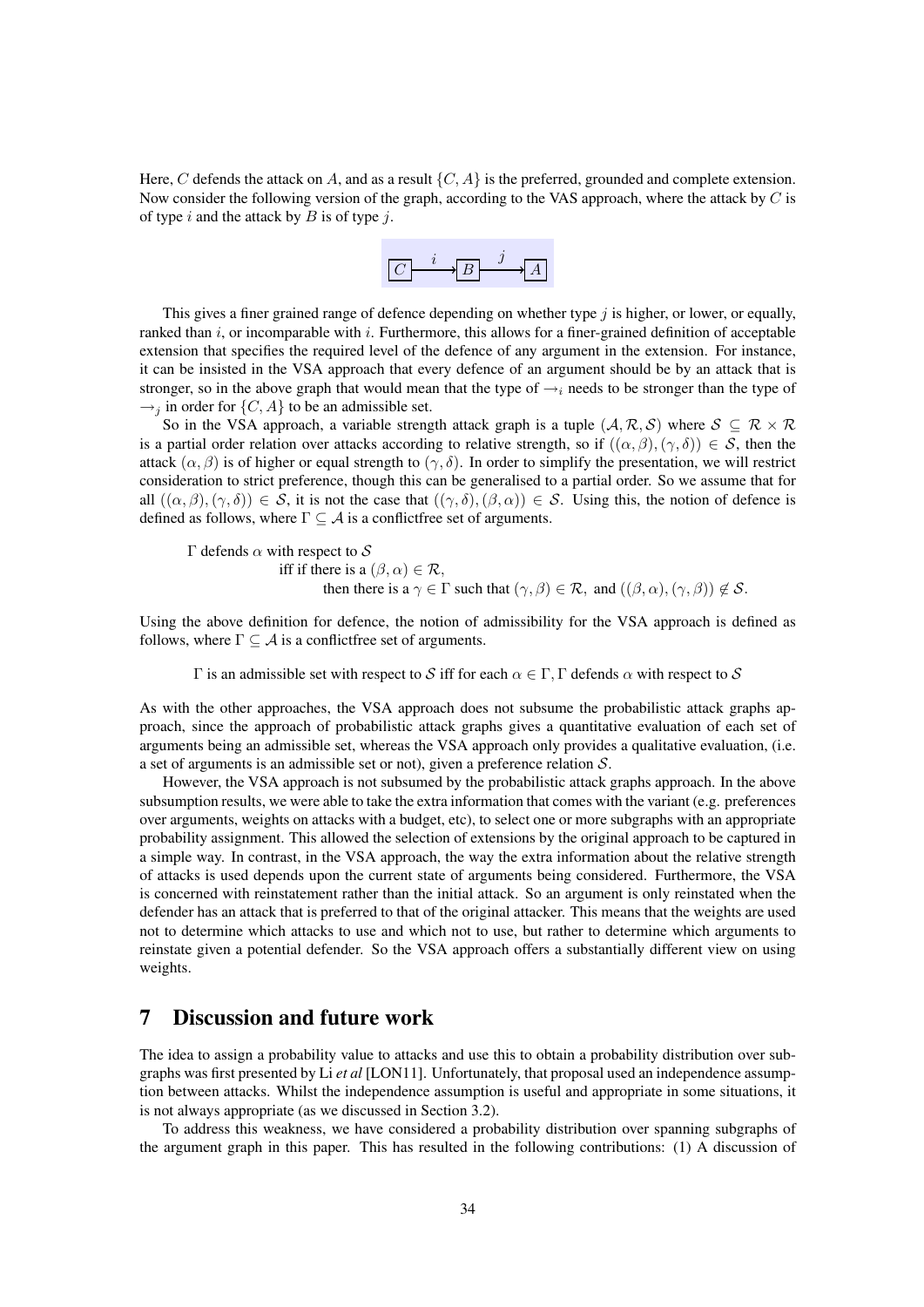a range of situations where the approach offers interesting opportunities for capturing real-world argumentation situations where there is a need to handle phenomena such as explicit qualification of attacks, implicit imprecision in attacks, and enthymemes with incomplete premises and/or incomplete claims. (2) A number of theoretical results concerning the use of a probability distribution over subgraphs to clarify the nature of the proposal and to identify benefits of the approach, including the idea of probability functions over inferences; (3) An investigation of modelling the uncertainty arising from decoding enthymemes; and (4) A comparison with other approaches including preference-based argumentation frameworks [AC02] and weighted argument graphs  $[DHM^+09, DHM^+11]$  showing that probabilistic attack graphs subsumes these, and thereby also subsuming value-based argumentation frameworks [Ben03], resolution-based argumentation frameworks [BG08], and extended argumentation frameworks [Mod09], and in addition, an explanation of how the approach is not subsumed by, nor subsumes, varied-strength attacks [MGS08];

Dung and Thang [DT10] have also extended abstract argumentation with probability theory. However, they do so by introducing a probability distribution over sets of arguments. This is used to give a probability distribution over subgraphs of an argument graph, and then the probability of an argument A is the sum of the probabilities for the subgraphs that contain A in their grounded extensions. This work is complementary to the proposal in this paper since their probability assignment is to arguments. It appears that for some modelling problems, assignment to arguments is more appropriate, and for other modelling problems, assignment to attacks is more appropriate.

Another proposal for making a probability assignment to arguments has been made by Thimm [Thi12] where given an argument graph, a probability distribution meeting some intuitive constraints is sought. A number of interesting results are shown such as the relationship between minimum and maximum entropy distributions and types of extension. Again this is complementary to our approach since it does not consider qualification of attacks.

There are relatively few other attempts to bring probability theory into computational models of argument. In the ABEL framework, reasoning with propositional information is augmented with probabilistic information so that individual arguments are qualified by a probability value [Hae98, HKL00, Hae01, Hae05]. This is a logic-based formalism rather than an abstract formalism, and there is no consideration of how this probabilistic information relates to Dung's proposals, or how it could be used to decide which arguments are acceptable. Another logic-based framework for argumentation, the LA system, also introduces probabilities into the rules, and these probabilities are propagated by the inference rules so that arguments are qualified by probabilities (such as via labels such as "likely", "very likely", etc), but again there is no consideration of how this probabilistic information relates to Dung's proposals [EGKF93, FD00]. In another rule-based system for argumentation, Riveret *et al* [RRS<sup>+</sup>07], the belief in the premises of an argument is used to calculate the belief in the argument. However, as with the LA system, there is no consideration of how this probabilistic information relates to Dung's proposals for abstract argumentation.

Probabilistic reasoning with logical statements has also been considered by Pollock [Pol95]. However, the approach taken is to assign probabilities to formulae without considering the meaning of this in terms of models. Various issues arising from an assignment based on frequency that a consequent holds when the antecedent holds are considered, as well as how such an assignment could be used for statistical syllogism. The emphasis of the work is therefore different as it does not consider how a probabilistic perspective relates to abstract argumentation.

Probabilities have also been proposed in the qualitative probabilistic reasoning (QPR) framework, which is a qualitative form of Bayesian network, and whilst this can be regarded as a form of argumentation, it does not incorporate the dialectical reasoning seen with the generation of arguments and counterarguments, and so again there is no consideration of how this probabilistic information relates to Dung's proposals [Par96, Par98, Par01]. In another approach based on Bayesian networks, defeasible reasoning is simulated with such a network, so that conditional probabilities represent defeasible rules, and the probabilities are used to decide which inference is propagated. By harnessing existing software for Bayesian networks, it has been shown to be a computationally viable approach, though again there is no consideration of how this probabilistic information relates to Dung's proposals [Vre05]. Argumentation has also been used for merging multiple Bayesian networks, but then the Bayesian networks are the subject of argumentation, rather than probabilistic information being used to quantify the uncertainty of arguments in general [NP06].

The proposal for weighted argument graphs has been extended in various ways, such as merging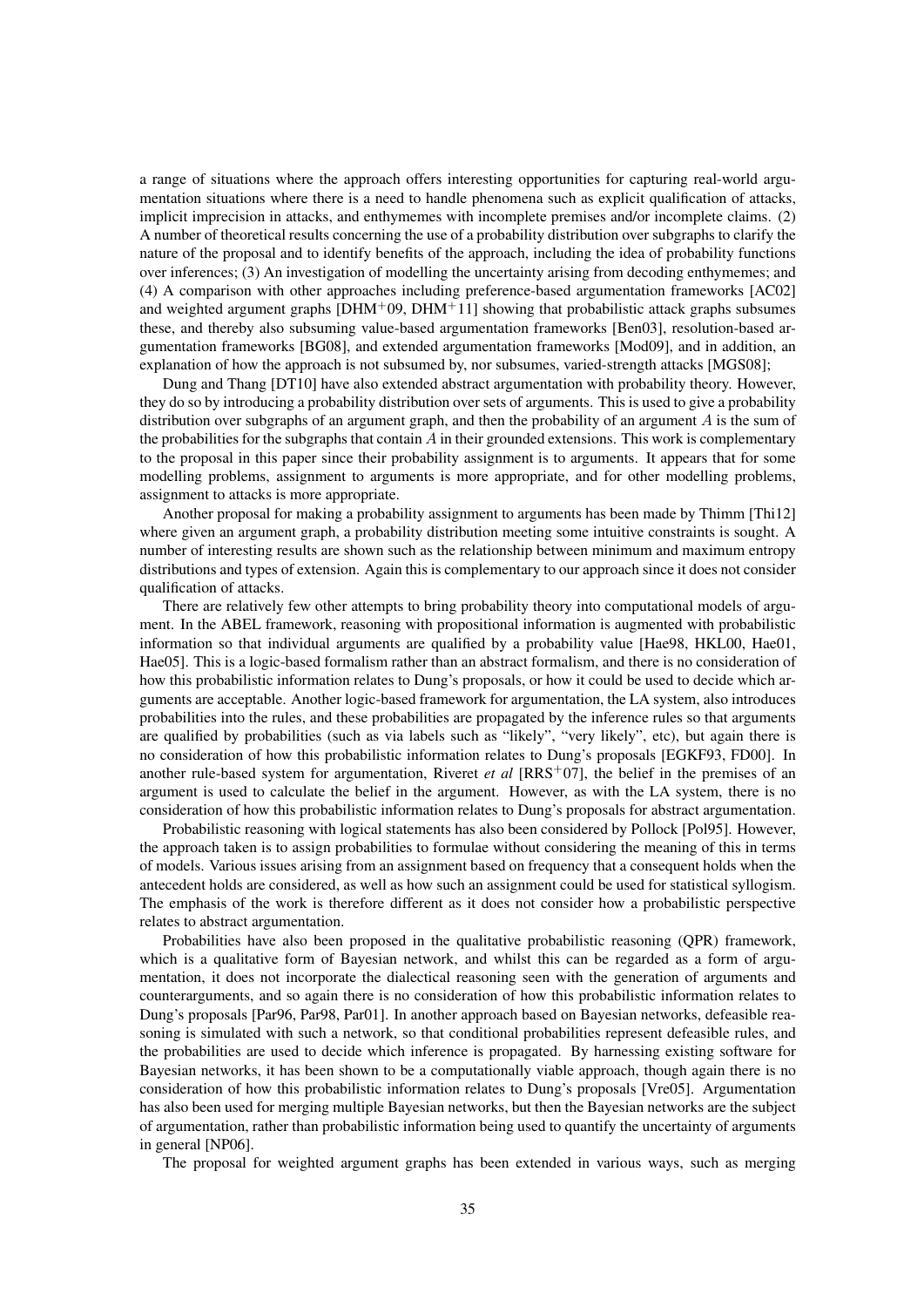weighted argument graphs [CLS11], and defining notions of acceptability based on weights [CDLS10, CMKM12]. It would be interesting in future work to investigate how these developments could be harnessed for probabilistic attack graphs, thereby leading to further insights into uncertainty in argumentation.

In an argumentation system based on classical logic, the formalism has been extended with a probability distribution over the models of the language [Hun13]. This allows for the uncertainty in the premises to be quantified, thereby giving a representation of the uncertainty in the arguments. This then raises the question of how the uncertainty in the logical arguments affects the uncertainty in the attacks. It would also be interesting to compare this with an interesting proposal for combining logical and probabilisitic perspectives in argumentation by Verheij [Ver12] which draws on axiomatizations of non-monotonic reasoning in what is called "ampliative reasoning".

Another topic for research is the development of algorithms and implementation for using the framework presented in this paper. A number of proposals have been made for algorithms for abstract argumentation (e.g. [BG02, CDM03, DMT07]). A good starting point would be the ASP-based ASPARTIX system [EGW08] as this would appear to support development of algorithms as ASP programs, which in turn would appear appropriate for also reasoning with the subgraphs. For instance, it would appear straightforward to implement an ASP program that considers each subgraph in turn, and then calls ASPARTIX for each subgraph to determine the extensions and inferences for the subgraph. Li *et al* give a Monte Carlo algorithm for querying probabilistic argument graphs, together with an empirical evaluation [LON11], and so any algorithm for determining the probability of admissible sets, extensions, or inferences that could be developed on ASPARTIX should be compared empirically with the Monte Carlo algorithm.

Finally, it would be valuable to compare and contrast the use of probability theory with the use of alternative uncertainty formalisms, in particular possibility theory, for qualifying arguments and attacks. There are proposals for possibilistic forms of logical argumentation (e.g. [AP04, ACGS08]). It would be interesting to draw on these proposals to develop an alternative justification and formalisation for representing and reasoning with uncertainty in abstract argumentation. Some of the concepts in probabilistic abstract argumentation proposals (such as considered in [DT10, LON11, Thi12, Hun12] as well as in this paper) would translate directly to a possibilistic formalization, but there may be some valuable differences for instance in modelling ambiguity and vagueness.

# Acknowledgements

The author is very grateful to V.S. Subrahmanian for a valuable discussion that led to this paper and to the anonymous reviewers who provided numerous suggestions for improving this paper.

## References

- [AC02] L. Amgoud and C. Cayrol. A reasoning model based on the production of acceptable arguments. *Annals of Mathematics and Artificial Intelligence*, 34:197–215, 2002.
- [ACGS08] T. Alsinet, C. Chesñevar, L. Godo, and G. Simari. A logic programming framework for possibilistic argumentation: Formalization and logical properties. *Fuzzy Sets and Systems*, 159(10):1208–1228, 2008.
- [AP04] L. Amgoud and H. Prade. Reaching agreement through argumentation: A possibilistic approach. In *In the Proceedings of the Ninth Conference on Principles of Knowledge Representation and Reasoning (KR'04)*, pages 175–182. AAAI Press, 2004.
- [BCD07] T. Bench-Capon and P. Dunne. Argumentation in artificial intelligence. *Artificial Intelligence*, 171(10-15):619–641, 2007.
- [Ben03] T. Bench-Capon. Persuasion in practical argument using value based argumentationframeworks. *Journal of Logic and Computation*, 13(3):429–448, 2003.
- [BG02] P. Baroni and M. Giacomin. Argumentation through a distributed self-stabilizing approach. *Journal of Experimental and Theoretical Artificial Intelligence*, 14(4):273–301, 2002.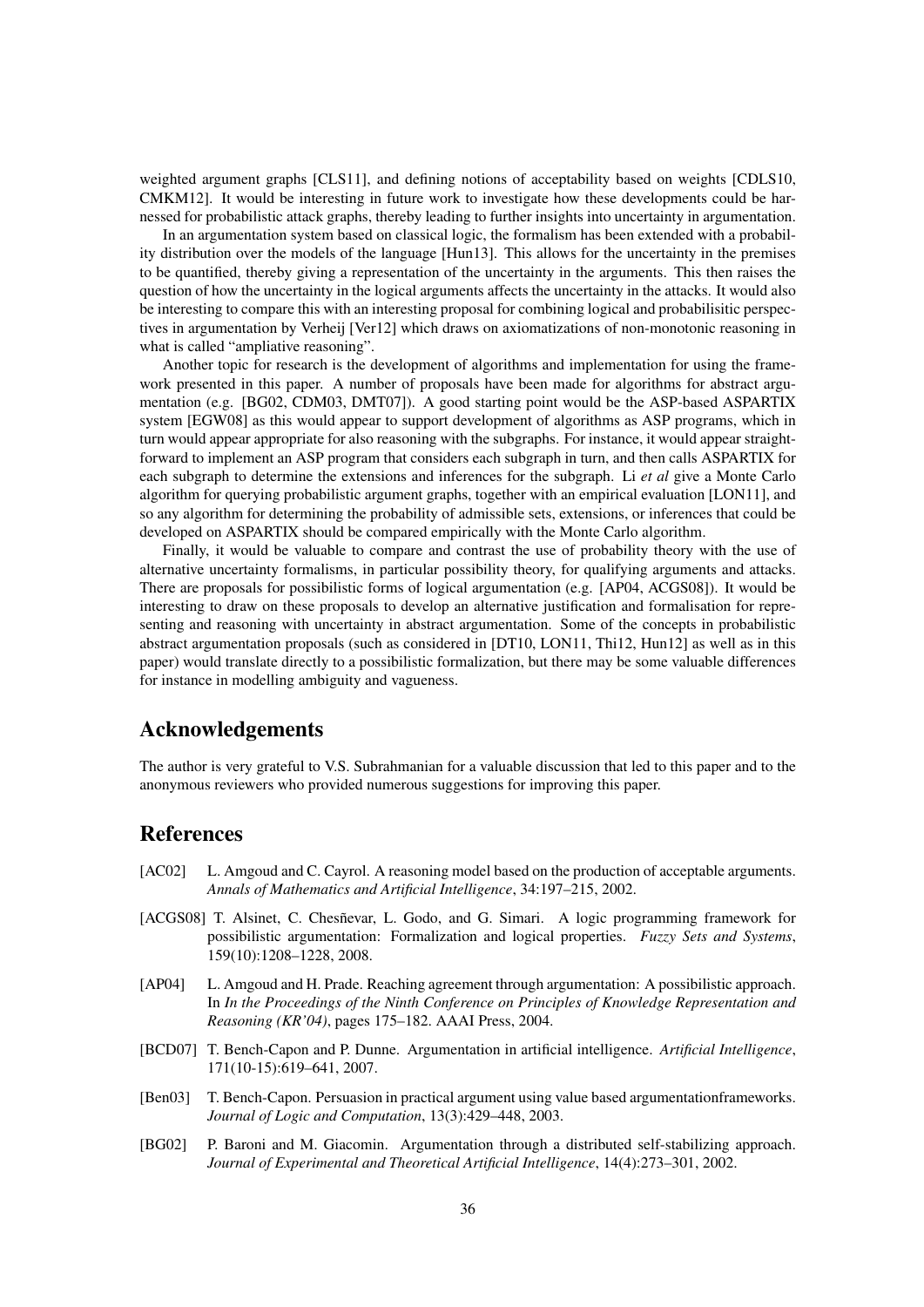- [BG08] P. Baroni and M. Giacomin. Resolution-based argumentation semantics. In *Computational Models of argument (COMMA'08)*, pages 25–36. IOS Press, 2008.
- [BGW05] H. Barringer, D. Gabbay, and J. Woods. Temporal dynamics of support and attack networks: From argumentation to zoology. In *Mechanizing Mathematical Reasoning*, volume 2605 of *Lecture Notes in Computer Science*, pages 59–98. Springer, 2005.
- [BH01] Ph. Besnard and A. Hunter. A logic-based theory of deductive arguments. *Artificial Intelligence*, 128:203–235, 2001.
- [BH08] Ph. Besnard and A. Hunter. *Elements of Argumentation*. MIT Press, 2008.
- [BH12] E. Black and A. Hunter. A relevance-theoretic framework for constructing and deconstructing enthymemes. *Journal of Logic and Computation*, 22(1):55–78, 2012.
- [Cam06] M. Caminada. Semi-stable semantics. In *Computational Models of Argument (COMMA'06)*, pages 121–130, 2006.
- [CDLS10] C. Cayrol, C. Devred, and M-C Lagasquie-Schiex. Acceptability semantics accounting for strength of attacks. In *Proceedings of the European Conference on Artificial Intelligence*, 2010.
- [CDM03] C. Cayrol, S. Doutre, and J. Mengin. On the decision problems related to the preferred semantics for argumentation frameworks. *Journal of Logic and Computation*, 13(3):377–403, 2003.
- [CLS11] C. Cayrol and M-C Lagasquie-Schiex. A tool for merging argumentation systems. In *Proceedings of the International Conference on Tools with Artificial Intelligence*, pages 629–632. IEEE, 2011.
- [CMKM12] S. Coste-Marquis, Sebastien Konieczny, and P. Marquis. Selecting extensions in weighted argumentation frameworks. In *Computational Models of Argument (COMMA'12)*, pages 342– 349. IOS Press, 2012.
- [CML00] C. Chesñevar, A. Maguitman, and R. Loui. Logical models of argument. ACM Computing *Surveys*, 32:337–383, 2000.
- [DHM<sup>+</sup>09] P. E. Dunne, A. Hunter, P. McBurney, S. Parsons, and M. Wooldridge. Inconsistency tolerance in weighted argument systems. In *Proceedings of the 8th International Joint Conference on Autonomous Agents and Multiagent Systems (AAMAS 2009)*, pages 851–858. IFAAMAS, 2009.
- [DHM<sup>+</sup>11] P. E. Dunne, A. Hunter, P. McBurney, S. Parsons, and M. Wooldridge. Weighted argument systems: Basic definitions, algorithms, and complexity results. *Artificial Intelligence*, 175(2):457– 486, 2011.
- [DKT06] P. Dung, R. Kowalski, and F. Toni. Dialectical proof procedures for assumption-based admissible argumentation. *Artificial Intelligence*, 170:114–159, 2006.
- [DMT07] P. Dung, P. Mancarella, and F. Toni. Computing ideal skeptical argumentation. *Artificial Intelligence*, 171:642–674, 2007.
- [DT10] P. Dung and P. Thang. Towards (probabilistic) argumentation for jury-based dispute resolution. In *Computational Models of Argument (COMMA'10)*, pages 171–182. IOS Press, 2010.
- [Dun95] P. Dung. On the acceptability of arguments and its fundamental role in nonmonotonic reasoning, logic programming, and n-person games. *Artificial Intelligence*, 77:321–357, 1995.
- [Dup11a] F. Dupin de Saint Cyr Bannay. A first attempt to allow enthymemes in persuasion dialogs. In *Proceedings of the DEXA International Workshop: Data, Logic and Inconsistency (DALI'11)*, pages 332–336. IEEE Computer Society, 2011.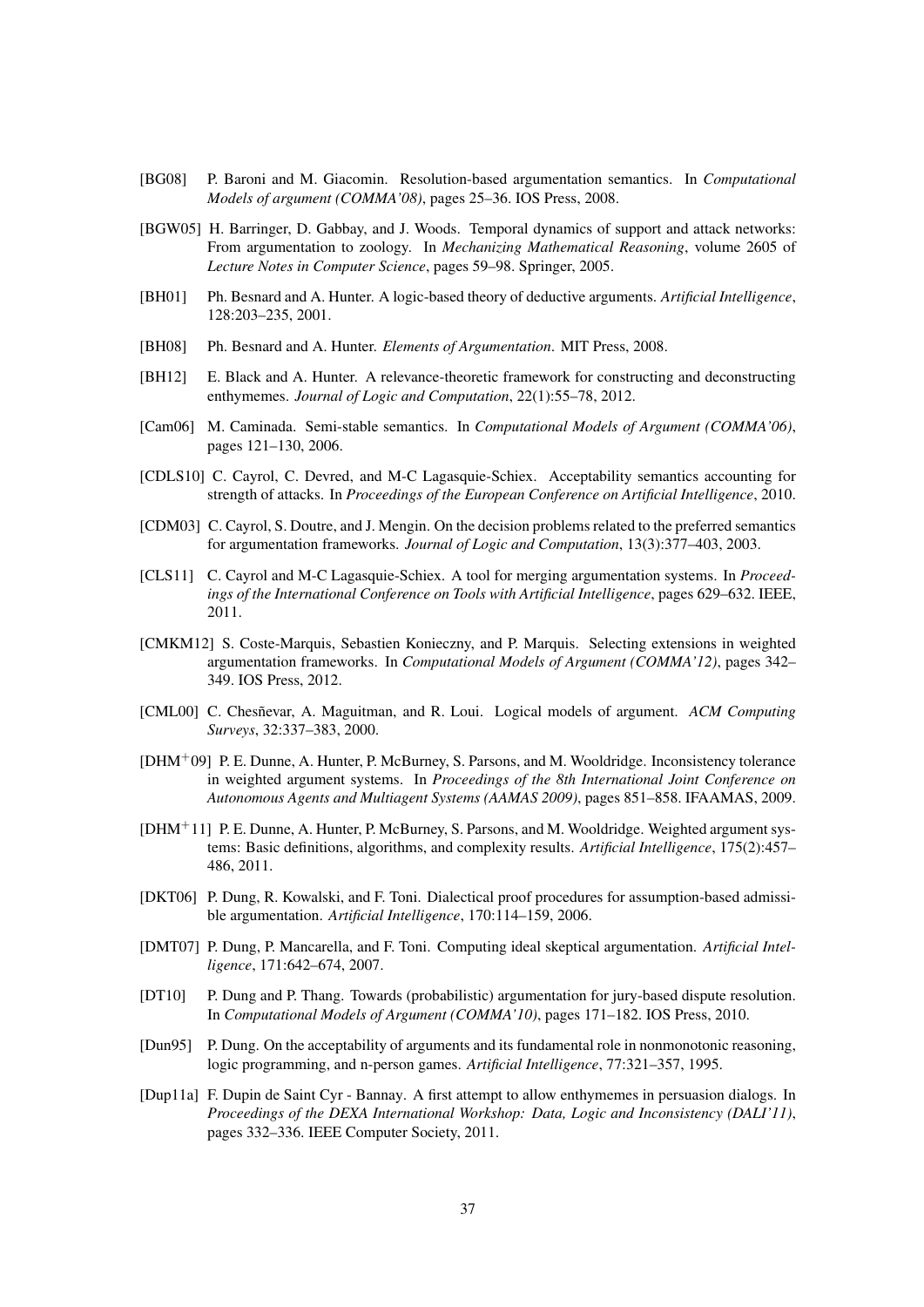- [Dup11b] F. Dupin de Saint Cyr Bannay. Handling enthymemes in time-limited persuasion dialogs. In *Scalable Uncertainty Management (SUM'11)*, number 6929 in LNAI, pages 149–162. Springer, 2011.
- [EGKF93] M. Elvang-Gøransson, P. Krause, and J. Fox. Acceptability of arguments as 'logical uncertainty'. In *Proceedings of the European Conference on Symbolic and Quantitative Approaches to Reasoning and Uncertainty (ECSQARU'93)*, pages 85–90. Springer-Verlag, 1993.
- [EGL97] T. Eiter, G. Gottlob, and N. Leone. Semantics and complexity of abduction from default theories. *Artificial Intelligence*, 90:177–223, 1997.
- [EGW08] U. Egly, S. Gaggl, and S. Woltran. Aspartix: Implementing argumentation frameworks using answer-set programming. In *Proceedings of the Twenty-Fourth International Conference on Logic Programming (ICLP'08),*, volume 5366 of *LNCS*, pages 734–738. Springer, 2008.
- [FD00] J. Fox and S. Das. *Safe and Sound: Artificial Intelligence in Hazardous Applications*. MIT Press, 2000.
- [Hae98] R. Haenni. Modelling uncertainty with propositional assumptions-based systems. In *Applications of Uncertainty Formalisms*, pages 446–470. Springer, 1998.
- [Hae01] R. Haenni. Cost-bounded argumentation. *International Journal of Approximate Reasoning*, 26(2):101–127, 2001.
- [Hae05] R. Haenni. Using probabilistic argumentation for key validation in public-key cryptography. *Internation Journal of Approximate Reasoning*, 38(3):355–373, 2005.
- [HKL00] R. Haenni, J. Kohlas, and N. Lehmann. Probabilistic argumentation systems. In D. Gabbay and Ph Smets, editors, *Handbook of Defeasible Reasoning and Uncertainty Management Systems, Volume 5*, pages 221–288. Kluwer, 2000.
- [Hun07] A. Hunter. Real arguments are approximate arguments. In *Proceedings of the 22nd AAAI Conference on Artificial Intelligence (AAAI'07)*, pages 66–71. MIT Press, 2007.
- [Hun12] A. Hunter. Some foundations for probabilistic abstract argumentation. In *Computational Mdoels of Argument (COMMA'12)*, pages 117–128, 2012.
- [Hun13] A. Hunter. A probabilistic approach to modelling uncertain logical arguments. *International Journal of Approximate Reasoning*, 54(1):47–81, 2013.
- [LON11] H. Li, N. Oren, and T. Norman. Probabilistic argumentation frameworks. In *Proceedings of the First International Workshop on the Theory and Applications of Formal Argumentation (TAFA'11)*, 2011.
- [MGS08] D. Martinez, A. Garcia, and G. Simari. An abstract argumentation framework with variedstrength attacks. In *Proceedings of the 11th International Conference on Principles of Knowledge Representation and Reasoning (KR'08)*, 2008.
- [Mod09] S. Modgil. Reasoning about preferences in argumentation frameworks. *Artificial Intelligence*, 173(9-10):901–934, 2009.
- [NP06] S. Neilson and S. Parsons. An application of formal argumentation: Fusing Bayes nets in MAS. In *Computational Models of Argument (COMMA'06)*, pages 33–46. IOS Press, 2006.
- [Par96] S. Parsons. Defining normative systems for qualitative argumentation. In *Proceedings of the International Conference on Formal and Applied Practical Reasoning*, volume 1085 of *LNCS*, pages 449–463, 1996.
- [Par98] S. Parsons. A proof theoretic approach to qualitative probabilistic reasoning. *International Journal of Approximate Reasoning*, 19:265–297, 1998.